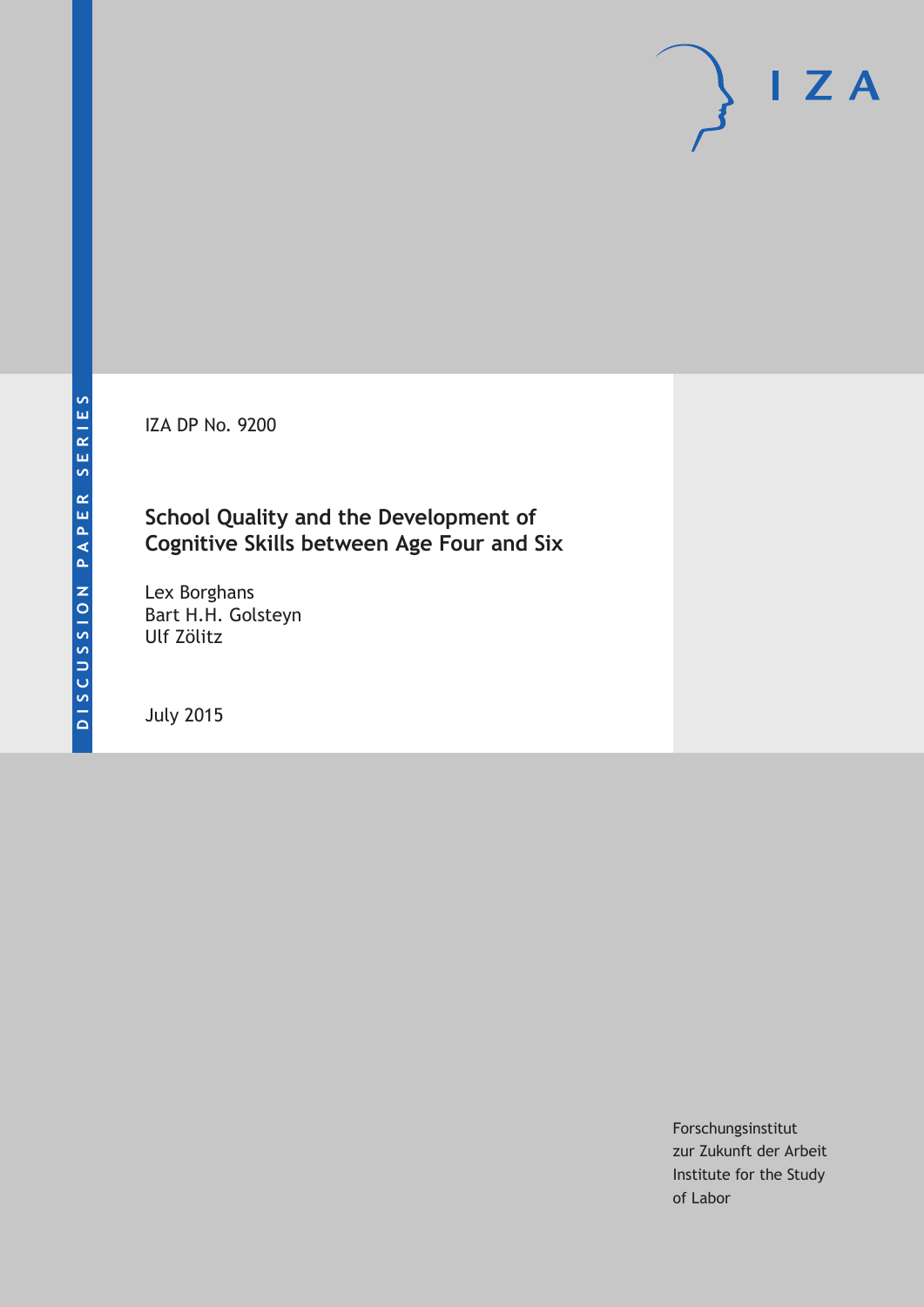# **School Quality and the Development of Cognitive Skills between Age Four and Six**

## **Lex Borghans**

*ROA, Maastricht University and IZA* 

## **Bart H.H. Golsteyn**

*Maastricht University and IZA* 

## **Ulf Zölitz**

*IZA and Maastricht University*

Discussion Paper No. 9200 July 2015

IZA

P.O. Box 7240 53072 Bonn Germany

Phone: +49-228-3894-0 Fax: +49-228-3894-180 E-mail: iza@iza.org

Any opinions expressed here are those of the author(s) and not those of IZA. Research published in this series may include views on policy, but the institute itself takes no institutional policy positions. The IZA research network is committed to the IZA Guiding Principles of Research Integrity.

The Institute for the Study of Labor (IZA) in Bonn is a local and virtual international research center and a place of communication between science, politics and business. IZA is an independent nonprofit organization supported by Deutsche Post Foundation. The center is associated with the University of Bonn and offers a stimulating research environment through its international network, workshops and conferences, data service, project support, research visits and doctoral program. IZA engages in (i) original and internationally competitive research in all fields of labor economics, (ii) development of policy concepts, and (iii) dissemination of research results and concepts to the interested public.

IZA Discussion Papers often represent preliminary work and are circulated to encourage discussion. Citation of such a paper should account for its provisional character. A revised version may be available directly from the author.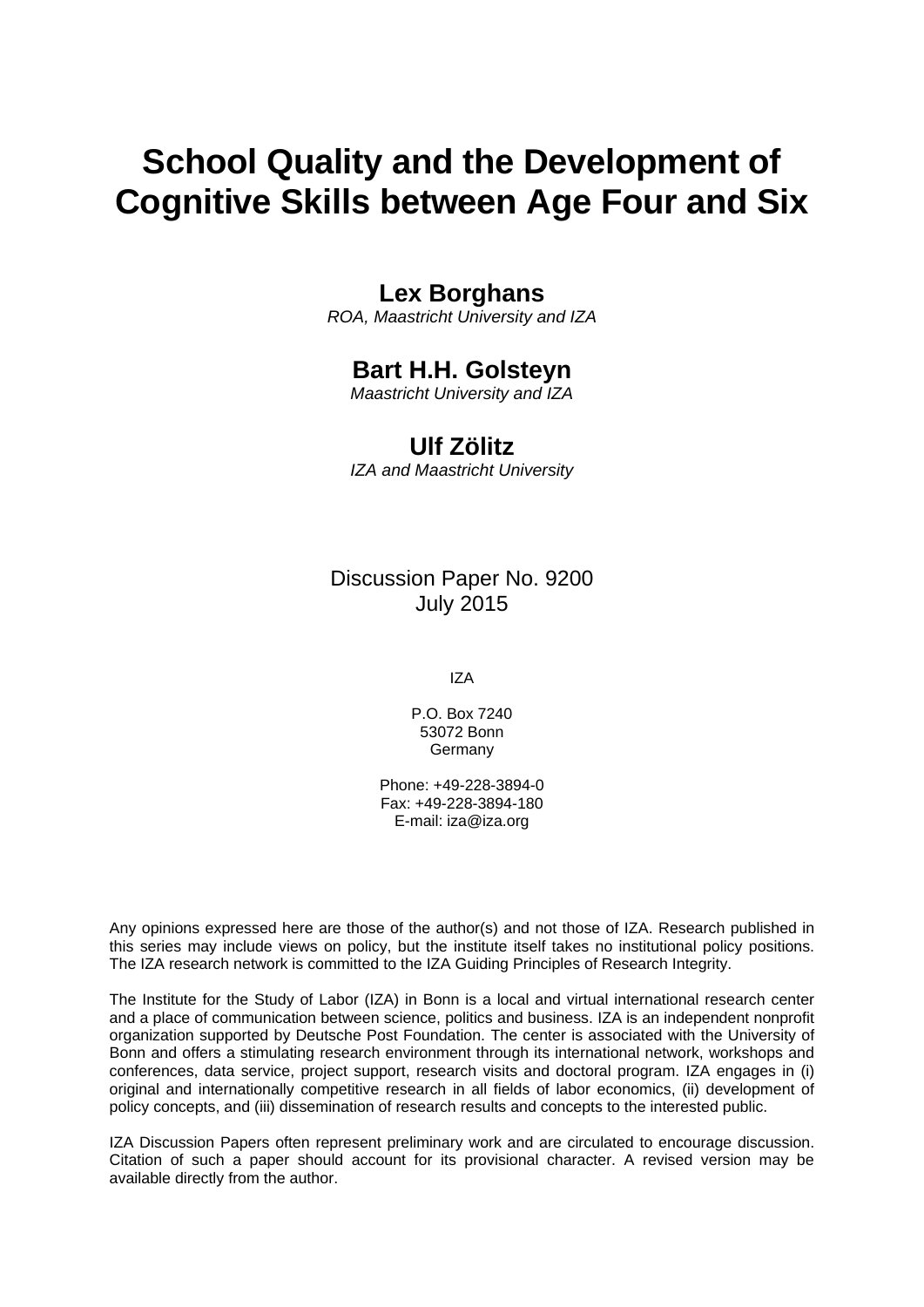IZA Discussion Paper No. 9200 July 2015

## **ABSTRACT**

## **School Quality and the Development of Cognitive Skills between Age Four and Six\***

This paper studies the extent to which young children develop their cognitive ability in high and low quality schools. We use a representative panel data set containing cognitive test scores of 4-6 year olds in Dutch schools. School quality is measured by the school's average achievement test score at age 12. Our results indicate that children in high-quality schools develop their skills substantially faster than those in low-quality schools. The results remain robust to the inclusion of initial ability, parental background, and neighborhood controls. Moreover, using proximity to higher-achieving schools as an instrument for school choice corroborates the results. The robustness of the results points toward a causal interpretation, although it is not possible to erase all doubt about unobserved confounding factors.

JEL Classification: I2, I24, J24

Keywords: cognitive skills, child development, school quality

Corresponding author:

 $\overline{a}$ 

Ulf Zölitz Institute for the Study of Labor (IZA) P.O. Box 7240 53072 Bonn Germany E-mail: zoelitz@iza.org

<sup>\*</sup> The authors would like to thank the editor and four anonymous referees for providing useful comments and suggestions. The authors also received valuable comments from Raoul Haenbeukers, Tyas Prevoo, Benedikt Vogt, Nicolas Salamanca, Derek Stemple, and seminar participants at Leuven (2012), Maastricht University (2012), ORD (2012), and the second Lisbon Research Workshop on Economics, Statistics and Econometrics of Education (2013). We thank Paul Jungbluth for generously sharing data and providing important background information. Reprinted with permission of PLoS One.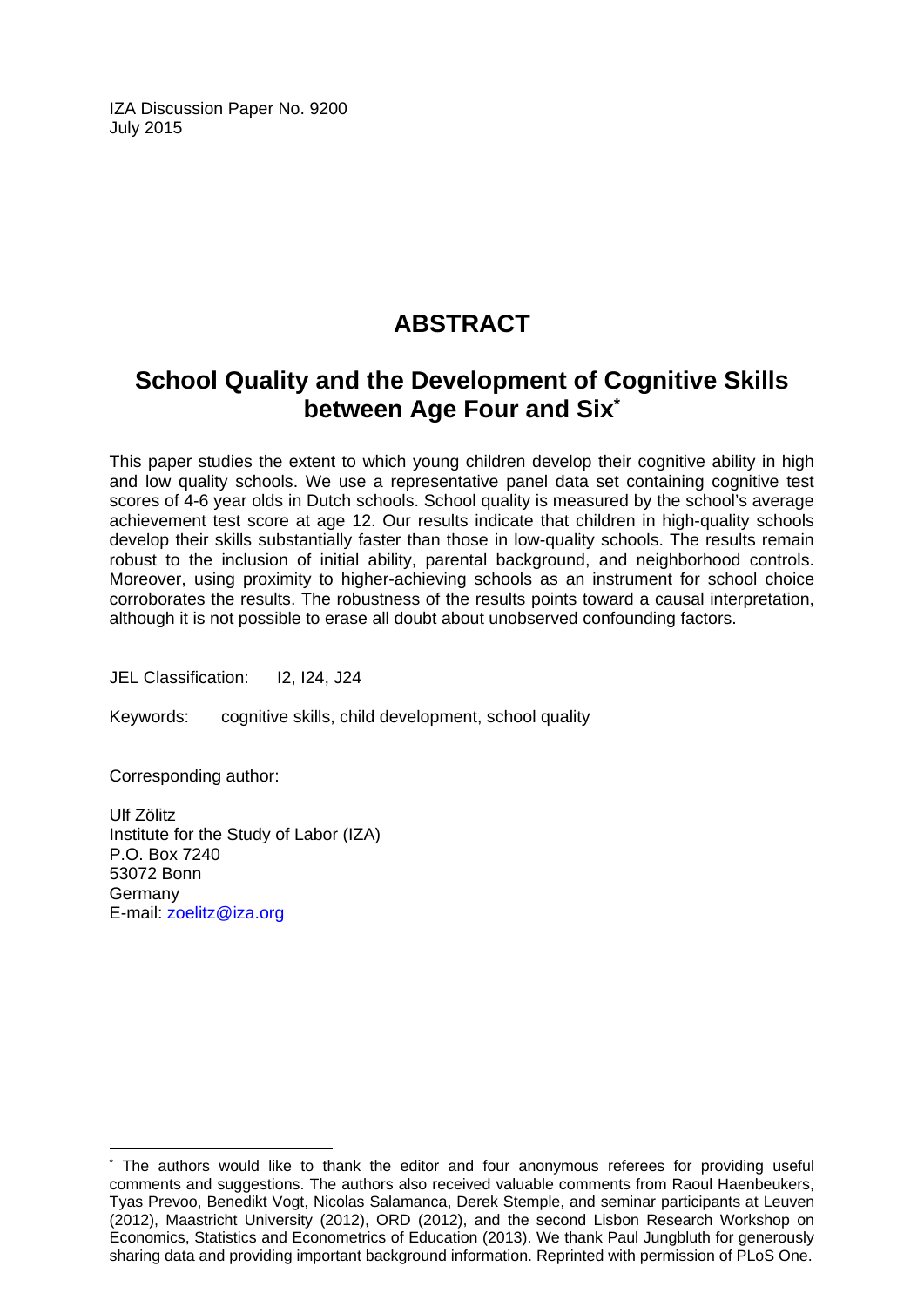#### **1 Introduction**

Abilities develop in a cumulative, dynamic process in which a child's skills today determine tomorrow's capabilities and potential to develop further cognitive skills. Cognition is formed relatively early in life and becomes less malleable as children age (see, e.g., Shonkoff and Phillips  $2000$ <sup>1</sup>. Recent research has established that early differences in cognitive skills maintain or increase over time and thus are important predictors of later outcomes. Chetty et al. (2011) show that kindergarten test scores are highly predictive of later outcomes such as earnings, college attendance, and the quality of the attended college. Carneiro et al. (2007) show that individual differences in cognitive skills and personality traits at age 11 have economically large consequences for future wages and other outcomes like participation in crime, truancy, and teenage pregnancy.

One essential question for public policy, therefore, is to what degree schools can contribute to the development of early cognitive skills. While there is evidence that preschool programs targeted at disadvantaged children (e.g., the Perry preschool program) have significant benefits, there is less literature on the role of school quality for children's early cognitive development in a more general population of children.

This paper investigates the development of early cognitive skills in high and low quality schools using a new panel data set on a representative sample of school starters in Limburg, a southern province of the Netherlands. We relate the gains in cognitive tests scores measured over the course of two years to the quality of the school environment. We use the school's average score on an achievement test, which children take at age 12 (grade 8), as an indicator for school quality.

<span id="page-3-0"></span><sup>&</sup>lt;sup>1</sup> Theoretical implications are discussed in Cunha and Heckman (2008).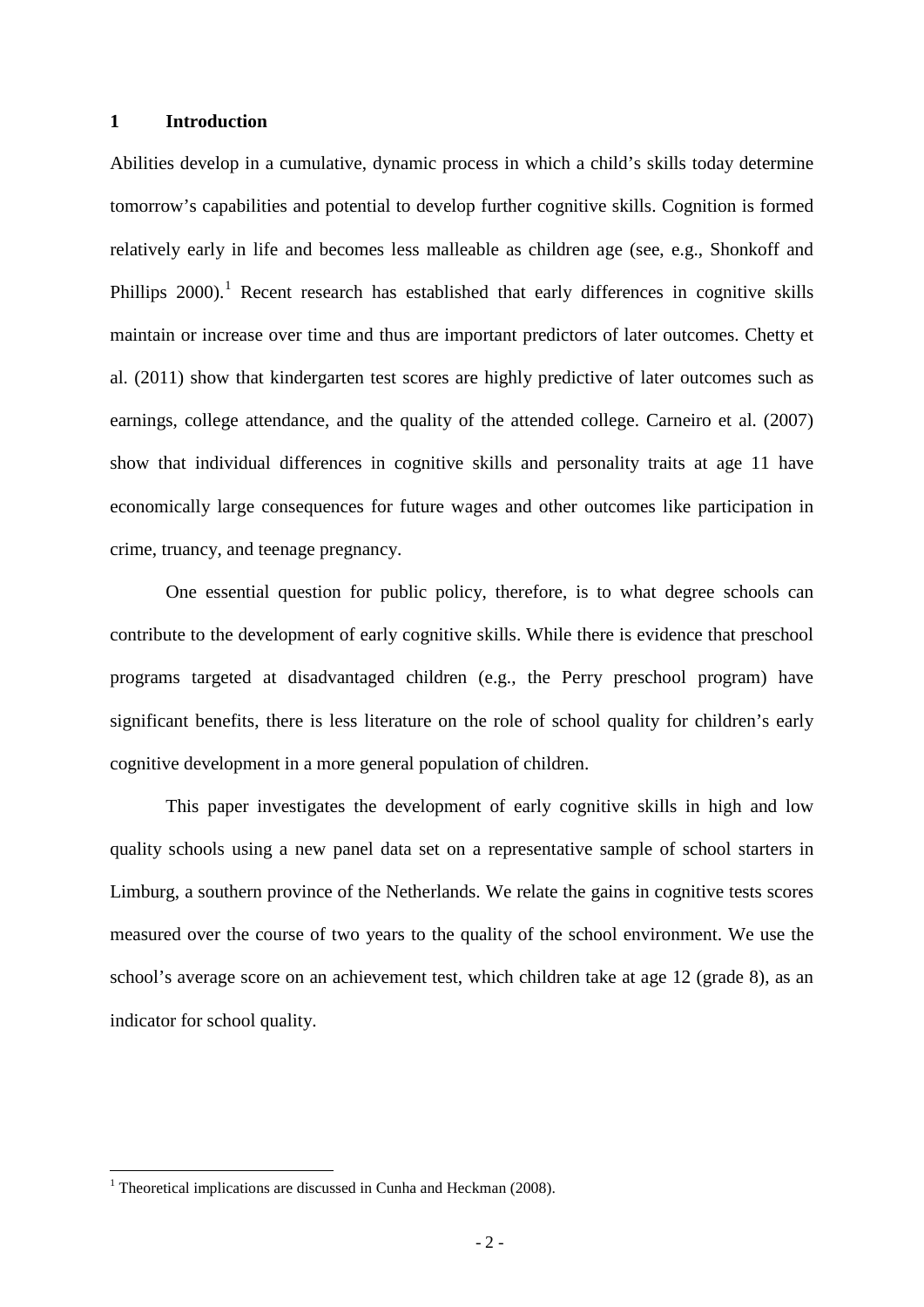Our results show that children in above-median quality schools develop their skills substantially faster than those in below-median quality schools. The difference in cognitive development is large and accumulates to 0.17 standard deviations by the end of grade two.

In our analyses, we control for many attributes which may drive the relationship between the quality of schools and cognitive development, and we use an instrumental variable approach to further investigate the extent to which the relationship is causal in nature. First and foremost, we control for initial cognitive ability in our regressions. This variable picks up selection into schools related to initial skills (cognitive ability) and should address concerns related to sorting. Our estimates show a low correlation between the quality of schools and this initial ability, indicating that selection of this kind does not seem to be a large problem in the Netherlands.

Secondly, since children's cognitive development may also be affected by parental investments and socio-economic background, we control for the education levels of the mother and the father as well as household income. Parents with a higher socio-economic background may have stronger preferences for school quality and therefore be more likely to send their children to higher-achieving schools.

Third, since access to high quality schools may also be affected by neighborhood characteristics, we show that our results are robust to the inclusion of a set of neighborhood characteristics<sup>[2](#page-3-0)</sup> and neighborhood fixed effects. This should pick up the heterogeneity of access at the postal code level and ensures that our results are not driven by a potentially nonrandom geographical distribution of school and student quality throughout different neighborhoods.

<span id="page-4-0"></span>Although we control for a large set of important attributes, our results may still partly be driven by unobserved characteristics. In a robustness analysis, we estimate the

<sup>&</sup>lt;sup>2</sup> We include the percentage of households under the social minimum income, the percentage of households with low income (less than €25,100 per year), the percentage of households with high income (more than €46,500 per year) and the percentage of households with at least one child.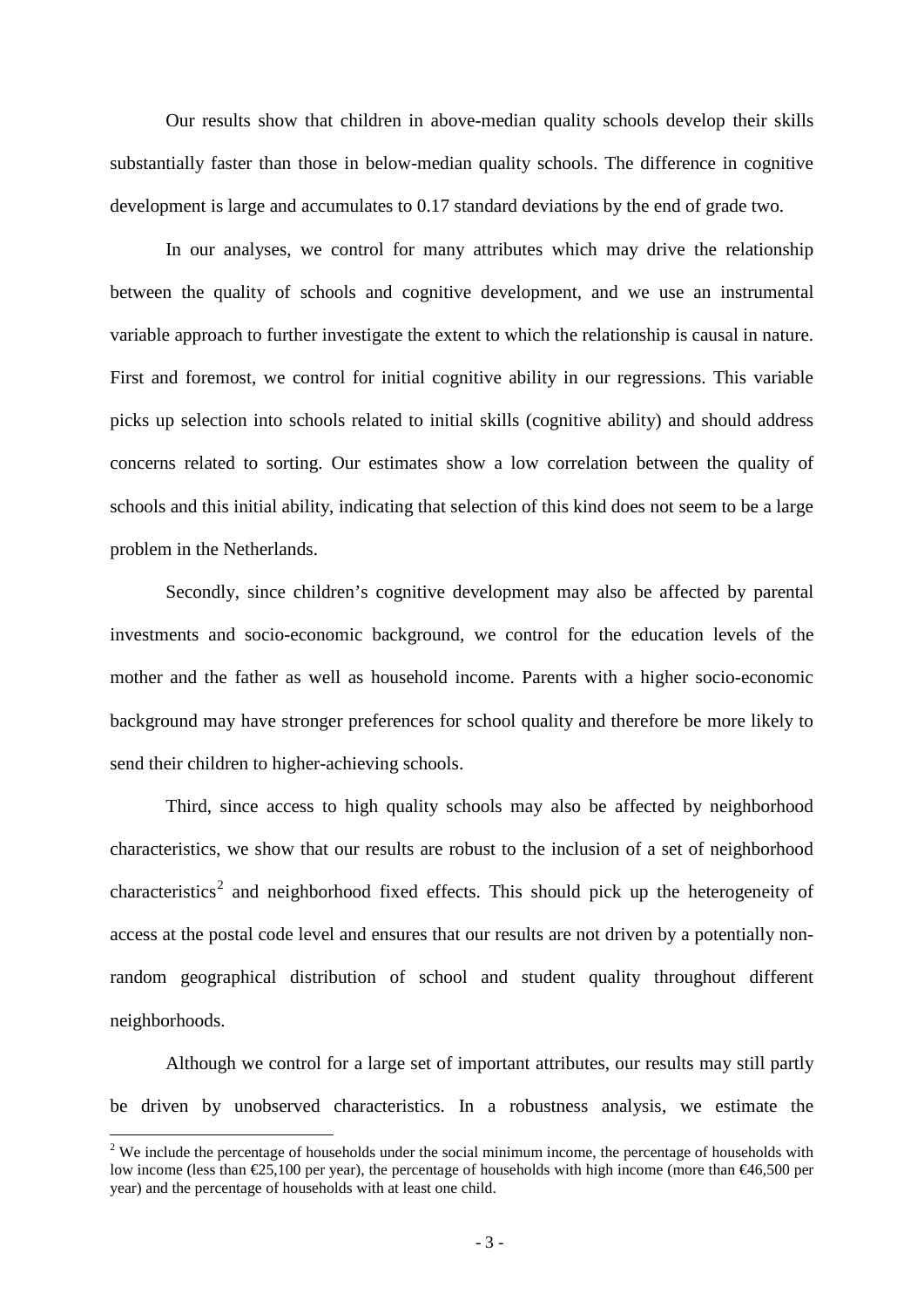relationships applying an instrumental variable approach. We use geographical proximity to a high-achieving school as an instrument for attending a school of higher quality.<sup>[3](#page-4-0)</sup> Proximity to schools plays a predominant role in the choice process of parents and is therefore highly related to the probability of choosing a school. Approximately 72 percent of the parents choose the primary school that is located closest to their residential location, and 93 percent of the parents choose one of the four schools closest to their residential location (a more elaborate analysis of the determinants of primary school choice is given in Borghans, Golsteyn and Zölitz, 2015). The results of this robustness analysis confirm our findings from the OLS estimation and provide point estimates similar to our baseline estimates. This indicates that our results appear to be causal in nature. However, the IV estimation hinges on the assumption that distance to a high quality school is unrelated to confounding factors. Sorting into neighborhoods is likely to be a minor concern for the area in the Netherlands where our data was collected since segregation is much less of a problem than in, for example, the US. Although in the Dutch context the assumption underlying the IV approach is therefore more likely to be valid than in the US, we remain cautious and abstain from drawing causal inferences throughout this paper.

Our analysis suggests that school quality appears to affect the development of cognitive skills of young children. This has important consequences since various studies have indicated that stimulating cognitive development at a young age can have benefits throughout life. For instance, analyses of the Perry preschool program and the STAR experiment reveal that interventions at the school level affect early child development and later outcomes. Krueger (1999) and Chetty et al. (2011) use project STAR data to show that

<span id="page-5-0"></span><sup>&</sup>lt;sup>3</sup> This approach was originally suggested by Card (1995) who applied the approach to estimate the returns to college education. Note that there is a difference between his and our approach, since college choices in the US might differ from primary education choice in the Netherlands for a number of reasons. The main identifying assumption in both cases is that distance to a good school in both setting is random. In this study we think this is less of a concern than in the US since there is limited segregation in the area of the Netherlands where we collected our data in comparison to the US context.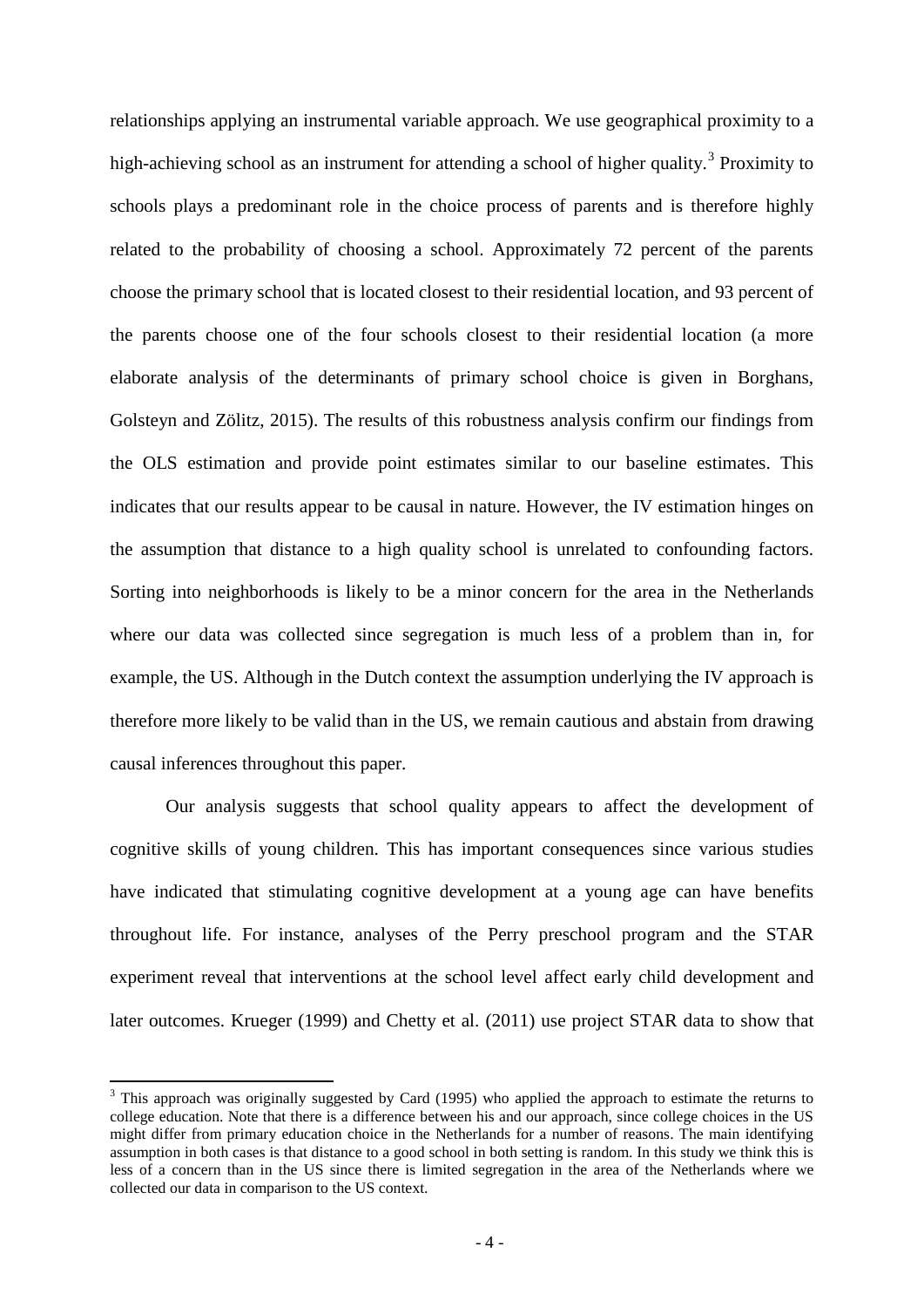although the effect of the intervention on test scores and grades fades out after some time, the kindergarten test scores strongly correlate with wages at age 27. Chetty et al. (2011) find that a one percent increase in kindergarten test scores translates into a \$94 increase in yearly earnings (after controlling for parental background). Blomeyer et al. (2009) study evidence from Germany and show that the development level of cognitive abilities at age two, four and eight are important predictors of later educational attainment and grades. A literature review by Blau and Currie (2006) discusses how the quality of day care centers affects child outcomes. The authors conclude that high quality care has a positive and statistically significant association with child cognitive development. Our study is distinct from these studies in that we can relate the end of primary school aggregate test scores to the performance of children at the transition of preschool to primary school.

Our analysis also relates to the literature evaluating the effects of increased parental school choice possibilities on student achievement test scores. Hastings et al. (2008) investigate the effect of information provision on school choice and student achievement tests. The authors analyze the results of two experiments where the provision of information on school test scores leads to an increase in math and reading test scores in secondary education. In contrast to that, Cullen et al. (2006) do not find an effect of attending the "first choice" school on individual academic achievements when using the exogenous variation of high school admission lotteries in Chicago for their analysis.

The contribution of this paper is twofold. Firstly, whereas many studies have explored the effects of early intervention programs on outcomes, there is limited evidence on whether school quality affects the development process of children's cognitive skills at the very beginning of primary school education.<sup>[4](#page-5-0)</sup> Our results reveal that the effect of school quality

<span id="page-6-0"></span><sup>&</sup>lt;sup>4</sup> Some evidence related to our aim has been collected before, for instance by Peisner-Feinberg et al. (2001) who study the relationship between the quality of child care and child development through second grade. And by Hall et al. (2009) who study role of pre‐school education as a protective factor in the development of children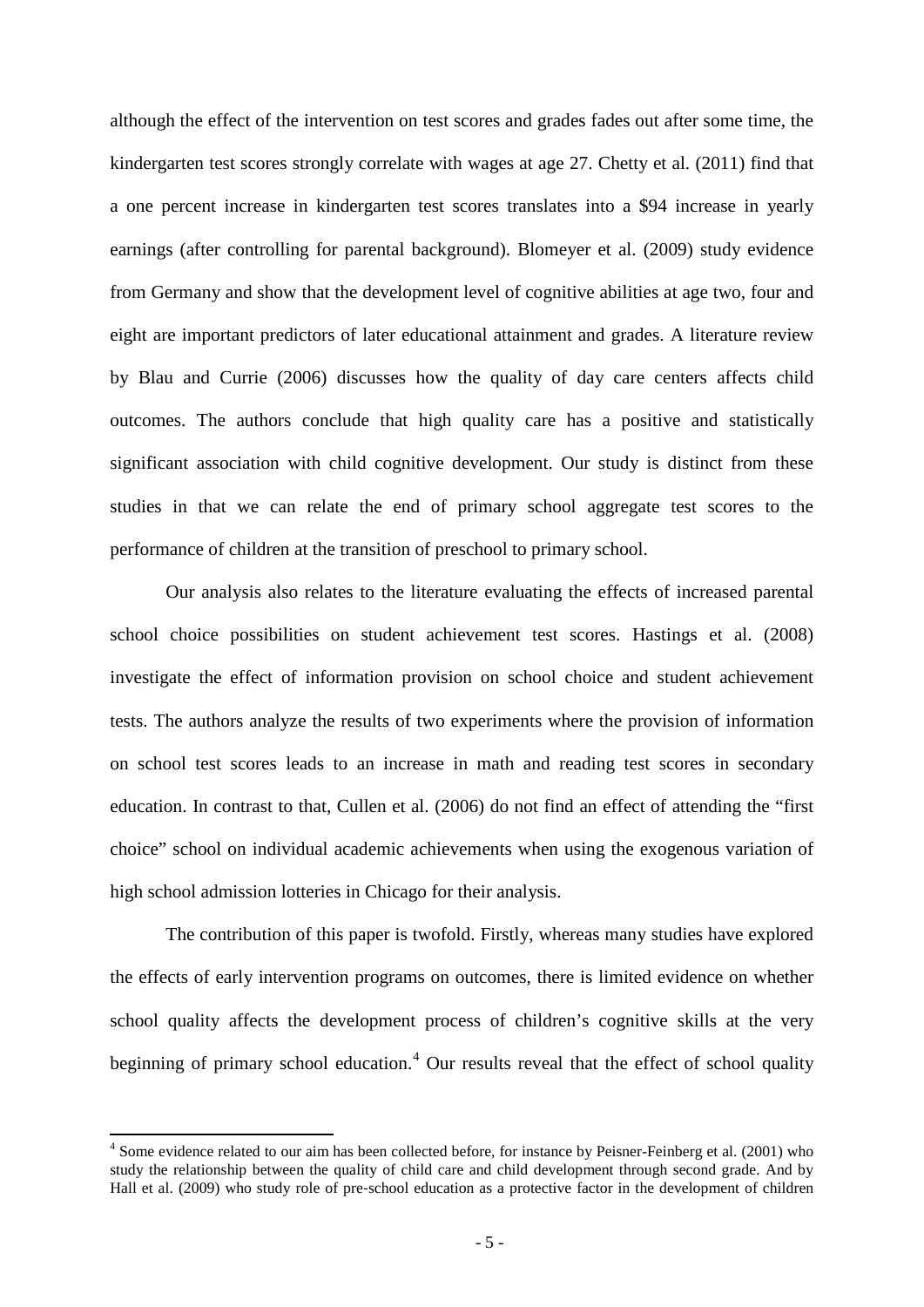appears to be already visible during the first year of preschool and continues into the second year. Secondly, our findings add to the literature on the formation of cognitive skills by showing that school quality appears to be an important environmental factor that is related to the development of cognitive skills at ages 4-6. Our results suggest that some parts of the later observed heterogeneity in student outcomes may already be established at an early stage of life due to differences in school quality. These findings are consistent with the results of Cunha et al. (2010) and Knudsen et al. (2006), who underline the importance of early investments for the formation of skills.

The remainder of this paper is structured as follows. Section 2 provides background information on the Dutch education system. Section 3 discusses the data, and section 4 describes our identification strategy. Section 5 shows the results. Section 6 discusses robustness analyses, and section 7 concludes.

#### **2 The Dutch primary education system**

**.** 

Elementary education in the Netherlands consists of eight grades, and almost all children enter school at the age of four.<sup>[5](#page-6-0)</sup> Dutch parents enjoy the right to freely choose which elementary school their child will attend. Free school choice in the Netherlands was introduced more than 100 years ago.<sup>[6](#page-7-0)</sup> Dutch parents do not have to apply for schools nor face complex admission lotteries in the areas where our data was collected. There is also no default "home school" assignment or official choice constraints based on the residential location or school district. In addition, there are no school admission fees, and all public and private

who are at risk due to environmental and individual factors. On the other hand Ceci (1991) argues that development of IQ and cognition is unrelated to systematic variation in quality of schools.

 $\frac{1}{2}$  Primary education is compulsory from the age of five, but all children can attend elementary schools from the age of four onwards. According to Statistics Netherlands, 98.5% of all children enroll in primary education at the age of four.

<span id="page-7-1"></span><span id="page-7-0"></span><sup>&</sup>lt;sup>6</sup> The results presented in this study can be interpreted as evidence from a school system that would be somewhat closer to a steady state of choice behavior than studies that investigate effects of recently introduced choice plans. If our results indicate that the school environment relates to the cognitive development at an early stage, it is unlikely that this relationship is driven by recent changes in educational policy. This complements the evidence from other regions that evaluates recently introduced policy changes in school choice.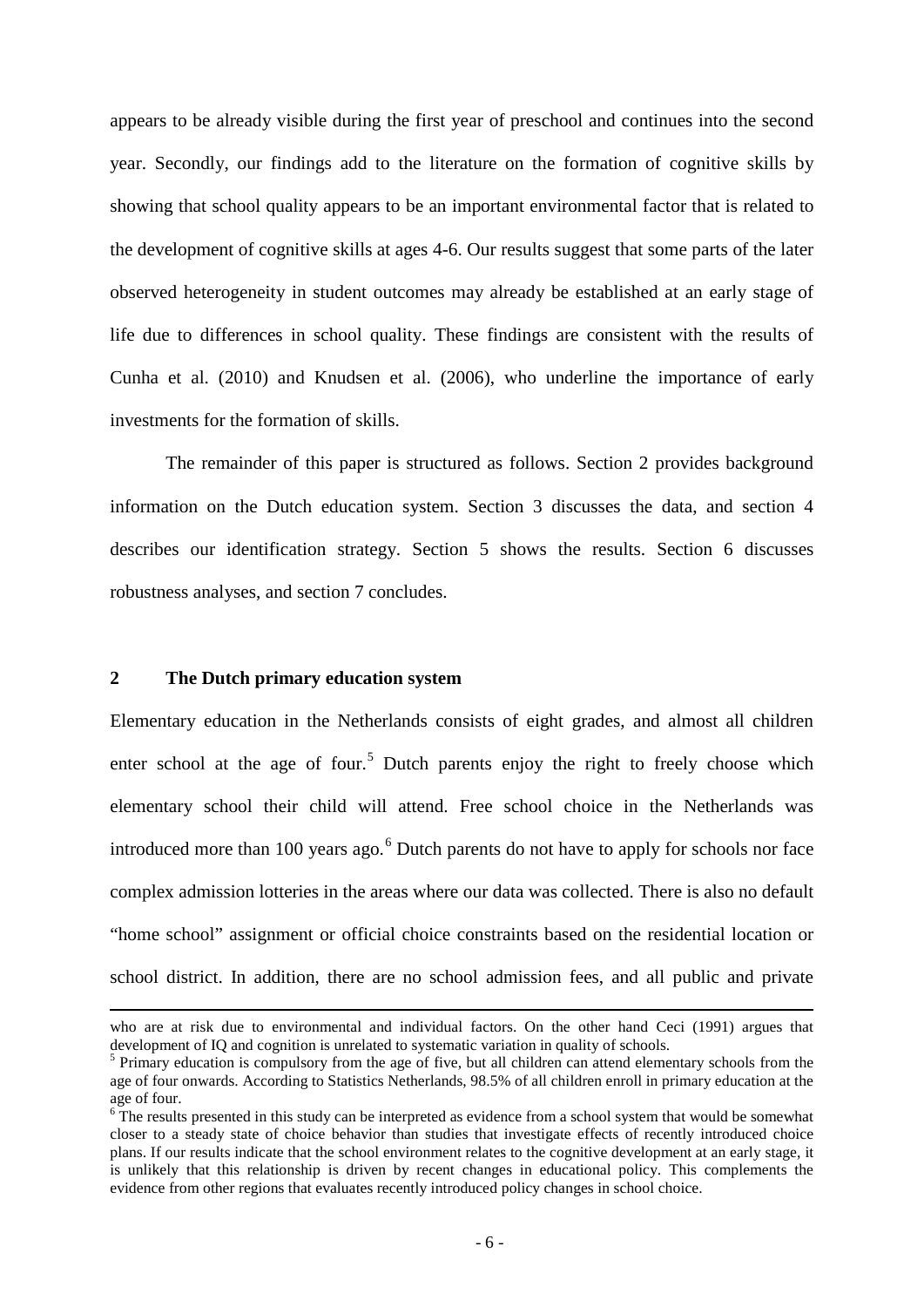schools receive government funding if they fulfill certain requirements. Parents can freely choose a school that fits their educational or religious values.<sup>[7](#page-7-1)</sup> At the same time, the population density of the Netherlands is relatively high, and a number of elementary schools are usually available within walking or cycling distance. In the dataset that we use, parents have, on average, 6.2 primary schools to choose from within a radius of 2 kilometers. Capacity constraints do not play a major role for the choice process in the area where our data were collected. The most obvious costs that parents face when choosing a more distant school are the opportunity costs of time to travel to school and to classmates of their children.

The first two years of primary education (age 4-6) are comparable to kindergarten in the US. Children receive no formal schooling but engage in many preparatory activities. After completing the second preschool grade, the class composition and the schooling location usually remain the same. The fact that preschool and primary school in the Netherlands are de facto one institution allows us to directly link primary school quality indicators to preschool cognitive development. In grade eight, the last year of primary education (around age 12), children take a nationwide standardized achievement test, the CITO test. The result of the CITO test, together with the teacher's recommendation determines which of three secondary school tracks a child will attend. Switching between the secondary school tracks becomes difficult as children age. Admission to scientific studies at university is only possible with a diploma from the highest secondary school track. This indicates that the CITO test is a high stakes achievement test. In the analysis, we use the school's average CITO test score as an indicator for school quality.

<span id="page-8-0"></span><sup>7</sup> Parents can choose from public primary schools without a religious affiliation and Catholic, Protestant or Islamic elementary schools. Other schools like the Montessori, Jenaplan, or the union of Vrije scholen are dedicated to alternative educational concepts and offer different teaching methods.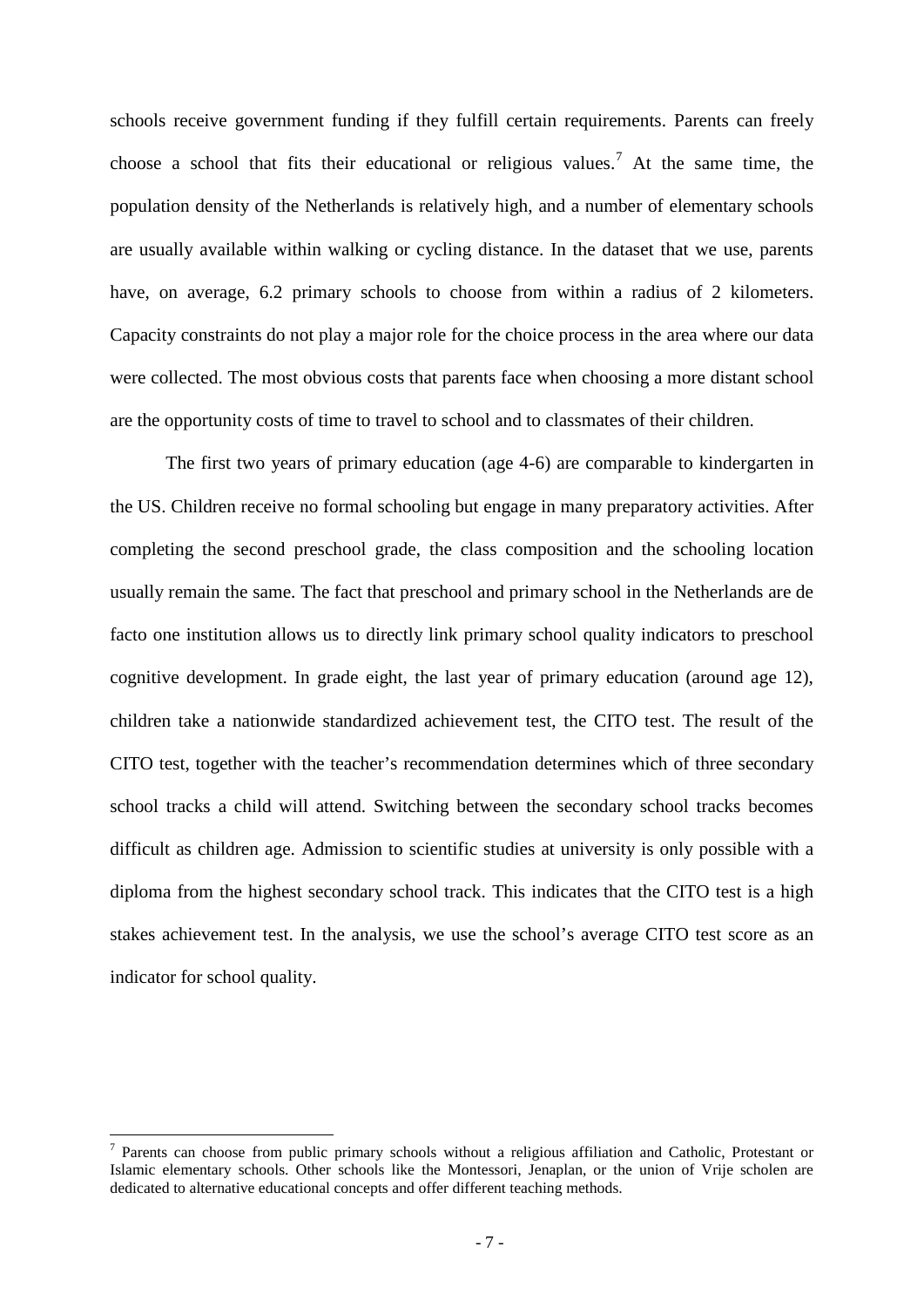#### **3 Methods and data description**

The data used in this paper were collected in a cooperative project between elementary and secondary schools, school boards, municipalities and Maastricht University to analyze school performance in order to foster educational improvement. Student, parental, and school level data were collected in 2007 and 2008 in the southern part of the Dutch province Limburg. Out of the 216 primary schools in South Limburg, 210 took part in the study by providing their administrative data and distributing questionnaires to parents. An essential feature of this dataset is that test scores from school sources can be matched to detailed survey information from parents.

#### **3.1 Ethics statement**

Our study was approved by the Ethics Committee of the Faculty of Psychology and Neuroscience at Maastricht University (study protocol ECP-147ex/11-12-2014). The surveys we use were not specifically designed for the purpose of this study but are part of the earlier mentioned program which aims to monitor scholastic achievement of students. Prior to the survey conduction, the local school boards of Limburg approved the project and the questionnaire. The data were collected by the UM service unit MEMIC and were offered to us anonymized. The ethics committee approved the procedure for personal data protection.

We gained access to postal codes of homes and schools. These data are confidential in nature and cannot be made publicly available. Researchers interested in working with the data can ask permission to access the data subject to approval by the cooperation. Confidential parts of the data have to be analyzed in Maastricht. For replication purposes, researchers can submit Stata do-files which will be run for them by a member of the group.<sup>[8](#page-8-0)</sup> Codes needed for replication are available upon request. This procedure was approved by the ethics committee**.**

<span id="page-9-0"></span><sup>&</sup>lt;sup>8</sup> Applying to receive access to the confidential data can be done by contacting the secretary of the Department of Economics AE2, Maastricht University, P.O. Box 616, 6200 MD, Maastricht, the Netherlands.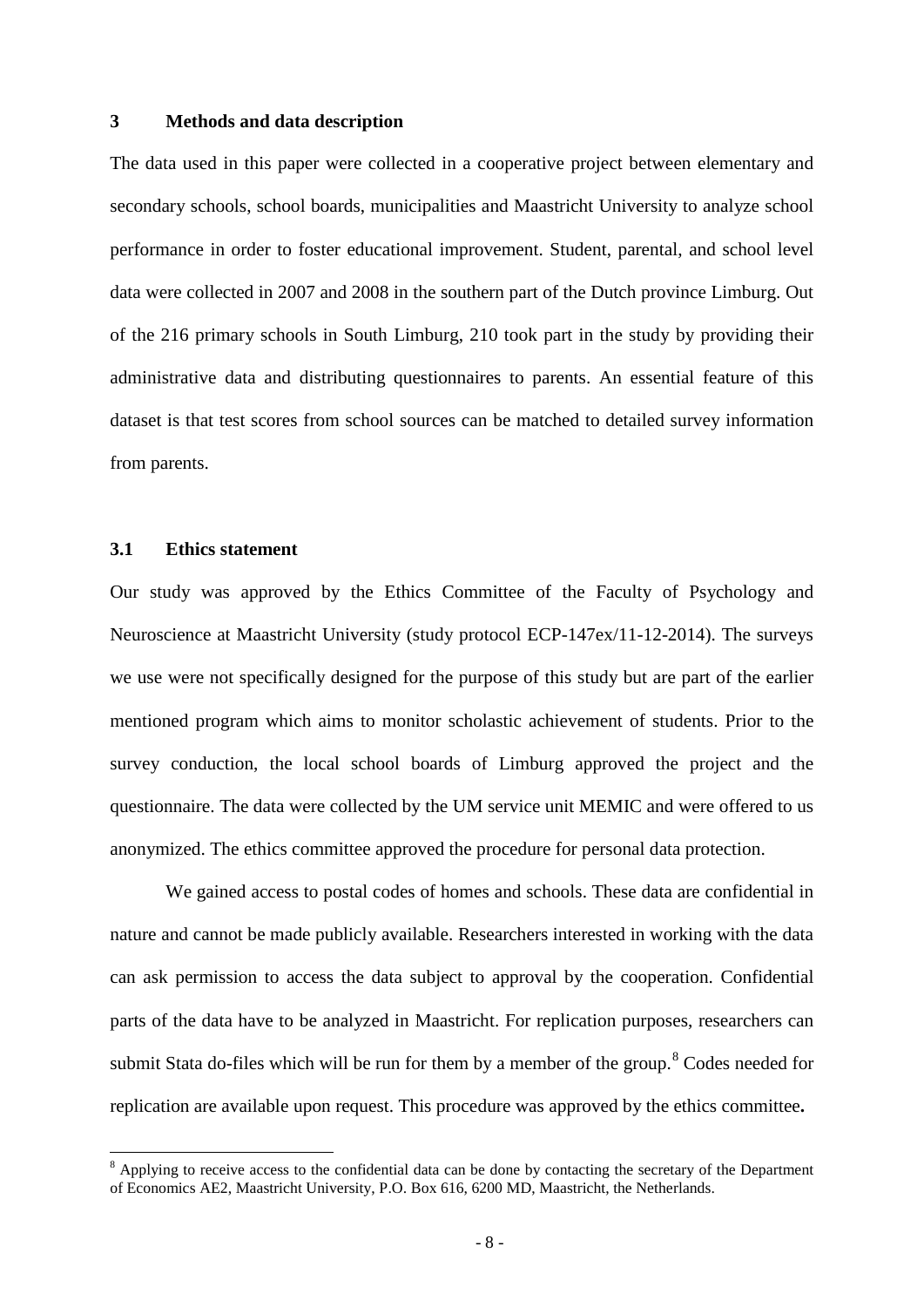#### **3.2 Data on preschool test scores**

The central variable we use in our analysis to measure cognitive skills is the score on a test called "ordering test for kindergarten children."[9](#page-9-0) In the first two years of education, four of these tests are conducted. The tests are designed to measure students' progress during preschool and to identify possible problems in the cognitive development of children during the first two years of primary education. The test deals with matching and identification of shapes and objects as well as concepts like size, amount or length. Every test contains 42 questions. Examples of the test questions can be found in the supplementary material S13. Relative to standard adult IQ tests, this test is likely to be less precise. Because the tests are the dependent variable in our estimations, if the test is measuring skills imprecisely, this will decrease the efficiency but not the consistency of our point estimates.<sup>[10](#page-10-0)</sup> Tests one and two contain the same questions, while the items in tests three and four are also the same but different from the previous two tests. Children had, on average, six months of schooling when taking the first test. The average time that elapsed between the first two tests in grade one of preschool is 4.3 months, and there are 3.9 months between tests three and four in grade two of preschool. The average time that passed between test one and four is 16.3 months.

All four tests are conducted by elementary school teachers who have received detailed instructions. The teachers read the questions aloud, and children mark the correct answer in their test booklet. Within a given school, most children take each test on one specific day. Figure 1 shows a timeline of the conducted tests during preschool. The first test in grade one of preschool usually takes place in January and is repeated with the exact same questions in May or June (second test). The third test is usually conducted in January of the second

<sup>&</sup>lt;sup>9</sup> In Dutch: "ordenen toets voor kleuters".

<span id="page-10-1"></span><span id="page-10-0"></span><sup>&</sup>lt;sup>10</sup> Measurement error would only attenuate our estimates when tests are used as independent variables. This is the case when we control for test 1. Measurement error in test 1 will attenuate its coefficient meaning that we are underestimating the impact of test 1. This could to some degree explain the finding that initial cognitive ability does not significantly relate to school choice.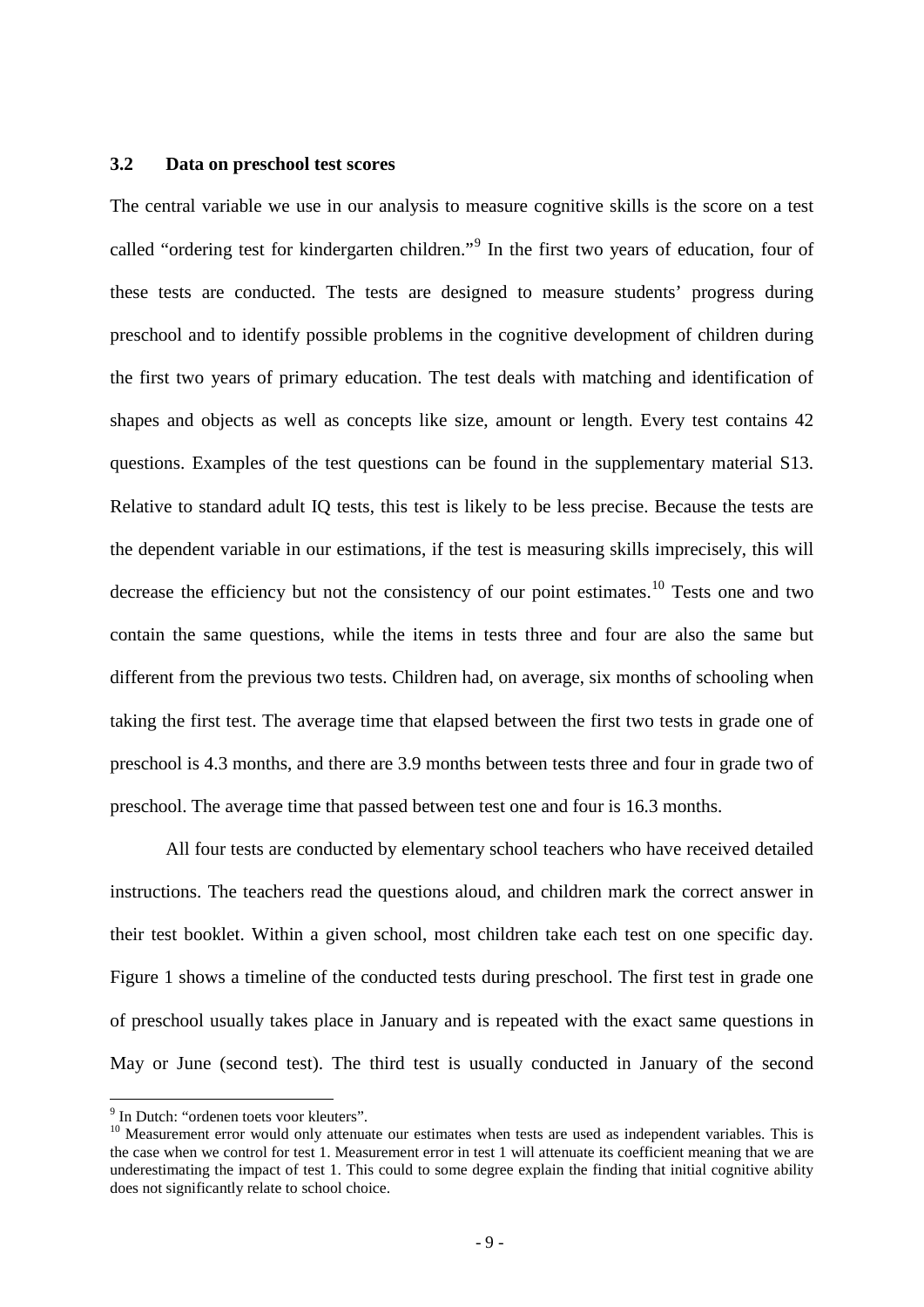preschool grade and is then repeated with the same content in May or June (fourth test). The exact date of testing serves as an additional control in the later analysis where we account for early and postponed testing dates and the time that elapsed between two tests. We control for the time that passed between the respective tests to take into account that some children may have had more time to acquire cognitive skills.

-- FIGURE 1 --

The participation was voluntary, and there were no financial or other incentives related to the test performance of the children present. In total, 162 schools out of the 210 participating schools decided to conduct the proposed test for cognitive development and submitted student data in 2007 and/or in 2008. Within the participating schools, 85% of the children in grade one and two took part in at least one of the tests. At the school level, higherperforming schools had about 2 percentage points higher participation rates.

During 2007 and 2008, a total of 3,225 first graders participated in test one and test two. Children had, on average, 6.0 months of school experience when they were tested first. The average age on the day of the first testing was 4.5 years. As for second graders, 2,665 participated in tests 3 and  $4<sup>11</sup>$  $4<sup>11</sup>$  $4<sup>11</sup>$  Out of the 1,463 first graders who took the tests in the 2007 wave, we can follow 1,112 students throughout all four consecutive tests. We do not find evidence for selective attrition on observables over time.

<span id="page-11-0"></span>Figure 2 shows the distribution of outcomes for the four different tests. The individual scores range between 0 and 42. For the repeated tests (tests two and four) the distributions are shifted to the right. The distribution of test 2, which was taken at the end of grade one of preschool, shows that the data is censored to some extent. Five percent of all students reached

 $11$  In the 2007 wave, we observe the test scores of 1,463 first graders and 134 second graders. In the 2008 wave, we observe the test scores of 1,762 first graders and 2,531 second graders.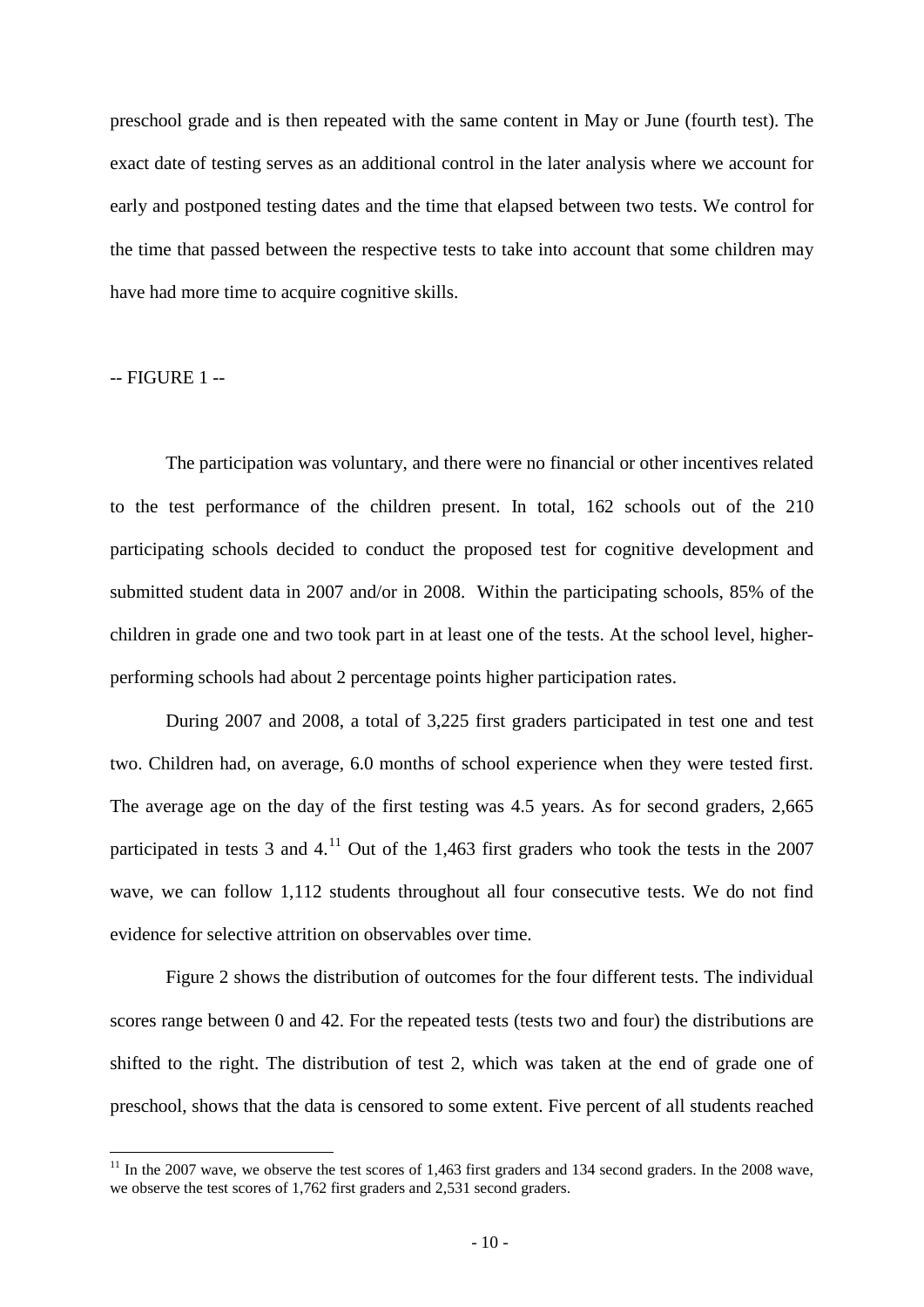the maximum number of 42 points. Children at better schools have a higher measured initial ability, and therefore the potential gains in the measured cognitive development are somewhat smaller. Due to this ceiling effect, we may underestimate the relationship between school quality on cognitive development to some degree. For all regressions we report in this paper, we have standardized tests 1 to 4 over the estimation sample to mean zero and unit standard deviation.

Observing the cognitive achievements of a child repeatedly over a time span of two years makes our data unique and allows us to relate the rate of cognitive development to the characteristics of the school that the child attends. The repeated measures also enable us to control for the previous state of development and to obtain better estimates of the added value of school quality.

-- FIGURE 2 --

#### **3.3 School performance measure**

We use the school's average CITO score as a measure for the quality of the school. This is a standardized test, which is conducted nationwide at specific days at the end of primary education. It is used for tracking students moving into secondary education. The score ranges between 500 and 550 at the individual level. Because school quality may fluctuate from year to year to some extent, we take a three year average CITO test score as our measure. Figure 3 shows the distribution of the three year school average CITO scores of the schools that took part in the program, as well as the recommended secondary school tracking thresholds.

The school's average CITO score is potentially influenced by many different school attributes – the quality of teachers, the educational concept or pedagogy of the school and the technical equipment – but also the composition, ability, motivation and parental background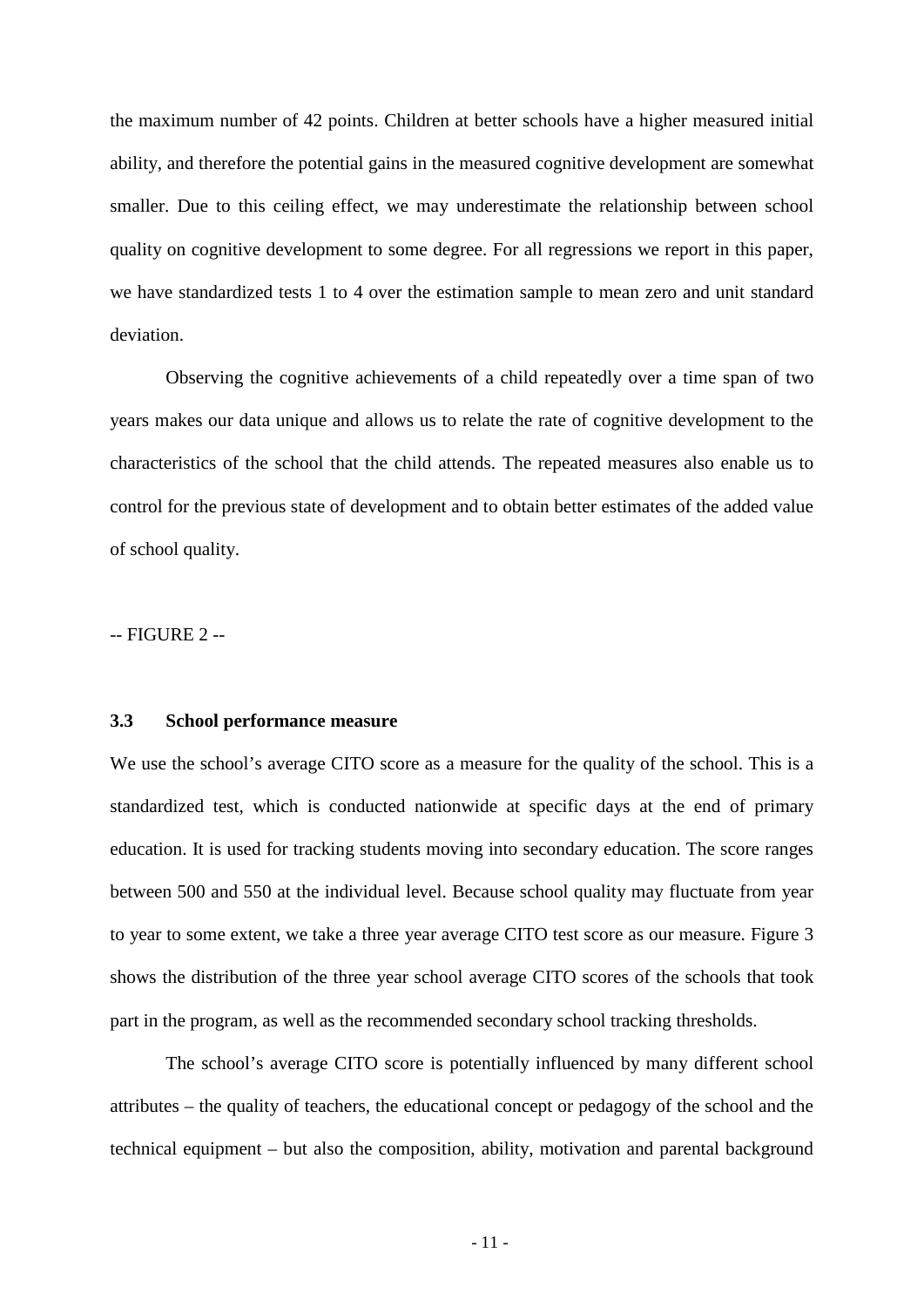of the children that graduate from this school are potential components of this score. In this paper, we are not primarily interested in what is causing a high or low CITO score. We aim to answer whether it is beneficial for the early cognitive development of a child to choose and attend a school that performs well on this indicator of the quality of school environment.

-- FIGURE 3 --

Throughout the analysis, we will use a binary indicator for the quality of the school environment. Based on the three year overall school's average CITO score, we label all schools that have an above median score as "higher-achieving" and schools below median as "lower-achieving." This arbitrarily defined threshold simplifies the analysis and interpretation of the coefficients. The obtained results can be interpreted as the effect of attending an abovemedian (higher-achieving) school versus attending a below-median school on the cognitive development of a child. All the main results of this paper remain qualitatively similar when using a continuous version of the CITO score in the estimations (see tables S7 and S8 in the supplementary information).

The summary statistics in Table 1 show how the schools in our dataset differ in a number of observable characteristics when split at the median into higher- and lowerachieving schools. Children at higher-achieving schools have, on average, higher educated parents, come from a household with more income, and perform better on all four cognitive ability tests during preschool. This table can be interpreted as evidence for selection into schools on observable characteristics and raises valid concerns about potential differences in unobservable dimensions.

-- TABLE 1 --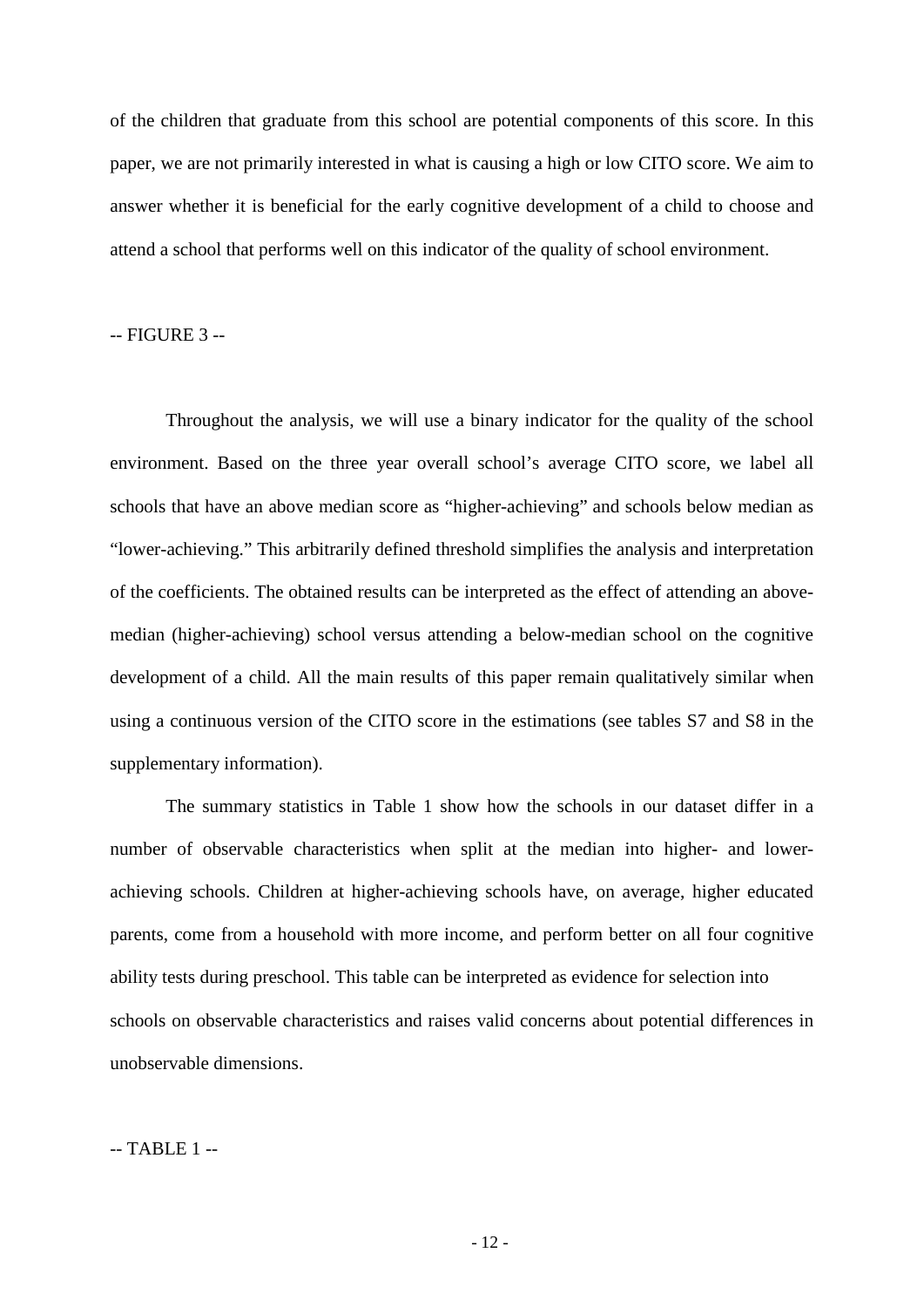Table 2 shows the correlations between the four different tests. As mentioned earlier, test 1 and 2 are the same, and test 3 and 4 are also the same. Scores on test 1 and 2 are highly correlated (0.71), and scores on test 3 and 4 are also highly correlated (0.69), as expected, but a substantial amount of variation remains. The correlations are lower between the two sets of the tests (around 0.55). These correlations in part reflect noise in the answers but may also give an indication that children differ in their developmental trajectories.

-- TABLE 2 --

#### **3.4 Data from the parental questionnaire**

All parents with children in grades one, two or three in the participating schools received a questionnaire via the schools. Children took the questionnaires home and brought them back to school in a sealed envelope after their parents had filled them out.

The questionnaire contained 51 questions with more than 150 items. Important for the purpose of this paper are the education level of the parents, household income and the geographical location of their home, which allows us to determine which postal code attributes apply and to calculate the distance to schools. The questionnaire further assessed motives for school choice, school satisfaction and the parents' expectations about future child performance and outcomes.

#### **4. Empirical strategy**

This paper investigates how school quality, measured as the average CITO test score at the end of primary school, relates to the rate of cognitive development at the beginning of primary education. In our main specification, we run OLS regressions in which we control for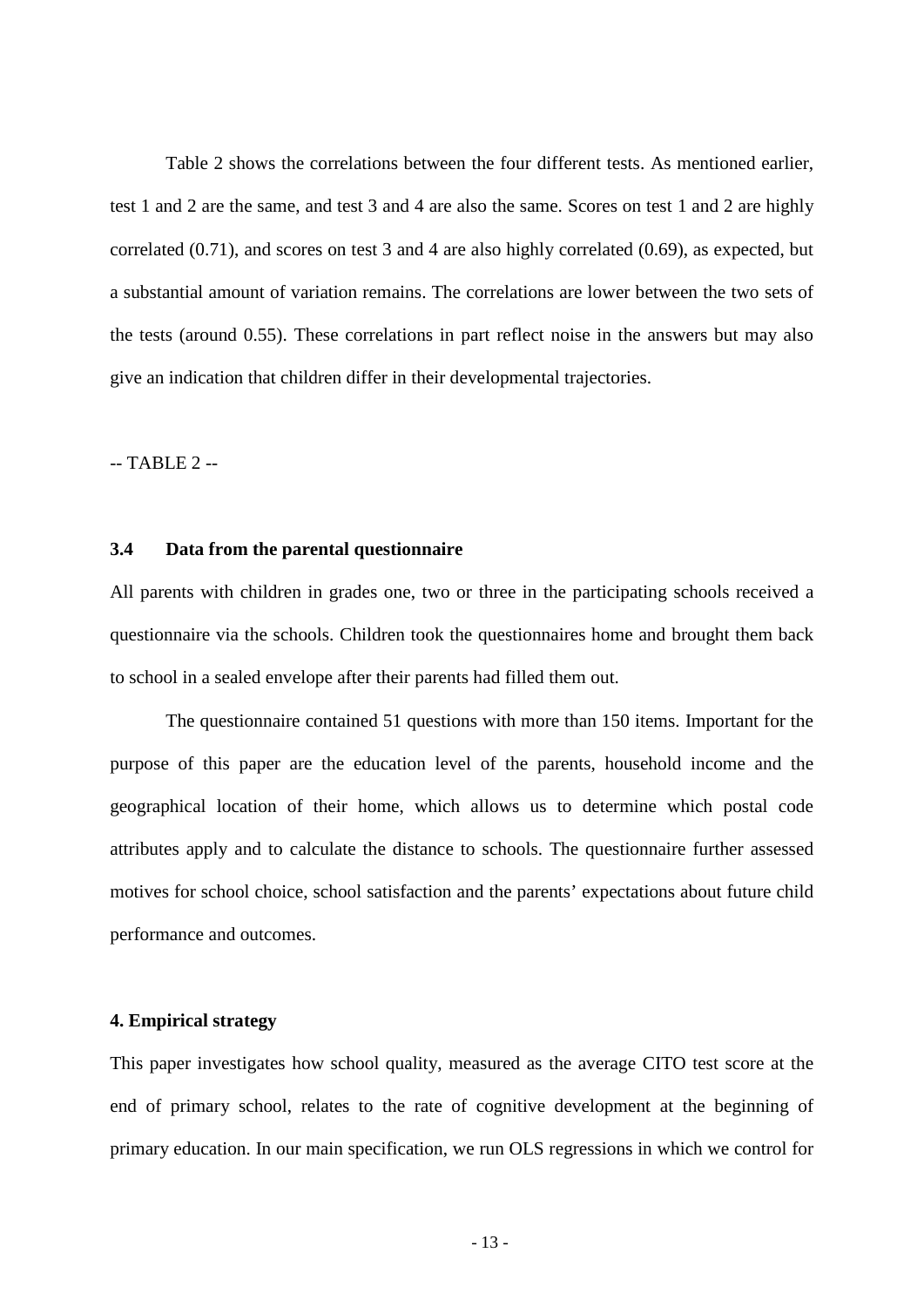important potential confounders which may drive the relationship between school quality and cognitive development.

Firstly, in all specifications, we control for scores on test 1 to correct for differences in the initial level of cognitive ability. This will pick up potential selection of high ability children into high quality schools. Regressing this baseline measure of cognitive ability on the quality of the chosen school reveals limited evidence of such selection.<sup>[12](#page-11-0) [13](#page-15-0)</sup> We also control for the time that passed between the respective tests to take into account that some children may have had more time to acquire cognitive skills.

Secondly, parental preferences for schools may be heterogeneous across different socio-economic subgroups.<sup>[14](#page-15-1)</sup> For instance, parents with stronger preferences for school quality may have children with higher initial cognitive abilities and a steeper development trajectory. In order to take this into account, we control for the education level of the mother and the father as well as household income.

Thirdly, children from higher socioeconomic backgrounds may have better access to high-quality schools due to their residential location, i.e., the clustering of higher-achieving schools in advantaged neighborhoods. We address the issue of geographical clustering by including a number of neighborhood characteristics at the postal code level. These neighborhood controls are the percentage of households under the social minimum income, the percentage of households with low income (less than  $\epsilon$ 25,100 per year), the percentage of

<sup>&</sup>lt;sup>12</sup> In order to investigate whether high ability students select into high-achieving schools, we perform an OLS regression where we regress baseline cognitive ability on the quality of the chosen school (see table S1 in the supplementary information). The dependent variable represents the standardized values of test 1, which was taken after, on average, 6 months of schooling. Column (1) shows that children at higher-achieving schools perform, on average, 0.173 standard deviations higher than children at below-median schools. When including the education level of both parents and the aggregate household income as controls in column (2), the coefficient decreases to 0.112 standard deviations but remains significant at the 5 percent level. In column (3), when taking into account differences in neighborhood characteristics, the coefficient drops further and becomes insignificant. This indicates that after controlling for these variables, we no longer find evidence for selection into schools based on initial ability.

<span id="page-15-0"></span> $13$  Instead of controlling for test 1, we could also take the difference between the test scores as a dependent variable. Applying this approach provides identical results.

<span id="page-15-1"></span><sup>&</sup>lt;sup>14</sup> Hastings et al. (2010) show that preferences for school quality increase with the socio-economic status of the parents.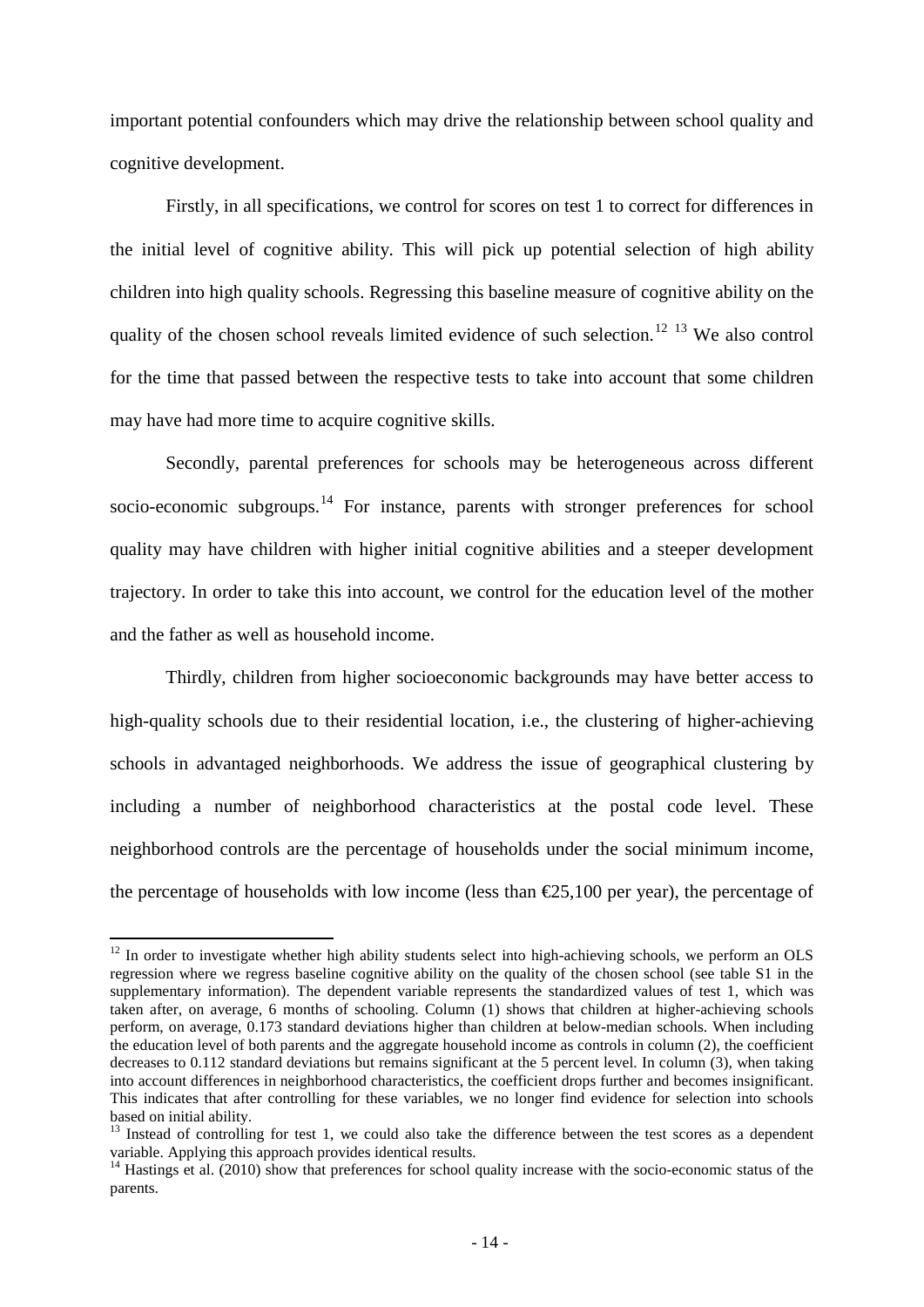households with high income (more than  $\epsilon 46,500$  per year), and the percentage of households with at least one child.

In a robustness analysis, we use distance to a high-achieving school as an instrument. This instrument has a substantial influence on the decision of choosing a higher- or lowerachieving school and is plausibly unrelated to confounding factors that drive cognitive development.

#### **5. Results**

Table 3 shows the basic estimation results using an OLS regression. We regress scores on tests 2, 3, and 4 on a dummy variable which indicates whether the child attends a high-quality school. Panel A shows the results without additional family or neighborhood controls. In Panel B, we show how the inclusion of parental background controls and neighborhood controls alters our point estimates. Columns 1, 2 and 3 show the effect without any additional controls. In columns 4, 5 and 6, we control for the initial level of cognitive skills and the time between the two tests. The estimates point to a positive relationship between attending a highquality school and cognitive development. Comparing columns 4, 5 and 6 in Panel A reveals that the size of the coefficient "Higher-achieving school" increases for every consecutive test taken. While the effect of school quality on test 2 is ambiguous, there is a clear increase for test 3 and test 4. The effect increases over time both in size and significance.

In columns 10-12 of Panel B table 3, we add a set of neighborhood controls to the model. These include the percentage of households under the social minimum income, the percentage of households with low income (less than  $\epsilon$ 25,100 per year), the percentage of households with high income (more than  $\epsilon 46,500$  per year) and the percentage of households with at least one child at the postal code level of the school. Children at higher-achieving schools develop cognitive abilities faster during school. The effect remains similar when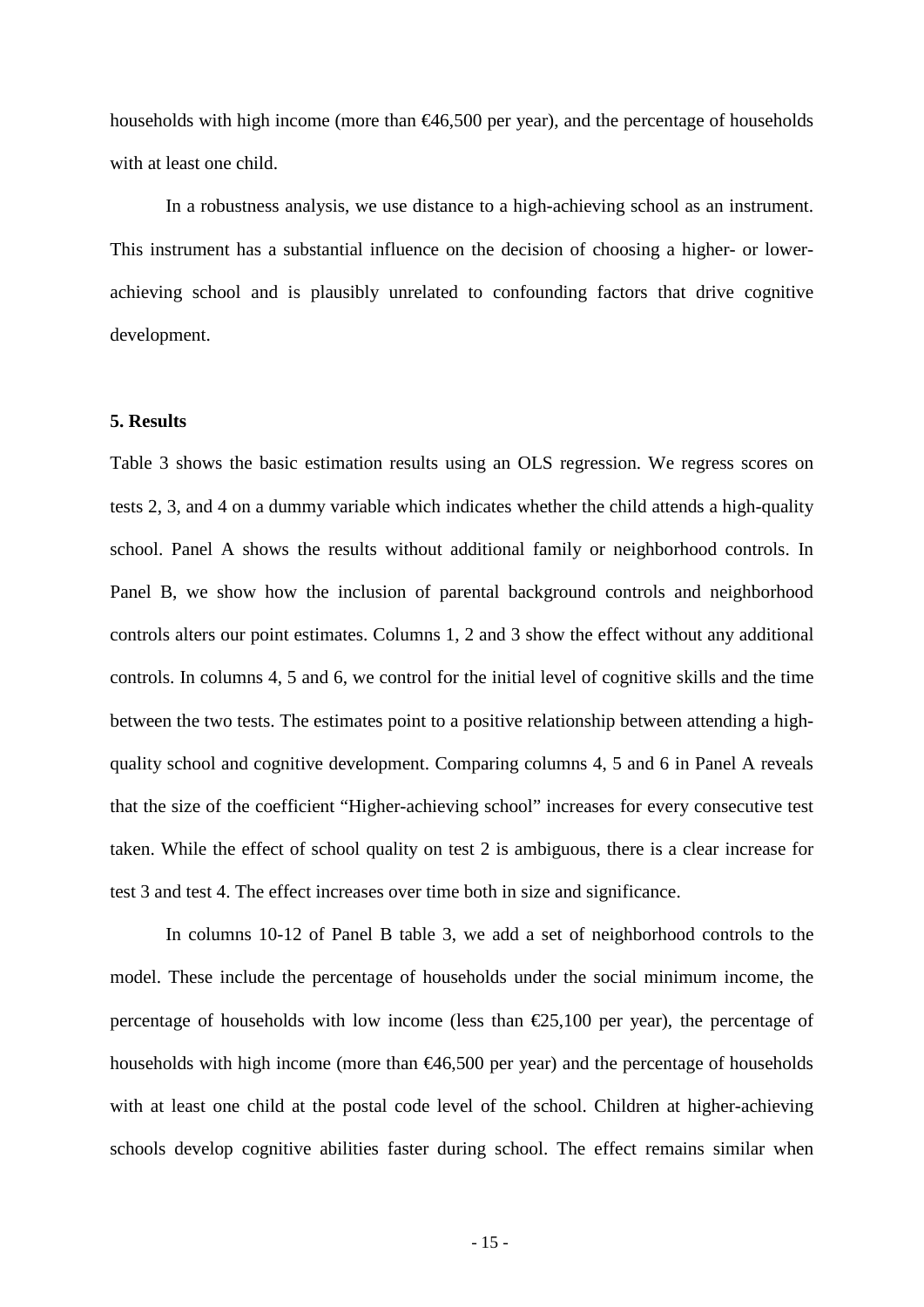including parental background characteristics and the above mentioned neighborhood controls in Panel B. In the most conservative model in column 12, children at above median schools perform 0.17 standard deviations higher on test 4 compared to children at lower-achieving schools. Holding everything else constant, this means that children attending above median schools answer, on average, 1.1 more questions correctly (out of the 42 question in test 4). Test 4 was conducted, on average, after 22.1 months of schooling and 16.1 months after taking test 1. Given this time span, the quality of the schools seems to be strongly related to the cognitive skill development of the four to six year olds.[15](#page-15-1) Reasons for the included neighborhood controls not to add much to the explanatory power of the model might be the relatively low degree of segregation in the Dutch province where we collected our data, or the fact that parental background controls already capture most variation in test scores unrelated to school quality. A different explanation may be that the postal code area is a too large unit to capture every-day life neighborhood characteristics. If this is the case, our results may to some extent be subject to endogeneity due to unobserved neighborhood characteristics.

-- TABLE 3 --

Figure 4 illustrates how the size of the relationship grows over time. On the horizontal axis, we plot the average number of months that children have been at school when they were tested. The vertical axis shows the size of the relationship between "attending a higherachieving school" and cognitive development. The increase in the size of the relationship suggests that the cognitive skills of children at lower- and higher-performing schools follow

<span id="page-17-0"></span><sup>&</sup>lt;sup>15</sup> We have also tested whether these effects are different for boys and girls. Table S4 in the supplementary information shows that we find no statistically significant gender difference.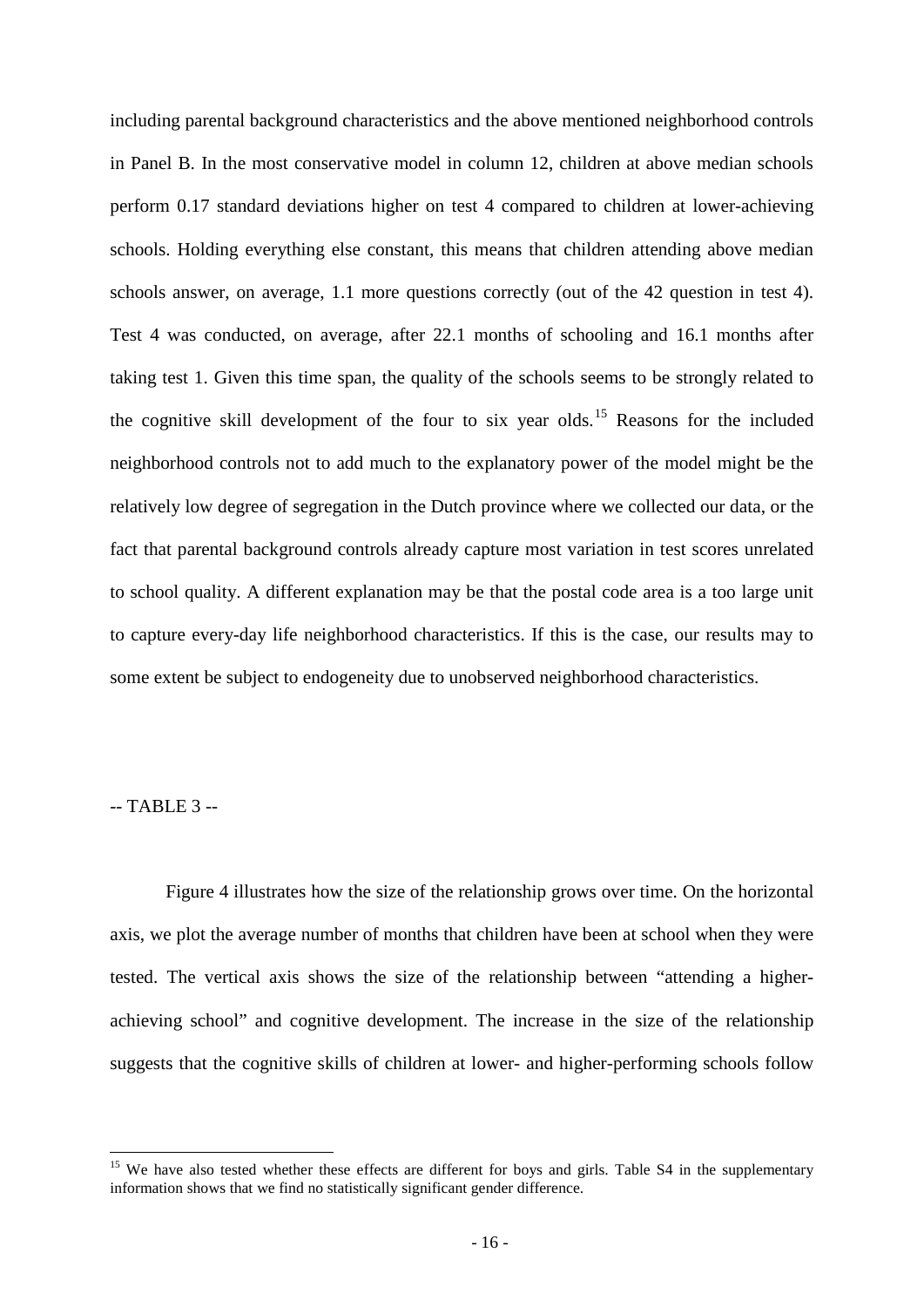different growth patterns. Whether these differences at age six further increase, stabilize or decrease after the first two years is not clear from the time horizon of our data.

-- FIGURE 4 --

In table 4, we investigate whether the relationship between attending a higherachieving school and cognitive development is heterogeneous with respect to the baseline ability by including an interaction term between the first test and the variable "Higherachieving school". We find no evidence for heterogeneous effects in this estimation. Children with lower initial levels of cognitive ability do not seem to benefit more from being in the environment of a higher-achieving school.<sup>[16](#page-17-0)</sup>

-- TABLE 4 –

#### **6 Robustness analyses**

Although we control for a large set of important attributes in our regressions, our results may still partly be driven by unobserved characteristics. Our proposed solution is to apply an instrumental variable approach using proximity to high-quality schools as an instrument. This approach was originally introduced by Card (1995) who applied the approach to estimate the returns to college education. This instrument should have a substantial influence on the decision of choosing a higher- or lower-achieving school but should be unrelated to confounding factors that drive cognitive development.<sup>[17](#page-18-0)</sup>

<span id="page-18-1"></span><sup>&</sup>lt;sup>16</sup> Table S5 in the supplementary information provides some evidence that non-response to the survey does not bias the results. The table shows our main regression without controls for both the survey and the full sample.<br>Point estimates reported here are not significantly different from each other.

<span id="page-18-0"></span> $^{17}$  Table S9 in supplementary information shows how the instrument correlates with student observables.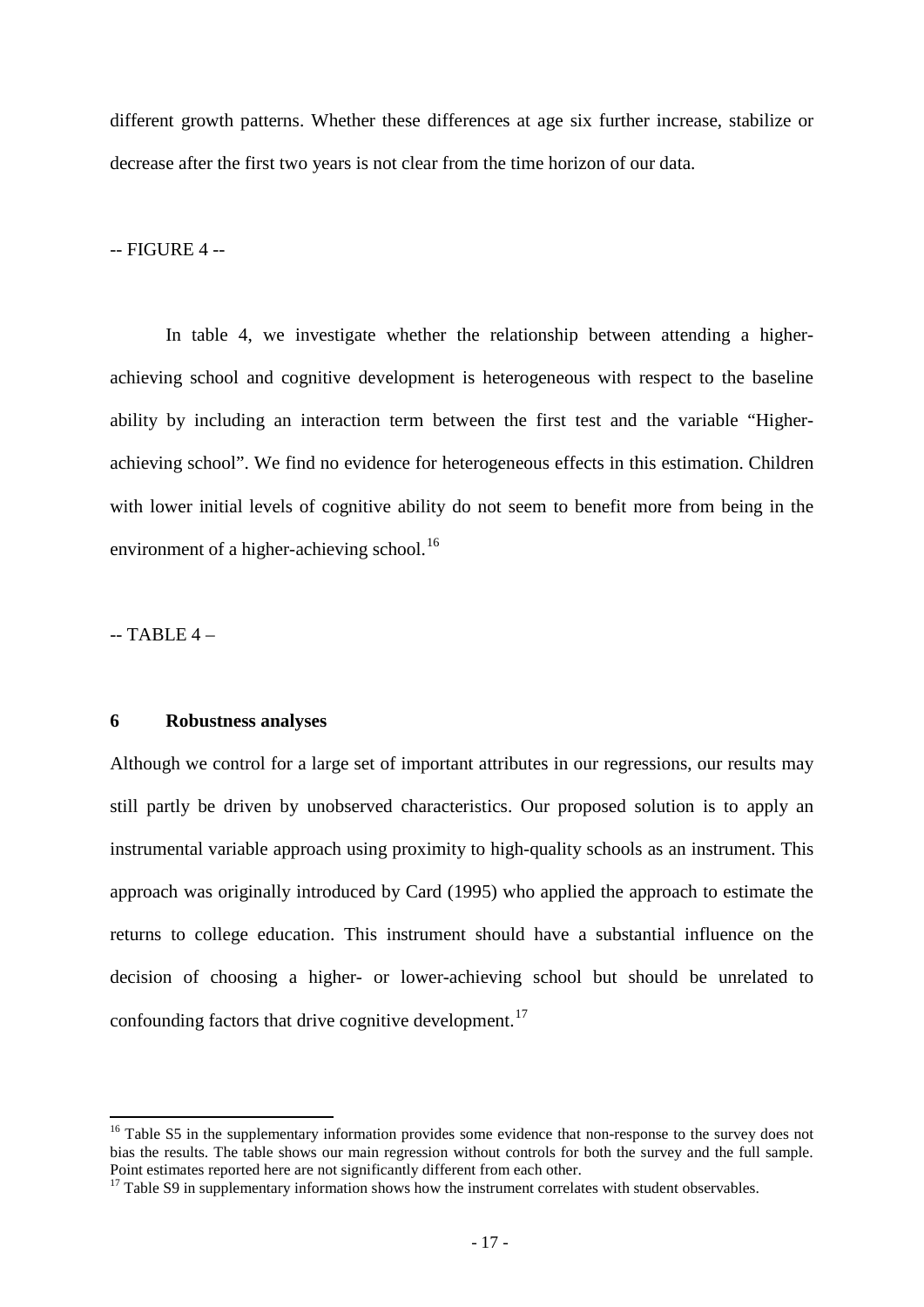The first stage regressions in table 5 show how the choice of a high-quality school relates to various measures of distance from a school to the residential location of the student. The dependent variable "Attending higher-achieving school" is an indicator variable that equals one if the child attends an above median school. Column 1 shows that parents are less likely to choose a high-quality school if it is located further away. People live at various distances to schools; therefore, instead of using the distance in kilometers to a high-quality school, it is more precise to ask whether the closest school is a high-performing school. We use as an instrument in our IV estimation the proximity dummy included in column 2, which equals one if the closest school, given the residential location of the student, belongs to the category "higher-achieving". The estimates show that this is a strong instrument for attending a higher-achieving school.[18](#page-18-1) Column 3 shows that including family characteristics, such as the education level of the mother and father as well as household income, does not affect the coefficient of the instrument. These covariates are largely unrelated to the probability of attending a higher-achieving school. Column 4, the full model, which is the first stage in our later IV estimations, includes the initial ability test – our baseline measure for cognitive ability – and shows that children with a higher performance on test 1 are somewhat more likely to attend an above median school. The inclusion of the scores on test 1 does not add much to the explanatory power of the model. As expected, the proximity coefficient remains virtually unchanged.

-- TABLE 5 --

The IV approach relies on the assumption that proximity to higher-achieving schools is a strong predictor of choice and that it is unrelated to the error term in the equation

<span id="page-19-0"></span><sup>&</sup>lt;sup>18</sup> Our results also hold when we use distance in kilometers as an instrument. We use the proximity to a highachieving school as an instrument because, as the F-statistics in the table indicate, it is a much stronger instrument than distance in kilometers.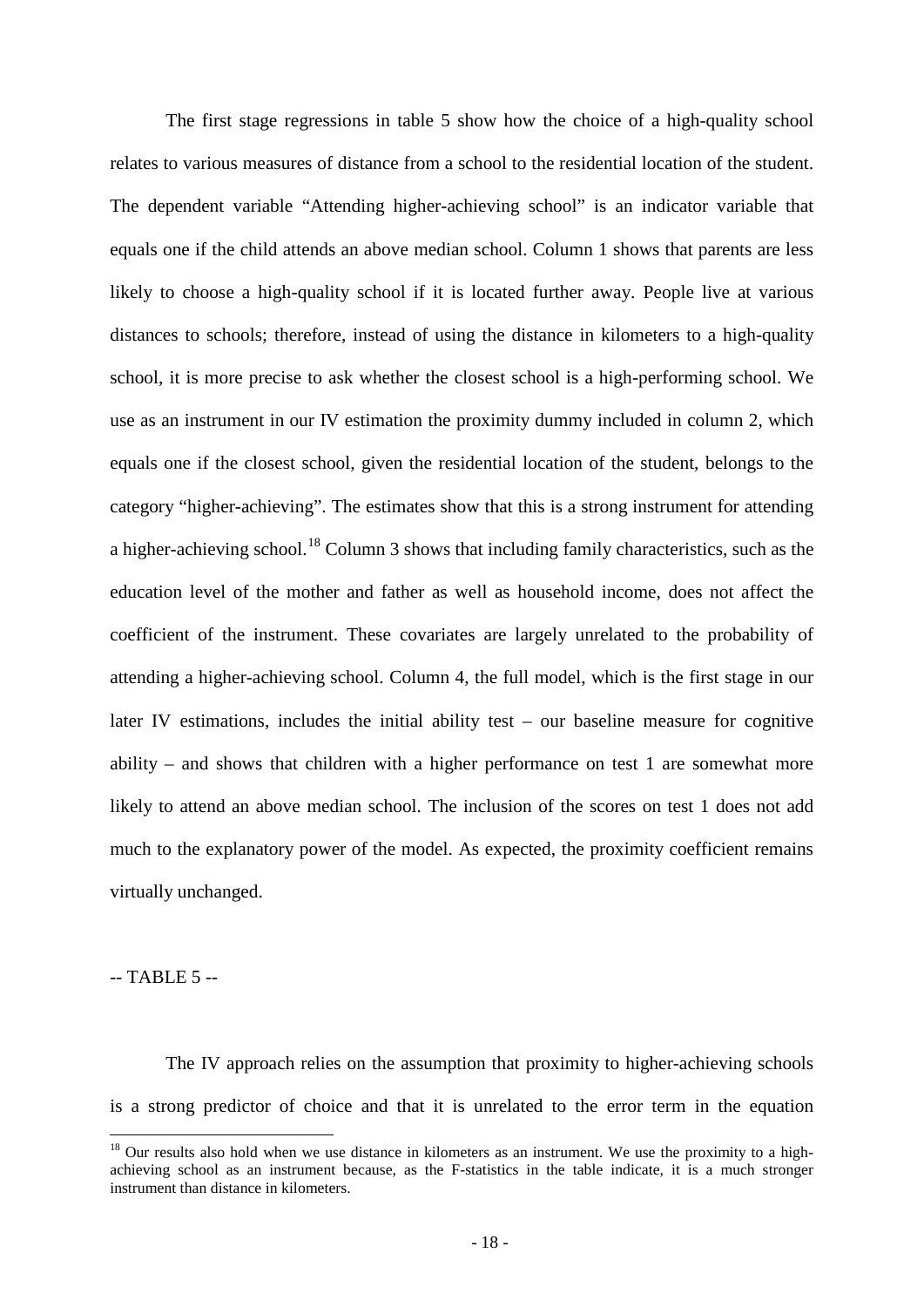explaining the cognitive ability test score, conditional on including parental background and neighborhood characteristics. Concerning the first condition, table 5 shows that the F-statistic of the instrument is very high, which suggests that the instrument is strong.

Proximity to an above median performing school must also be exogenous. Estimates are potentially biased if school quality is not randomly distributed in a geographical sense. This may be the case if people choose their housing location based on the similarity of neighborhood characteristics or if families with a higher socioeconomic background simply prefer living closer to higher-achieving schools. Reversing the causality, "good" schools may develop in neighborhoods with a higher socio-economic status. "Lower-achieving" schools might have a lower status because they serve the population of a less advantaged neighborhood. In addition to that, children with higher cognitive ability might be born closer to better schools.

Our strategy relies on the assumption that proximity to an above median school is random, i.e., that it is uncorrelated to unobserved determinants of children outcomes. However, this is not obvious: there is at least anecdotal evidence that parents take school quality into account when choosing a place to live. Consistent with this evidence, the literature has found an impact of school quality on housing prices (Black, 1999; Downes and Zabek 2002). This might especially be true for primary schools, where parents may not want to commute and children are too young to commute by themselves.

We cannot directly test for the instrument's exogeneity, but we address this issue by (1) controlling for initial ability and (2) controlling for a set of neighborhood characteristics at the postal code level of the school, which may pick up the effects of non-random variation in the proximity to higher-quality schools. Sorting into neighborhoods is likely to be a minor concern for the area in the Netherlands where our data was collected since segregation is much less of a problem than in, for example, the US. This claim is supported by the fact that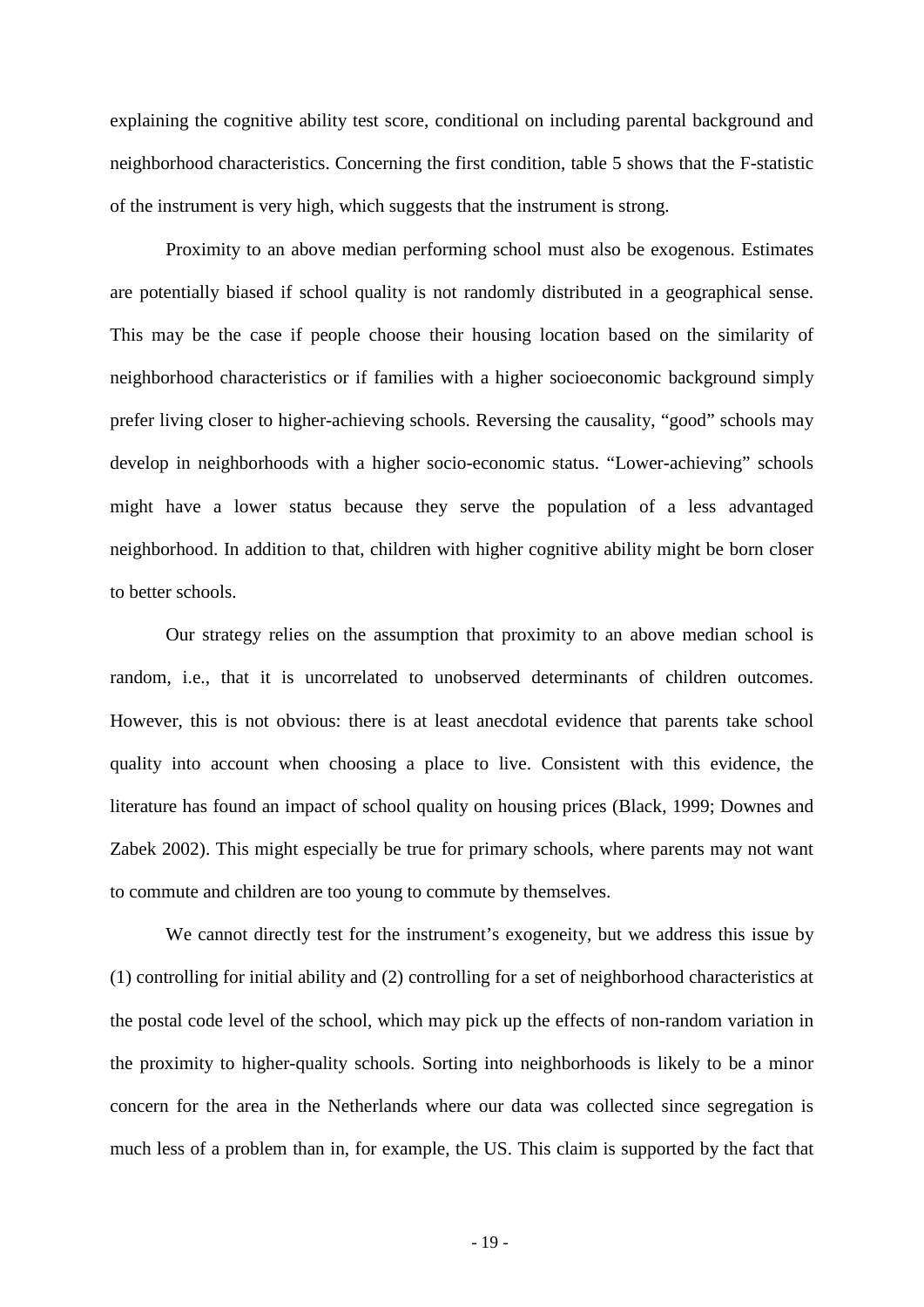the inclusion of neighborhood controls in our estimations adds little to the explanatory power of our models.

Table 6 shows the estimation results we obtain from IV regressions in which the dependent variables are the outcomes of three cognitive ability tests taken during the first two years of school. In the full model in column 6, the estimated coefficient is 0.22, which shows that, if anything, the results from our OLS estimations are somewhat underestimated.<sup>[19](#page-19-0)</sup> The fact that the coefficient remains positive and significant (even increases) when we control for many potentially important observables and use an IV approach strengthens the case for a causal interpretation of our estimates. It is implausible that unobserved factors could drive down the results in any substantial way. However, we remain cautious to draw strong causal inferences.

-- TABLE 6 --

#### **7 Conclusion**

In this paper, we show that children who attend schools with higher average scores (on achievement tests in grade six) develop their cognitive skills faster than those in lower achieving schools during the first two years of school. This observed difference in developed skills is substantial even when controlling for a baseline measure of cognitive skills.

Our results confirm previous evidence that underlines the importance of school choice and school quality for cognitive development and later outcomes (Hasting, 2008, 2010 and Hoxby, 2002). We show that the school-related development differences are substantial and are already visible as early as ten months after the start of preschool. School-related

 $19$  Table S8 shows that these results hold when using a continuous school quality indicator.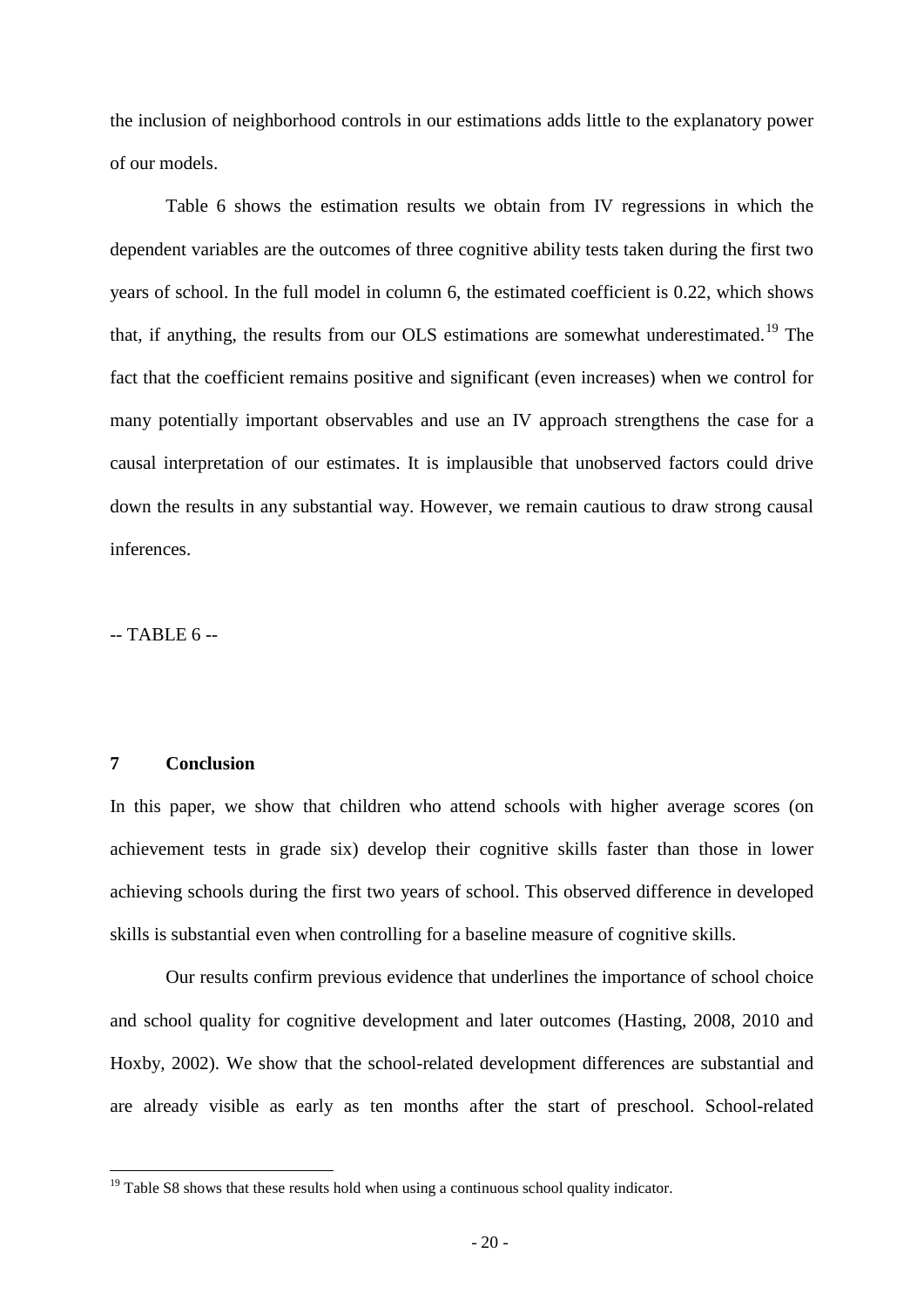differences in measured cognitive abilities seem to accumulate during the first two years of primary education.

Discovering the early determinants of ability formation is crucial if the development of cognitive skills and personality traits indeed depends on the stock of previously acquired skills, as suggested by Cunha et al. (2010) and Heckman (2000). Improving the quality of the early childhood environment potentially decreases outcome inequality in earlier and later stages of the lifecycle at a lower cost when compared to interventions that target older age groups.

From the results of this paper, we can derive a number of policy implications. First, lower-achieving schools might require closer monitoring since their students appear to develop cognitive abilities more slowly than those in high-achieving schools. Second, since it has been documented that some parents seem to have weak preferences for school quality (see Borghans, Golsteyn and Zölitz 2015), more children may benefit from attending higher quality schools if parents are more aware of quality differences that exist between the schools that they can choose from.

The exact channels through which the observed relationship operates, however, is not yet clearly identified. Whether teachers, peers, the educational concept or other unobserved factors that relate to school quality drive the results remains subject to future research.

Policy makers – especially in the US – have been experimenting with the introduction of different kinds of school choice programs. Parents are increasingly given the opportunity to choose schools with higher average student achievement scores. The introduction of these school choice policies is based on the implicit assumptions that (1) parents will choose better schools if they are given the opportunity (see Borghans, Golsteyn and Zölitz 2015) and that (2) there is a link between school quality and individual student performance. Our study provides evidence that the latter assumption seems to hold in the well-established education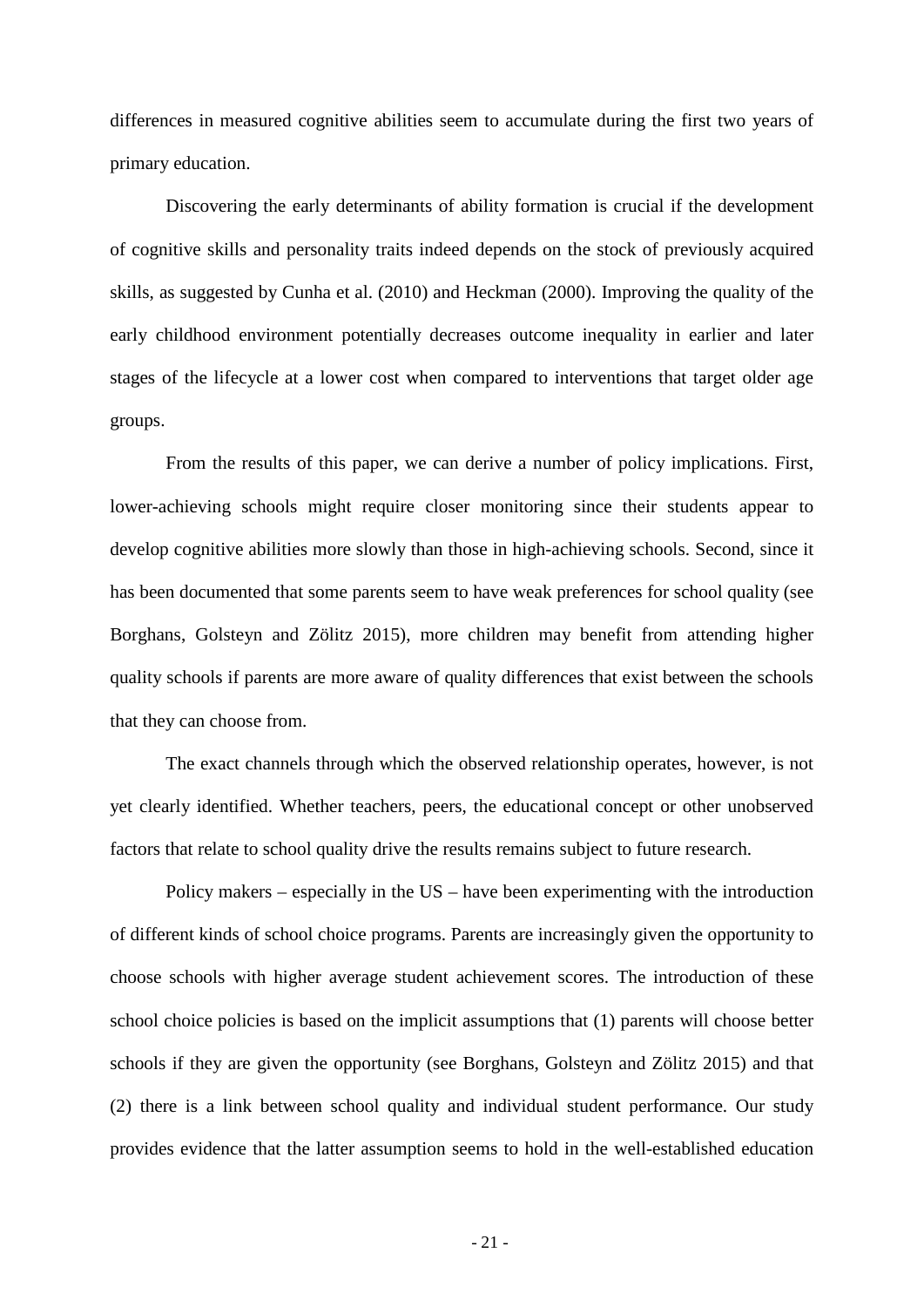system of free school choice in the Netherlands. Our findings indicate that the relationship between school quality and cognitive development is already visible during the first two years of preschool.

A limitation of our study is that although we take a number of important measures to increase the likelihood that our results have a causal interpretation, it is not possible to erase all doubt about unobserved confounding factors. Given the measures we take, it is implausible that remaining bias will substantially affect our results. Firstly, we do not look at levels of cognitive skills, but rather we look at changes in these skills by controlling for initial level of measured cognitive ability. This should take sorting into different schools based on initial skills into account. Secondly, since children's cognitive development may also be affected by parental investments and the socio-economic background of parents, we control for the education level of the mother and father as well as the household income. Thirdly, since access to above median quality schools may be affected by neighborhood characteristics, we show that our results are robust to the inclusion of a set of neighborhood characteristics: the percentage of households under the social minimum income, the percentage of households with low income (less than  $\epsilon$ 25,100 per year), the percentage of households with high income (more than  $\epsilon 46,500$  per year), and the percentage of households with at least one child. Fourthly, we show that results are robust to the inclusion of neighborhood fixed effects (see table S10, S11 and S12 in the supplementary information). Fifthly, in the robustness section, we perform an instrumental variable approach. The identifying assumption is that conditional on the large set of included individual and neighborhood controls, proximity to a higher achieving school is unrelated to unobservables which may also affect test scores. The coefficient remains positive and significant (even increases) when we control for many potentially important observables, and when we use an IV approach. Therefore, it appears implausible that unobserved factors could drive down the results in any substantial way.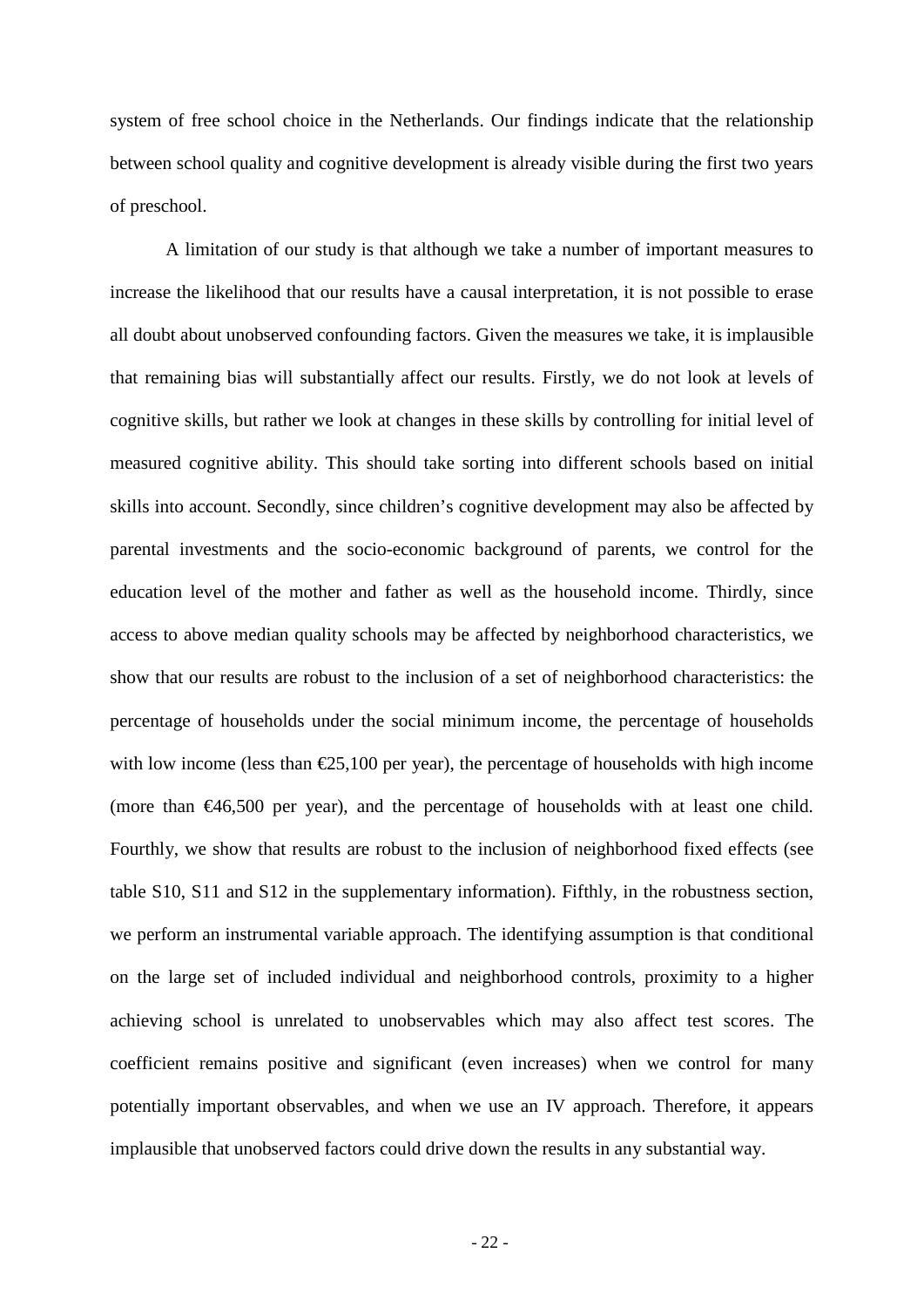#### **9 References**

- Black, S. E. (1999). "Do Better Schools Matter? Parental Valuation of Elementary Education." *Quarterly Journal of Economics* 114(2), 577-599.
- Blau, D. and Currie, J. (2006). "Pre-School, Day Care, and After-School Care: Who's Minding the Kids?" *Handbook of the Economics of Education* 2, 1163-1278.
- Blomeyer, D., Coneus, K., Laucht, M. and Pfeiffer, F. (2009). "Initial Risk Matrix, Home Resources, Ability Development and Children's Achievement." *Journal of the European Economic Association* 7(2-3), 638-648.
- Borghans, L., Golsteyn, B. and Zölitz, U. (2015). "Parental Preferences for Primary School Characteristics." *The B.E. Journal of Economic Analysis & Policy*, 15(1), 85-117.
- Card, D. (1995). "Using Geographic Variation in College Proximity to Estimate the Return to Schooling." In Christofides, N., Grant, E. and Swidinsky, R. (eds). "*Aspects of Labor Market Behaviour: Essays in Honour of John Vanderkamp.*" Toronto: University of Toronto Press.
- Carneiro, P., Crawford, C. and Goodman, A. (2007). "Impact of Early Cognitive and Non-Cognitive Skills on Later Outcomes." London, UK: London School of Economics Centre for the Economics of Education. CEE Discussion paper 92.
- Ceci, S. J. (1991). "How Much Does Schooling Influence General Intelligence and its Cognitive Components? A Reassessment of the Evidence." *Developmental Psychology*, 27(5), 703.
- Chetty, R., Friedman, J., Hilger, N., Saez, E., Whitmore Schanzenbach, D. and Yagan, D. (2010). "How Does Your Kindergarten Classroom Affect Your Earnings? Evidence From Project STAR." *Quarterly Journal of Economics* 126(4), 1593-1660.
- Cullen, J., Jacob, B. and Levitt, S. (2006). "The Effect of School Choice on Participants: Evidence from Randomized Lotteries." *Econometrica* 74(6), 1191-1230.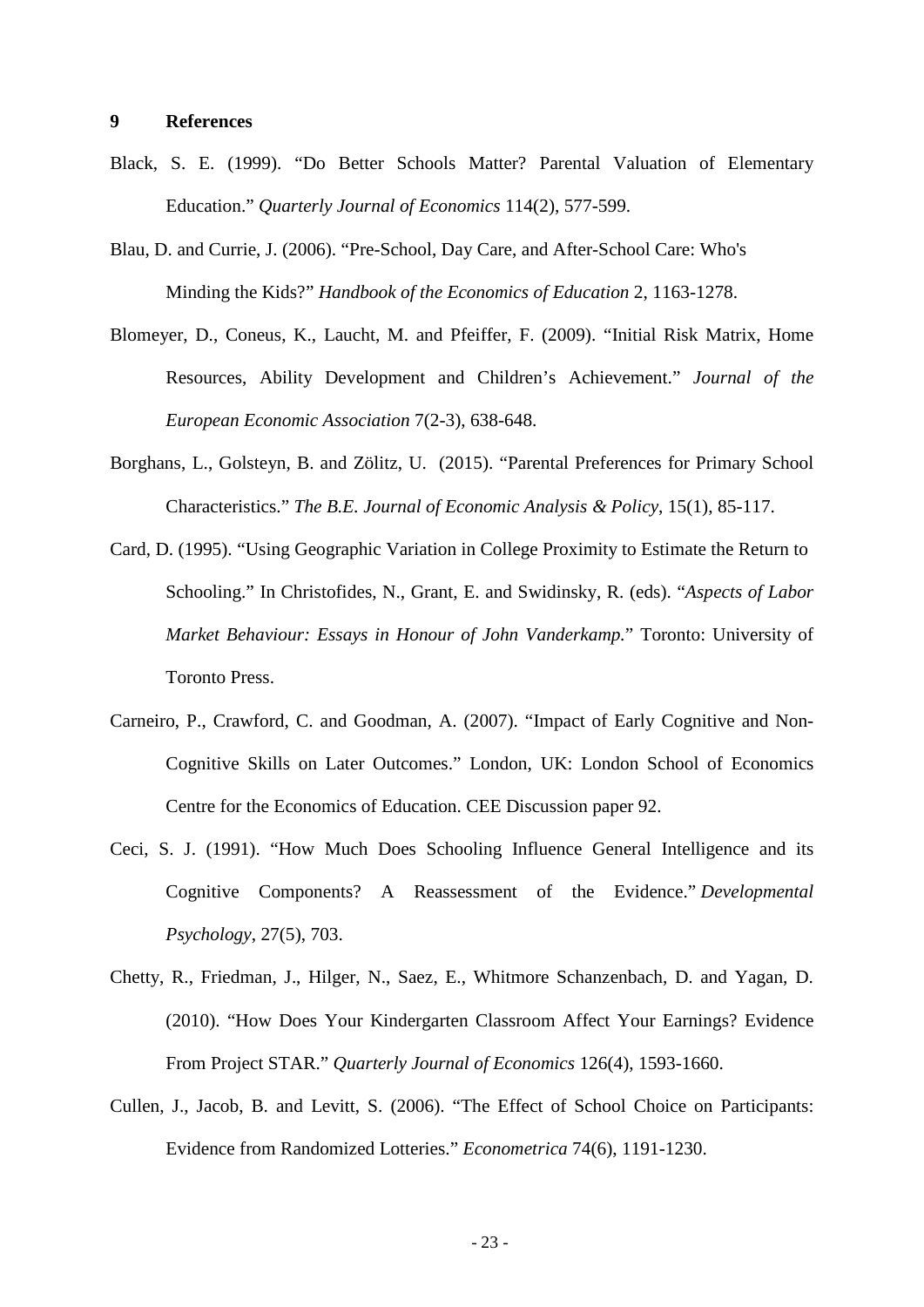- Cunha, F. and Heckman, J. (2008). "Formulating, Identifying and Estimating the Technology of Cognitive and Noncognitive Skill Formation." *Journal of Human Resources* 43(4)*,* 738–782.
- Cunha, F., Heckman, J. and Schennach, S. (2010). "Estimating the Technology of Cognitive and Noncognitive Skill Formation." *Econometrica* 78(3), 883–931.
- Downes, T. A. and Zabel, J. E. (2002). "The Impact of School Characteristics on House Prices: Chicago 1987–1991." *Journal of Urban Economics* 52(1), 1-25.
- Hall, J., K. Sylva, E. Melhuish, P. Sammons, I. Siraj-Blatchford and Taggart, B. (2009). "The Role of Pre-School Quality in Promoting Resilience in the Cognitive Development of Young Children." *Oxford Review of Education* 35(3), 331-352.
- Hastings, J. and Weinstein, J. (2008). "Information, School Choice, and Academic Achievement: Evidence from Two Experiments." *Quarterly Journal of Economics* 123(4), 1373-1414.
- Hastings, J., Kane, T. and Staiger, D. (2010). "Parental Preferences and School Competition: Evidence From a Public School Choice Program." NBER Working Paper 11805.
- Heckman, J. (2000). "Policies to Foster Human Capital." *Research in Economics* 54, 3-56.
- Hoxby, C. (2002). "Would School Choice Change the Teaching Profession?" *Journal of Human Resources* 38(4), 846-891.
- Knudsen, E., Heckman, J., Cameron, J. and Shonkoff, J. (2006). "Economic, Neurobiological, and Behavioral Perspectives on Building America's Future Workforce." *Proceedings of the National Academy of Sciences* 103(27), 10155-10162.
- Krueger, A. B. (1999). "Experimental Estimates of Education Production Functions." *Quarterly Journal of Economics* 114, 497-532.
- Peisner-Feinberg, E., M. Burchinal, R. Clifford, M. Culkin, C. Howes, S. Kagan and Yazejian, N. (2001). "The Relation of Preschool Child-Care Quality to Children's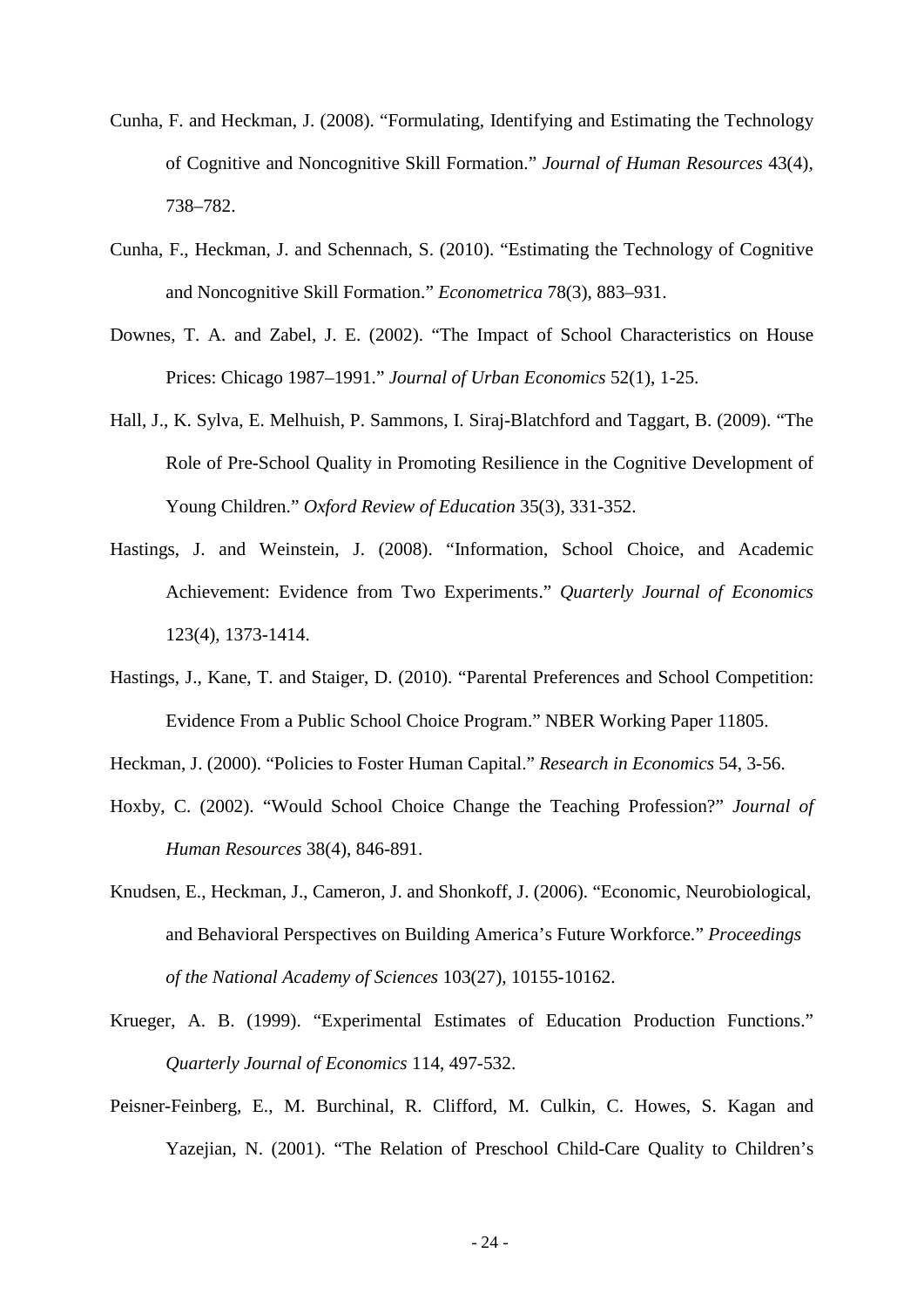Cognitive and Social Developmental Trajectories through Second Grade." *Child Development* 72(5), 1534-1553.

Shonkoff, J.P. and Phillips, D. (2000). "*From Neurons to Neighborhoods: The Science of Early Child Development*." National Academy Press, Washington, DC.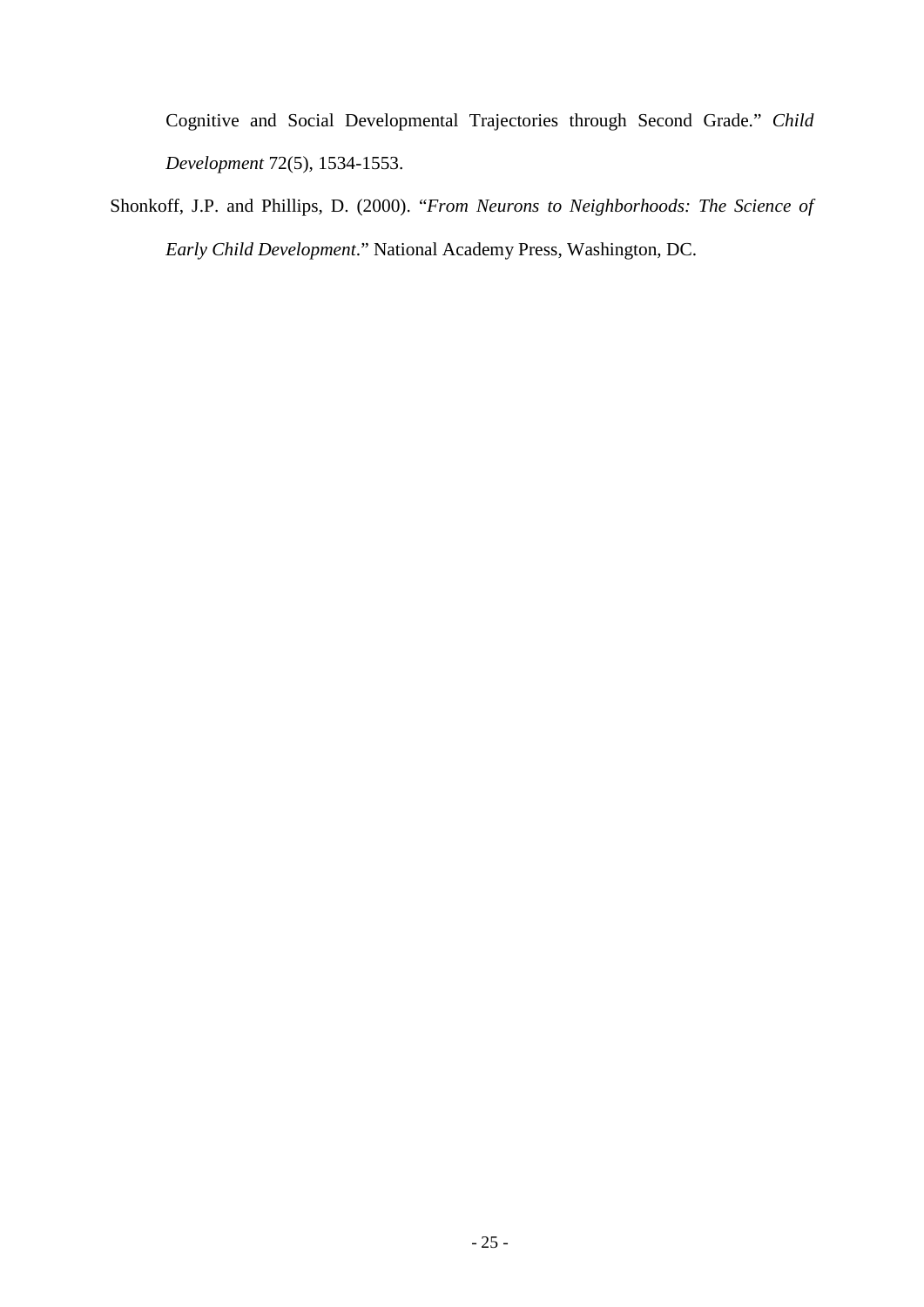



**Note:** Tests 1 was taken in January 2007. Test 2 was taken in May or June 2007. Test 3 was taken in January 2008, and Test 4 was taken in May or June 2008. Tests one and two contain the same questions. Tests three and four also contain the same items. Children had, on average, six months of schooling when taking the first test. The average time that elapsed between the first two tests in grade one of preschool is 4.3 months, and 3.9 months passed between tests three and four in grade two of preschool. The average time that passed between tests one and four is 16.3 months.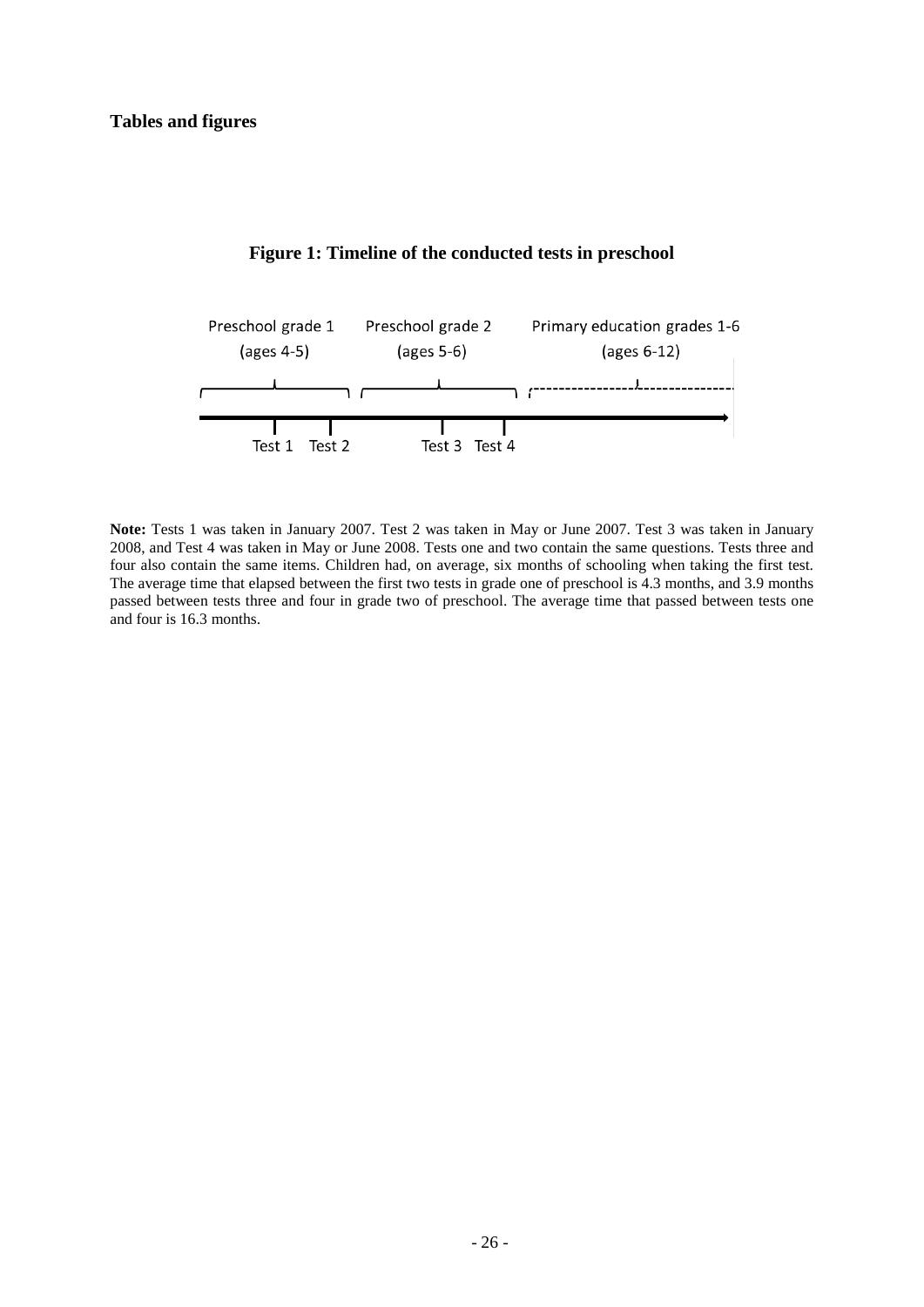

**Figure 2: Cognitive development during preschool: Distribution of test scores**

**Notes:** Test two is a repetition of the first test containing the same questions. Likewise, test four is the same as test three. Children had, on average, six months of schooling when taking the first test. The average time that elapsed between the first two tests in grade one of preschool is 4.3 months, and 3.9 months passed between tests three and four in grade two of preschool. The time that passed between test one and four is 16.3 months.  $n =$ 1299.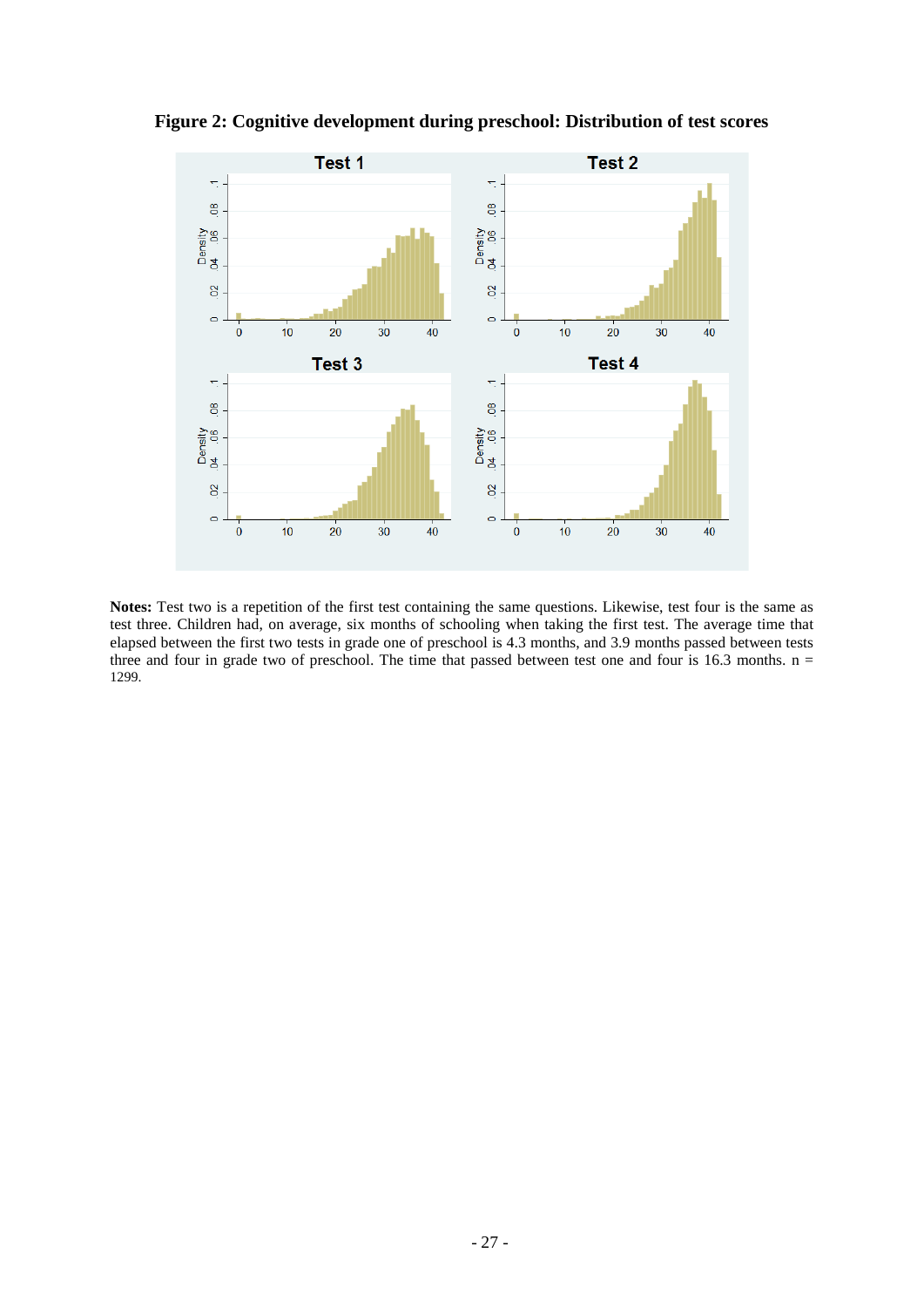

**Figure 3: Distribution of the school quality measure**

**Notes:** These are school level averages of nation-wide end of primary education achievement tests (CITO scores). The CITO test is designed to have a score ranging from 500 to 550 for each individual student. The vertical lines mark the recommended thresholds for secondary school admission. The figure shows the distribution of the school level three year average of the CITO scores from 2008, 2009 and 2010.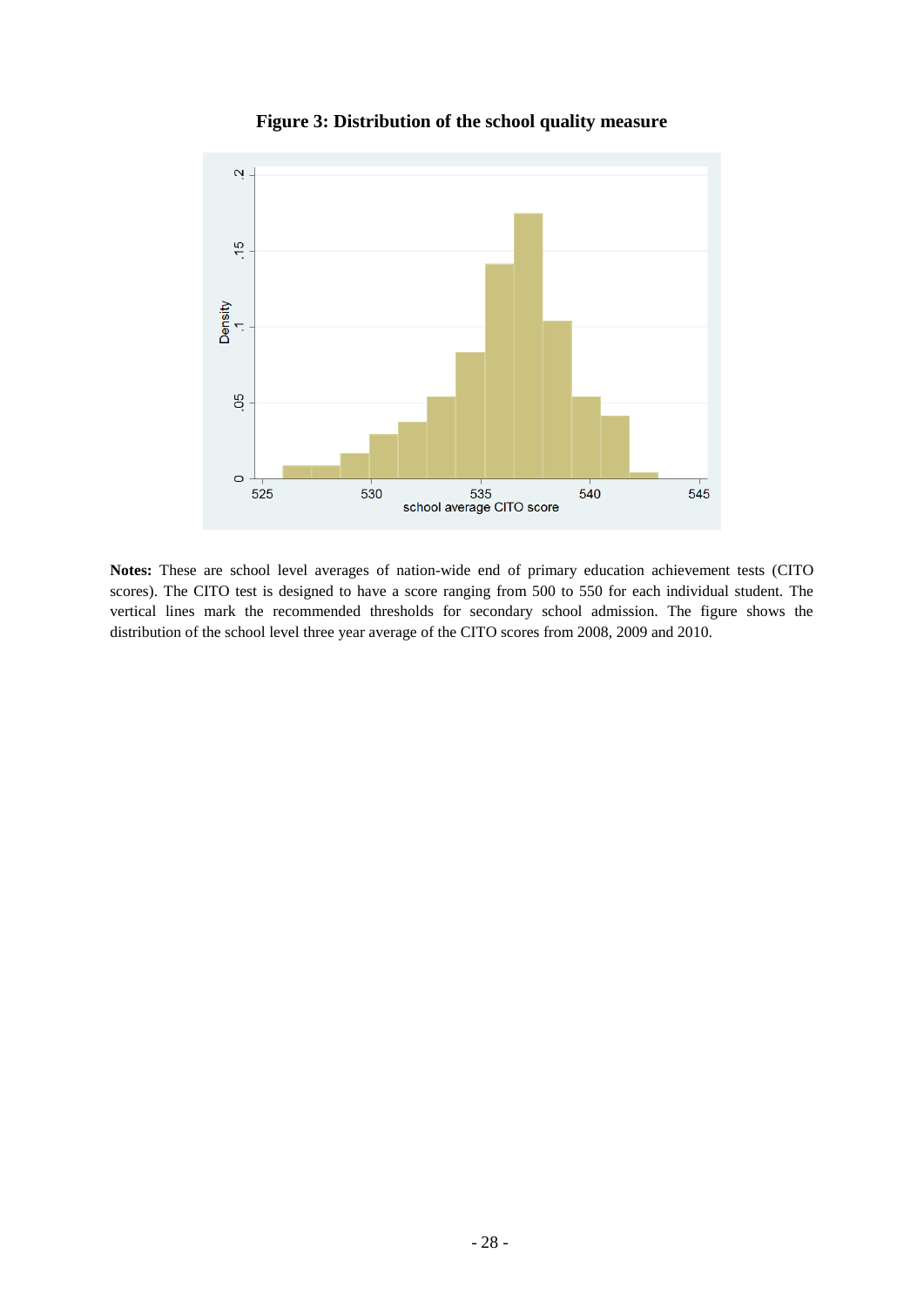**Figure 4: The relationship between attending a higher-achieving school and cognitive test scores** 



**Notes:** The figure shows the size of the relationship obtained from the regressions in table 3 (columns 10, 11, 12).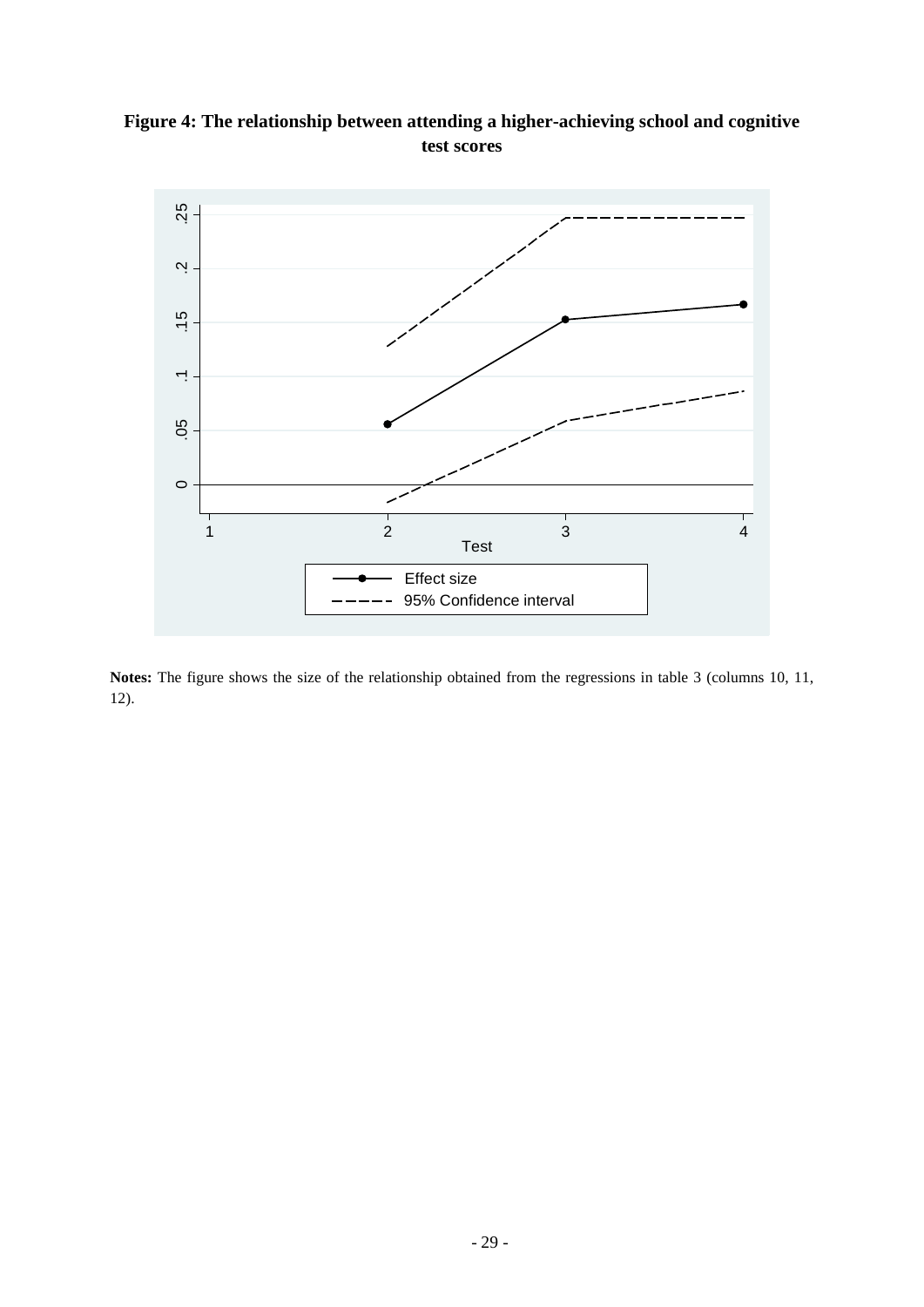|                                                   |       |              |       | <b>Table 1: Summary statistics</b> |                  |                             |                  |                            |
|---------------------------------------------------|-------|--------------|-------|------------------------------------|------------------|-----------------------------|------------------|----------------------------|
|                                                   |       | (1)          |       | (2)                                |                  | (3)                         |                  | (4)                        |
|                                                   |       | All students |       | All fours tests sample             |                  | Higher-achieving<br>schools |                  | Lower-achieving<br>schools |
| Preschool test-scores for cog. development        |       |              |       |                                    |                  |                             |                  |                            |
| Test score 1 (grade 1)                            | 32.38 | (6.23)       | 32.40 | (6.23)                             | 33.25            | (5.88)                      | 31.45            | (6.47)                     |
| Test score 2 (grade 1)                            | 35.30 | (4.83)       | 35.86 | (4.83)                             | 36.50            | (4.36)                      | 35.16            | (5.22)                     |
| Test score 3 (grade 2)                            | 32.62 | (5.02)       | 32.84 | (5.02)                             | 33.70            | (4.64)                      | 31.89            | (5.26)                     |
| Test score 4 (grade 2)                            | 35.00 | (4.16)       | 35.56 | (4.16)                             | 36.25            | (3.82)                      | 34.80            | (4.4)                      |
| Age at the time of school start                   | 3.96  | (0.31)       | 3.97  | (0.31)                             | 3.96             | (0.31)                      | 3.99             | (0.32)                     |
| Months between test 1 and 2                       | 4.34  | (1.07)       | 4.22  | (1.07)                             | 4.27             | (0.82)                      | 4.16             | (1.29)                     |
| Months between test 2 and 3                       | 8.24  | (2.60)       | 8.26  | (2.6)                              | 8.03             | (2.19)                      | 8.52             | (2.97)                     |
| Months between test 3 and 4                       | 3.87  | (1.77)       | 4.04  | (1.77)                             | 4.12             | (1.65)                      | 3.94             | (1.89)                     |
| One if pupil female                               | 0.48  | (0.50)       | 0.48  | (0.50)                             | 0.50             | (0.50)                      | 0.45             | (0.50)                     |
| Distribution of household income in Euro          |       |              |       |                                    |                  |                             |                  |                            |
| below 800                                         |       | 2.70%        |       |                                    |                  | 0.73%                       |                  |                            |
| 800-1250                                          |       | 9.90%        |       | 2.10%<br>10.50%                    |                  | 7.58%                       | 3.93%<br>14.43%  |                            |
|                                                   |       |              |       |                                    |                  |                             |                  |                            |
| 1250 - 1750                                       |       | 8.60%        |       | 10.50%                             | 8.31%            |                             | 13.44%<br>16.39% |                            |
| $1750 - 2250$                                     |       | 12.70%       |       | 13.45%                             | 11.25%           |                             |                  |                            |
| 2250 - 2750                                       |       | 18.20%       |       | 15.69%                             | 16.38%           |                             | 14.75%           |                            |
| $2750 - 3250$                                     |       | 17.50%       |       | 17.65%                             | 19.56%<br>11.25% |                             | 15.08%           |                            |
| 3250 - 3750                                       |       | 11.60%       |       | 9.94%                              |                  |                             | 8.20%            |                            |
| 3750 - 4250                                       |       | 6.10%        |       | 6.30%                              |                  | 8.07%                       |                  | 3.93%                      |
| 4250 - 4750                                       |       | 3.60%        |       | 3.92%                              | 5.38%            |                             |                  | 1.97%                      |
| $4750 - 5250$                                     |       | 2.70%        |       | 4.06%                              |                  | 4.89%                       |                  | 2.95%                      |
| above 5250                                        |       | 6.40%        |       | 5.88%                              |                  | 6.60%                       |                  | 4.92%                      |
| Education level mother (highest obtained degree): |       |              |       |                                    |                  |                             |                  |                            |
| No degree                                         |       | 5.10%        |       | 5.83%                              |                  | 2.89%                       |                  | 9.68%                      |
| Lower vocational education                        |       | 7.90%        |       | 7.70%                              |                  | 5.77%                       |                  | 10.22%                     |
| General continued education                       |       | 11.40%       |       | 11.32%                             |                  | 9.90%                       |                  | 13.17%                     |
| Preparatory scientific education                  |       | 43.40%       |       | 47.84%                             |                  | 47.84%                      |                  | 47.85%                     |
| Higher professional education                     |       | 23.90%       |       | 20.19%                             |                  | 25.57%                      |                  | 13.17%                     |
| University degree                                 |       | 8.40%        |       | 7.12%                              |                  | 8.04%                       |                  | 5.91%                      |
| Education level father (highest obtained degree): |       |              |       |                                    |                  |                             |                  |                            |
| No degree                                         |       | 5.40%        |       | 6.49%                              |                  | 4.40%                       |                  | 9.30%                      |
| Lower vocational education                        |       | 9.60%        |       | 10.82%                             |                  | 9.22%                       |                  | 12.96%                     |
| General continued education                       |       | 10.00%       |       | 8.77%                              |                  | 6.71%                       |                  | 11.55%                     |
| Preparatory scientific education                  |       | 35.80%       |       | 36.78%                             |                  | 36.90%                      |                  | 36.62%                     |
| Higher professional education                     |       | 26.80%       |       | 24.88%                             |                  | 28.30%                      |                  | 20.28%                     |
| University degree                                 |       | 12.40%       |       | 12.26%                             |                  | 14.47%                      |                  | 9.30%                      |
| 3 year school average CITO score                  |       | 536.10       |       | 536.38                             |                  | 538.43                      |                  | 533.92                     |
|                                                   |       | (3.07)       |       | (2.92)                             |                  | (1.54)                      |                  | (2.23)                     |
| Number of schools                                 |       | 156          |       | 87                                 |                  | 48                          |                  | 39                         |
| Number of students                                |       | 7681         |       | 1299                               |                  | 685                         |                  | 614                        |
| Average no. of students per school                |       | 49.24        |       | 14.93                              |                  | 14.27                       |                  | 15.74                      |

**Notes:** Since we do not know the exact date of the first day at school from administrative sources, we use the questionnaire answer to the question, "*In which month did your child go to school for the first time?*" to calculate the variable "Months at school at time of test 1". Standard deviations are in parentheses.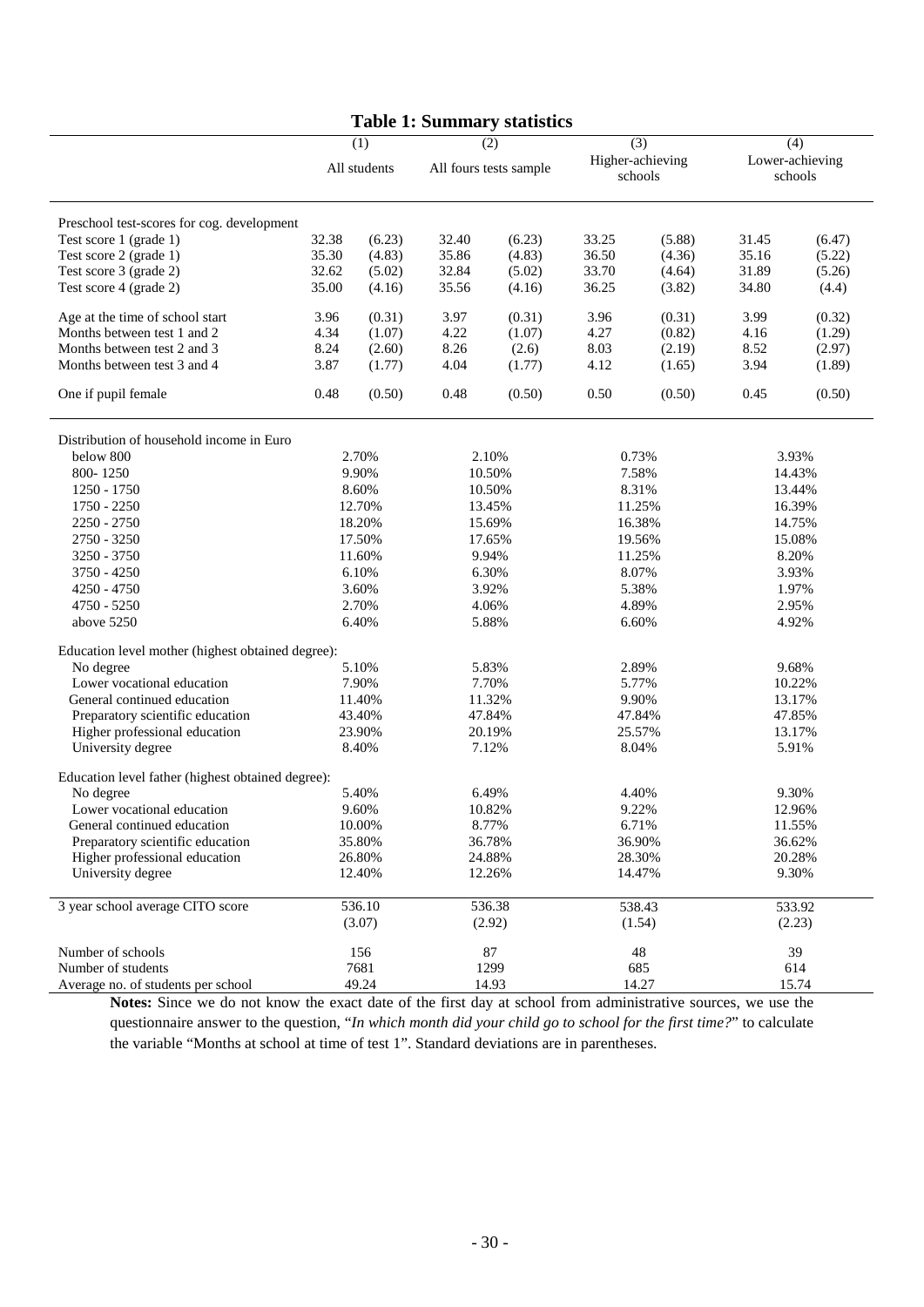|                    |        | Test 1                  | Test 2                  | Test 3      | Test 4 |
|--------------------|--------|-------------------------|-------------------------|-------------|--------|
|                    |        |                         |                         |             |        |
|                    | Test 1 |                         |                         |             |        |
|                    | Test 2 | $0.7119***$             |                         |             |        |
|                    | Test 3 | $0.5456***$ $0.5653***$ |                         |             |        |
|                    | Test 4 |                         | $0.5446***$ $0.5602***$ | $0.6944***$ |        |
| Note: *** $p<0.01$ |        |                         |                         |             |        |

**Table 2: Pairwise correlations between the four test scores**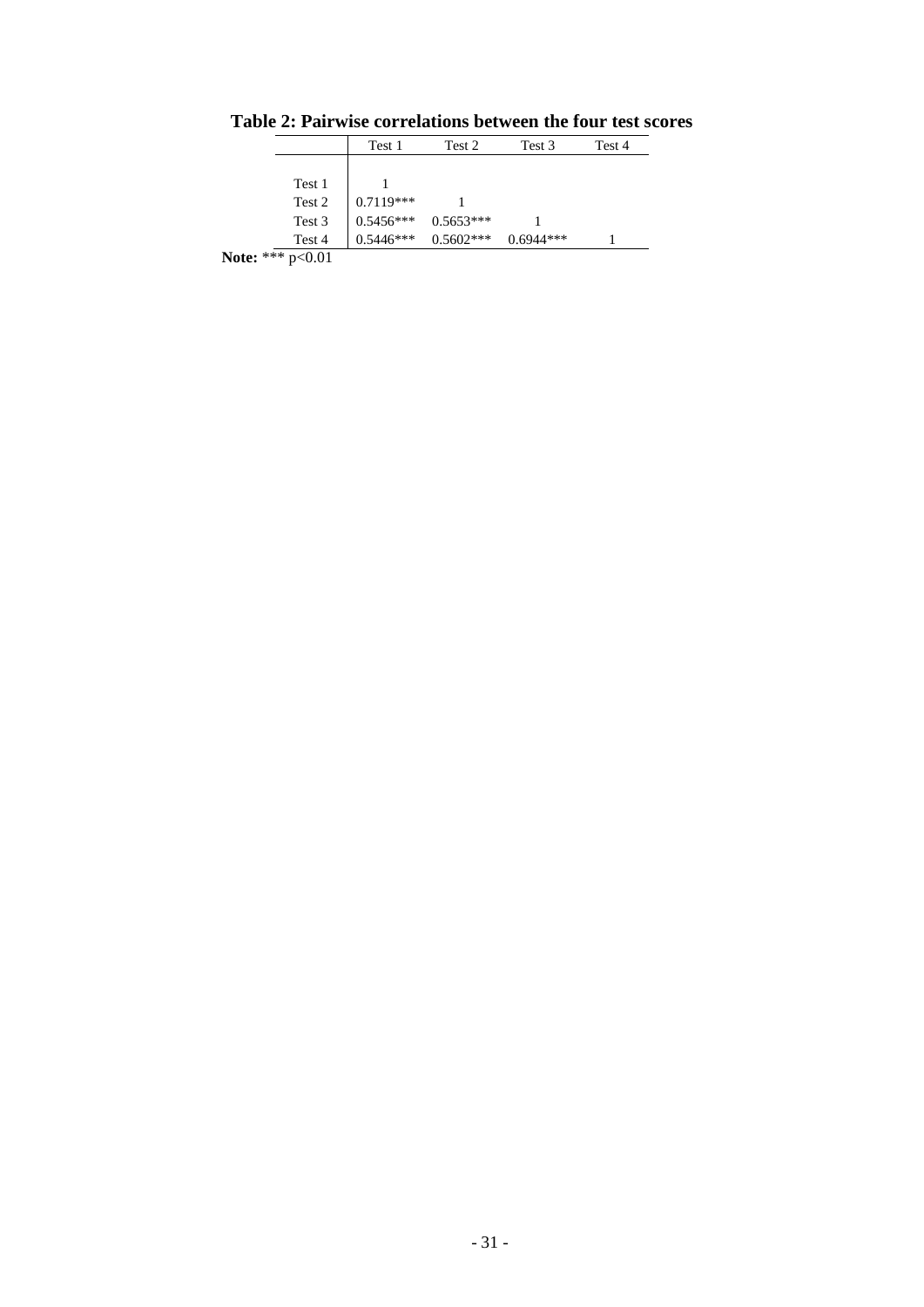| esumanon                               |                |                |                |                |             |            |  |  |  |  |
|----------------------------------------|----------------|----------------|----------------|----------------|-------------|------------|--|--|--|--|
| Panel A                                | (1)            | (2)            | (3)            | (4)            | (5)         | (6)        |  |  |  |  |
|                                        | Test 2         | Test 3         | Test 4         | Test 2         | Test 3      | Test 4     |  |  |  |  |
|                                        |                |                |                |                |             |            |  |  |  |  |
| Higher achieving school                | $0.185***$     | $0.330***$     | $0.313***$     | $0.066*$       | $0.212***$  | $0.213***$ |  |  |  |  |
|                                        | (0.049)        | (0.055)        | (0.048)        | (0.035)        | (0.045)     | (0.039)    |  |  |  |  |
| Test 1                                 |                |                |                | $0.686***$     | $0.618***$  | $0.539***$ |  |  |  |  |
|                                        |                |                |                | (0.020)        | (0.026)     | (0.023)    |  |  |  |  |
| Time between test $1 \& 2$ (in months) |                |                |                | 0.001          |             |            |  |  |  |  |
|                                        |                |                |                | (0.024)        |             |            |  |  |  |  |
| Time between test $1 \& 3$ (in months) |                |                |                |                | $0.060**$   |            |  |  |  |  |
|                                        |                |                |                |                | (0.026)     |            |  |  |  |  |
| Time between test $1 \& 4$ (in months) |                |                |                |                |             | $0.039**$  |  |  |  |  |
|                                        |                |                |                |                |             | (0.017)    |  |  |  |  |
| Constant                               | $0.062*$       | $-0.127***$    | $-0.058*$      | 0.074          | $-0.826***$ | $-0.661**$ |  |  |  |  |
|                                        | (0.036)        | (0.040)        | (0.035)        | (0.097)        | (0.313)     | (0.270)    |  |  |  |  |
|                                        |                |                |                |                |             |            |  |  |  |  |
| Observations                           | 1,112          | 1,112          | 1,112          | 1,112          | 1,112       | 1,112      |  |  |  |  |
| Adj. R-squared                         | 0.0116         | 0.0302         | 0.0361         | 0.522          | 0.359       | 0.365      |  |  |  |  |
| Parental background controls           | N <sub>o</sub> | N <sub>o</sub> | N <sub>o</sub> | N <sub>o</sub> | No          | No         |  |  |  |  |
| Neighborhood controls                  | No             | No             | No             | No             | No          | No         |  |  |  |  |
|                                        |                |                |                |                |             |            |  |  |  |  |
| <b>Panel B</b>                         | (7)            | (8)            | (9)            | (10)           | (11)        | (12)       |  |  |  |  |
|                                        | Test 2         | Test 3         | Test 4         | Test 2         | Test 3      | Test 4     |  |  |  |  |
|                                        |                |                |                |                |             |            |  |  |  |  |
| Higher achieving school                | 0.040          | $0.163***$     | $0.177***$     | 0.056          | $0.153***$  | $0.167***$ |  |  |  |  |
|                                        | (0.036)        | (0.046)        | (0.040)        | (0.037)        | (0.048)     | (0.041)    |  |  |  |  |
| Test 1                                 | $0.671***$     | $0.599***$     | $0.521***$     | $0.673***$     | $0.598***$  | $0.519***$ |  |  |  |  |
|                                        | (0.020)        | (0.027)        | (0.023)        | (0.020)        | (0.027)     | (0.023)    |  |  |  |  |
| Time between test $1 \& 2$ (in months) | 0.001          |                |                | $-0.004$       |             |            |  |  |  |  |
|                                        | (0.024)        |                |                | (0.024)        |             |            |  |  |  |  |
| Time between test $1 \& 3$ (in months) |                | $0.051*$       |                |                | $0.050*$    |            |  |  |  |  |
|                                        |                | (0.027)        |                |                | (0.027)     |            |  |  |  |  |
| Time between test $1 \& 4$ (in months) |                |                | $0.035**$      |                |             | $0.038**$  |  |  |  |  |
|                                        |                |                | (0.017)        |                |             | (0.017)    |  |  |  |  |
| Constant                               | 0.078          | $-0.756**$     | $-0.645**$     | 0.236          | $-0.406$    | $-0.086$   |  |  |  |  |
|                                        | (0.100)        | (0.315)        | (0.270)        | (0.331)        | (0.481)     | (0.437)    |  |  |  |  |
|                                        |                |                |                |                |             |            |  |  |  |  |
| Observations                           | 1,112          | 1,112          | 1,112          | 1,112          | 1,112       | 1,112      |  |  |  |  |
| Adj. R-squared                         | 0.528          | 0.366          | 0.379          | 0.528          | 0.368       | 0.381      |  |  |  |  |
| Parental background controls           | Yes            | Yes            | Yes            | Yes            | Yes         | Yes        |  |  |  |  |
| Neighborhood controls                  | No             | No             | No             | Yes            | Yes         | Yes        |  |  |  |  |

#### **Table 3: Attending a higher-achieving school and cognitive development - OLS estimation**

**Notes:** All test scores are standardized to mean zero and a standard deviation of one. A higher-achieving school is defined as having an above median three year school average CITO score. Parental background controls are the household income and the education level of the father and mother. Neighborhood controls include a set of variables measured at the four digit postal code area. The neighborhood controls are the percentage of households under the social minimum income, the percentage of households with low income (less than €25,100 per year), the percentage of households with high income (more than €46,500 per year) and the percentage of households with at least one child. The data on neighborhood characteristics was collected by CBS Statistics Netherlands. Table S2 shows the full model and reports the coefficients and standard errors for all included controls. Standard errors are in parentheses; \*\*\*  $p<0.01$ , \*\*  $p<0.05$ , \*  $p<0.1$ .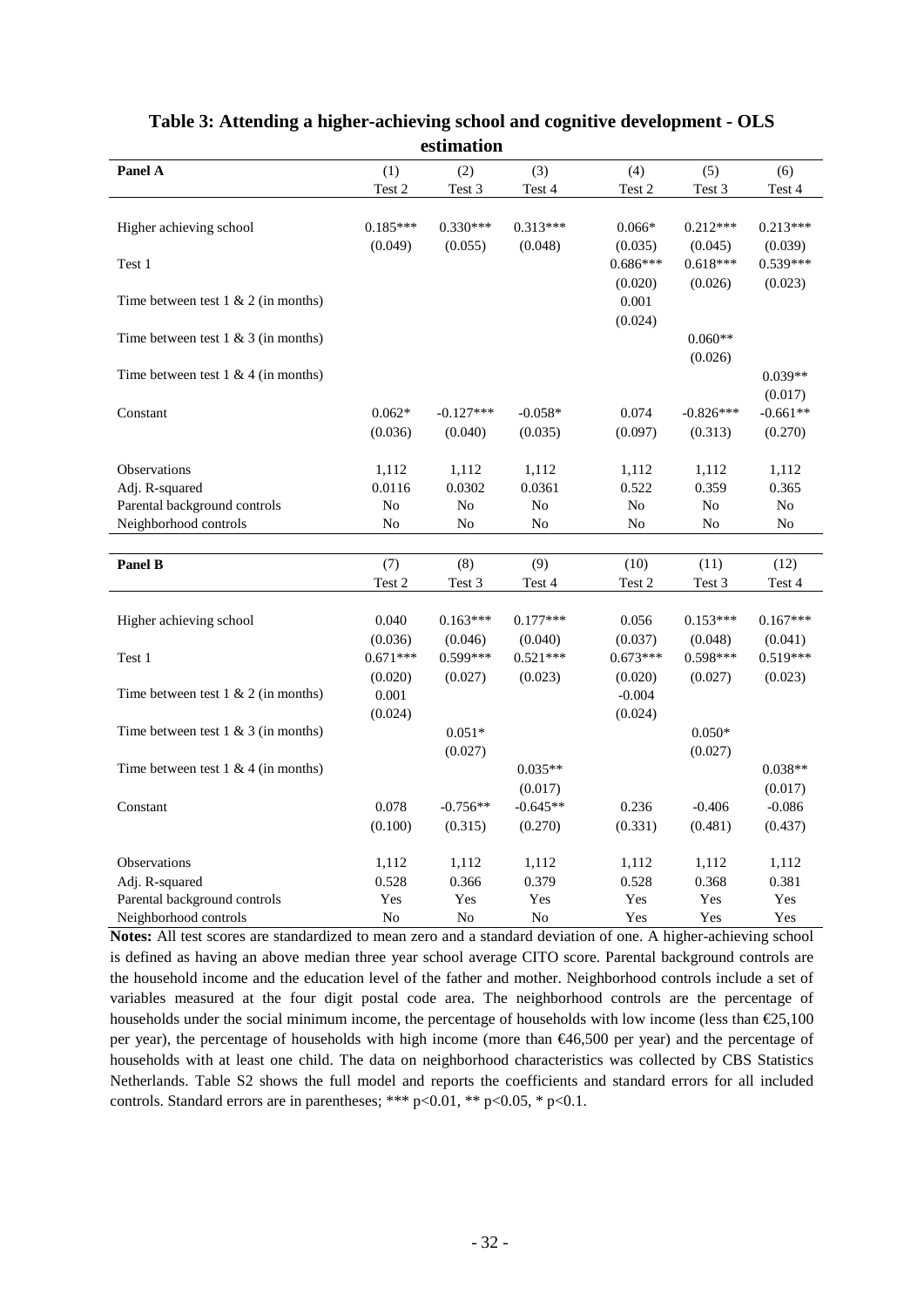|                                        | (1)        | (2)        | (3)        | (4)        | (5)        | (6)        |
|----------------------------------------|------------|------------|------------|------------|------------|------------|
|                                        | Test 2     | Test 3     | Test 4     | Test 2     | Test 3     | Test 4     |
|                                        |            |            |            |            |            |            |
| Higher achieving school                | 0.044      | $0.165***$ | $0.183***$ | 0.060      | $0.155***$ | $0.171***$ |
|                                        | (0.036)    | (0.047)    | (0.040)    | (0.037)    | (0.048)    | (0.041)    |
| Higher achieving school * Test 1       | $-0.057$   | $-0.027$   | $-0.074$   | $-0.055$   | $-0.030$   | $-0.071$   |
|                                        | (0.040)    | (0.052)    | (0.045)    | (0.040)    | (0.053)    | (0.045)    |
| Test 1                                 | $0.699***$ | $0.613***$ | $0.559***$ | $0.701***$ | $0.613***$ | $0.555***$ |
|                                        | (0.029)    | (0.037)    | (0.032)    | (0.029)    | (0.037)    | (0.032)    |
| Time between test $1 \& 2$ (in months) | $-0.002$   |            |            | $-0.007$   |            |            |
|                                        | (0.024)    |            |            | (0.024)    |            |            |
| Time between test $1 \& 3$ (in months) |            | $0.050*$   |            |            | $0.049*$   |            |
|                                        |            | (0.027)    |            |            | (0.027)    |            |
| Time between test $1 \& 4$ (in months) |            |            | $0.034**$  |            |            | $0.038**$  |
|                                        |            |            | (0.017)    |            |            | (0.017)    |
| Constant                               | 0.089      | $-0.748**$ | $-0.634**$ | 0.223      | $-0.410$   | $-0.106$   |
|                                        | (0.100)    | (0.315)    | (0.270)    | (0.331)    | (0.482)    | (0.437)    |
|                                        |            |            |            |            |            |            |
| <b>Observations</b>                    | 1,112      | 1,112      | 1,112      | 1,112      | 1,112      | 1,112      |
| Adj. R-squared                         | 0.528      | 0.366      | 0.380      | 0.529      | 0.368      | 0.382      |
| Parental background controls           | Yes        | Yes        | Yes        | Yes        | Yes        | Yes        |
| Neighborhood controls                  | No         | No         | No         | Yes        | Yes        | Yes        |

**Table 4: Heterogeneous relationships – OLS estimation**

**Notes:** All test scores are standardized to mean zero and a standard deviation of one. A higher-achieving school is defined as having an above median three year school average CITO score. Parental background controls are the household income and the education level of the father and mother. Neighborhood controls include a set of variables measured at the four digit postal code area. The neighborhood controls are the percentage of households under the social minimum income, the percentage of households with low income (less than €25,100 per year), the percentage of households with high income (more than €46,500 per year) and the percentage of households with at least one child. The data on neighborhood characteristics was collected by CBS Statistics Netherlands. Table S3 shows the full model and reports the coefficients and standard errors for all included controls. Standard errors are in parentheses; \*\*\* p<0.01, \*\* p<0.05, \* p<0.1.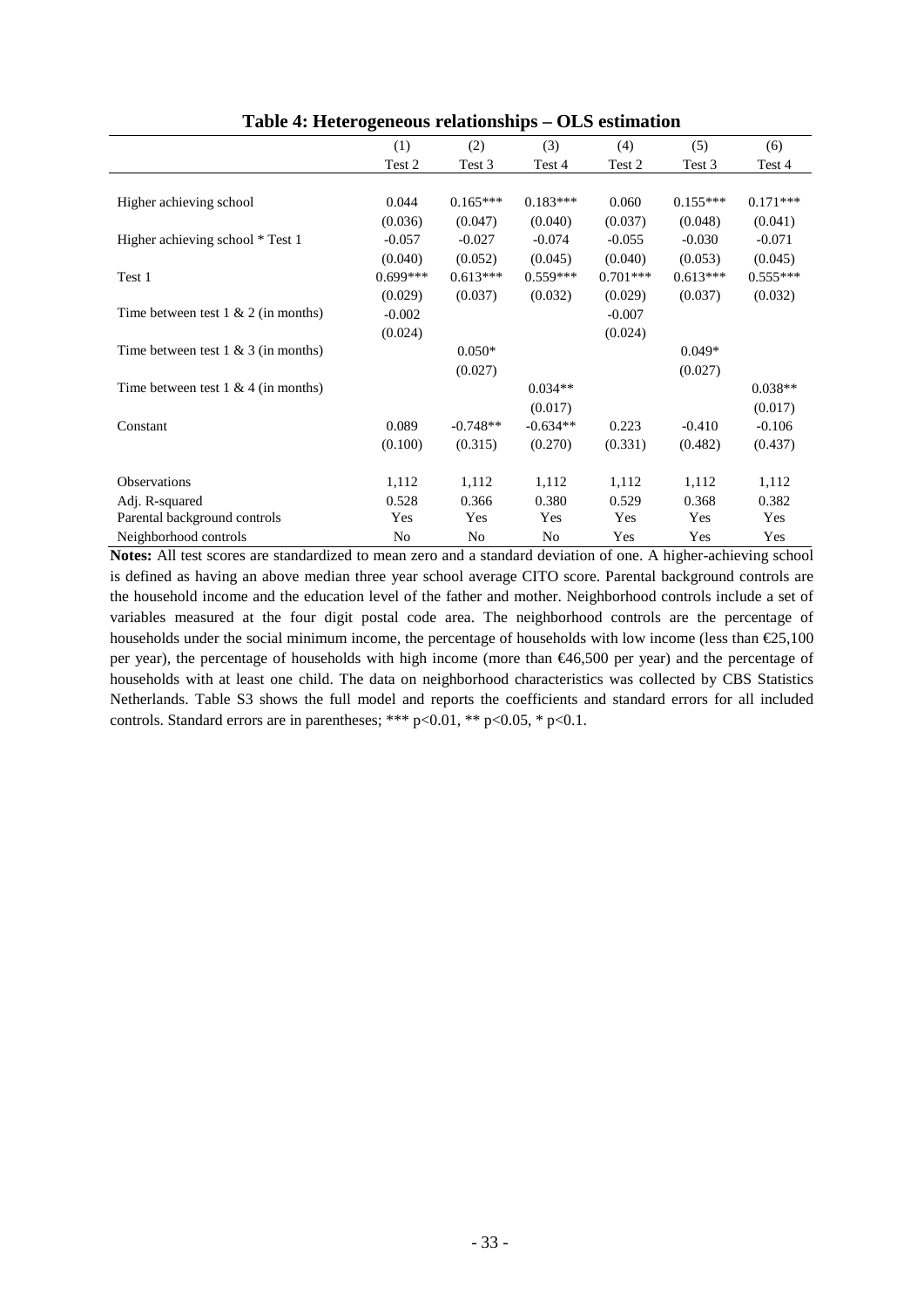|                                        | (1)                                         | (2)                                         | (3)                                         | (4)                                         |
|----------------------------------------|---------------------------------------------|---------------------------------------------|---------------------------------------------|---------------------------------------------|
|                                        | Attending<br>higher-<br>achieving<br>school | Attending<br>higher-<br>achieving<br>school | Attending<br>higher-<br>achieving<br>school | Attending<br>higher-<br>achieving<br>school |
| Distance to the next higher-achieving  |                                             |                                             |                                             |                                             |
| school (km)                            | $-0.098***$                                 |                                             |                                             |                                             |
|                                        | (0.021)                                     |                                             |                                             |                                             |
| One if closest school higher-achieving |                                             | $0.741***$                                  | $0.731***$                                  | $0.729***$                                  |
|                                        |                                             | (0.020)                                     | (0.021)                                     | (0.021)                                     |
| Education level mother middle          |                                             |                                             | 0.065                                       | 0.061                                       |
|                                        |                                             |                                             | (0.041)                                     | (0.041)                                     |
| Education level mother high            |                                             |                                             | 0.066                                       | 0.057                                       |
|                                        |                                             |                                             | (0.048)                                     | (0.048)                                     |
| Mother education level missing         |                                             |                                             | $0.159**$                                   | $0.160**$                                   |
|                                        |                                             |                                             | (0.074)                                     | (0.073)                                     |
| Education level father middle          |                                             |                                             | 0.034                                       | 0.033                                       |
|                                        |                                             |                                             | (0.039)                                     | (0.039)                                     |
| Education level father high            |                                             |                                             | 0.025                                       | 0.024                                       |
|                                        |                                             |                                             | (0.043)                                     | (0.043)                                     |
| Father education level missing         |                                             |                                             | $-0.070$                                    | $-0.072$                                    |
|                                        |                                             |                                             | (0.068)                                     | (0.068)                                     |
| Income 1501 - 2500 €                   |                                             |                                             | $-0.004$                                    | $-0.008$                                    |
|                                        |                                             |                                             | (0.050)                                     | (0.050)                                     |
| Income 2501 - 3500 €                   |                                             |                                             | $-0.008$                                    | $-0.012$                                    |
|                                        |                                             |                                             | (0.049)                                     | (0.049)                                     |
| Income 3501 - 4500 €                   |                                             |                                             | 0.025                                       | 0.019                                       |
|                                        |                                             |                                             | (0.057)                                     | (0.057)                                     |
| Income above 4501                      |                                             |                                             | 0.023                                       | 0.020                                       |
|                                        |                                             |                                             | (0.059)                                     | (0.059)                                     |
| Income information missing             |                                             |                                             | $-0.037$                                    | $-0.043$                                    |
|                                        |                                             |                                             | (0.049)                                     | (0.049)                                     |
| Test 1                                 |                                             |                                             |                                             | $0.020*$                                    |
|                                        |                                             |                                             |                                             | (0.012)                                     |
| Constant                               | $0.459***$                                  | $0.119***$                                  | 0.057                                       | 0.065                                       |
|                                        | (0.020)                                     | (0.015)                                     | (0.048)                                     | (0.048)                                     |
| <b>Observations</b>                    | 1,112                                       | 1,112                                       | 1,112                                       | 1,112                                       |
| F statistic excluded instrument(s)     | 21.16                                       | 1334.82                                     | 1213.09                                     | 1208.52                                     |
| Adj. R-squared                         | 0.0178                                      | 0.546                                       | 0.546                                       | 0.547                                       |

## **Table 5: First stage regressions – Determinants of attending higher-achieving schools**

**Notes:** The dependent variable "Attending higher-achieving school" is defined as having an above median three year school average CITO score. The omitted education categories are "Education level mother low" and "Education level father low". The omitted monthly household income category is "Income below €1,500". Standard errors are in parentheses; \*\*\*  $p<0.01$ , \*\*  $p<0.05$ , \*  $p<0.1$ .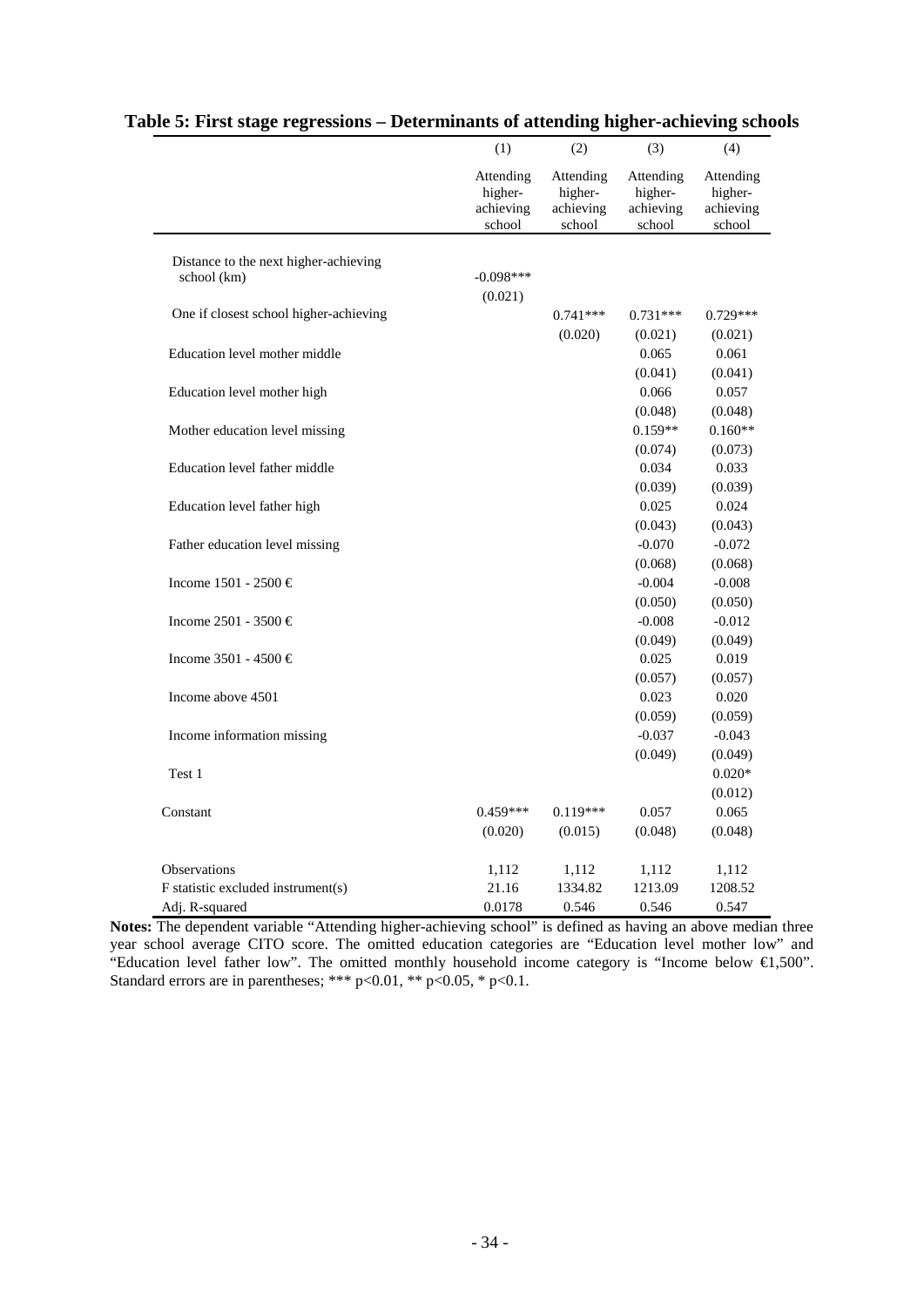|                                        | (1)        | (2)        | (3)            | (4)        | (5)        | (6)        |
|----------------------------------------|------------|------------|----------------|------------|------------|------------|
|                                        | Test 2     | Test 3     | Test 4         | Test 2     | Test 3     | Test 4     |
|                                        |            |            |                |            |            |            |
| Higher-achieving school                | 0.063      | $0.225***$ | $0.231***$     | $0.093*$   | $0.212***$ | $0.218***$ |
|                                        | (0.049)    | (0.064)    | (0.054)        | (0.052)    | (0.066)    | (0.057)    |
| Test 1                                 | $0.670***$ | $0.597***$ | $0.519***$     | $0.672***$ | $0.597***$ | $0.518***$ |
|                                        | (0.020)    | (0.026)    | (0.023)        | (0.020)    | (0.026)    | (0.023)    |
| Time between test $1 \& 2$ (in months) | $-0.002$   |            |                | $-0.009$   |            |            |
|                                        | (0.024)    |            |                | (0.024)    |            |            |
| Time between test $1 \& 3$ (in months) |            | $0.047*$   |                |            | $0.048*$   |            |
|                                        |            | (0.026)    |                |            | (0.027)    |            |
| Time between test $1 \& 4$ (in months) |            |            | $0.034**$      |            |            | $0.037**$  |
|                                        |            |            | (0.017)        |            |            | (0.017)    |
| Constant                               | 0.080      | $-0.745**$ | $-0.645**$     | 0.246      | $-0.396$   | $-0.074$   |
|                                        | (0.098)    | (0.311)    | (0.267)        | (0.326)    | (0.475)    | (0.431)    |
|                                        |            |            |                |            |            |            |
| <b>Observations</b>                    | 1,112      | 1,112      | 1,112          | 1,112      | 1,112      | 1,112      |
| Parental background controls           | Yes        | Yes        | Yes            | Yes        | Yes        | <b>Yes</b> |
| Neighborhood controls                  | No.        | No         | N <sub>0</sub> | Yes        | Yes        | Yes        |

**Table 6: Attending a higher-achieving school and cognitive development - IV estimation**

Notes: The instrumented variable is "Higher-achieving school". The sample is restricted to the children who took all four consecutive tests and started school in 2007. All test scores are standardized to mean zero and a standard deviation of one. A higher-achieving school is defined as having an above median three year school average CITO score. Parental background controls are the household income and the education level of the father and mother. Neighborhood controls include a set of variables measured at the four digit postal code area. The neighborhood controls are the percentage of households under the social minimum income, the percentage of households with low income (less than  $\epsilon$ 25,100 per year), the percentage of households with high income (more than €46,500 per year) and the percentage of households with at least one child. The data on neighborhood characteristics was collected by CBS Statistics Netherlands. Standard errors are in parentheses; Table S6 shows the full model and reports the coefficients and standard errors for all included controls. Table S7 shows the same model using a continuous quality indicator. \*\*\*  $p<0.01$ , \*\*  $p<0.05$ , \*  $p<0.1$ .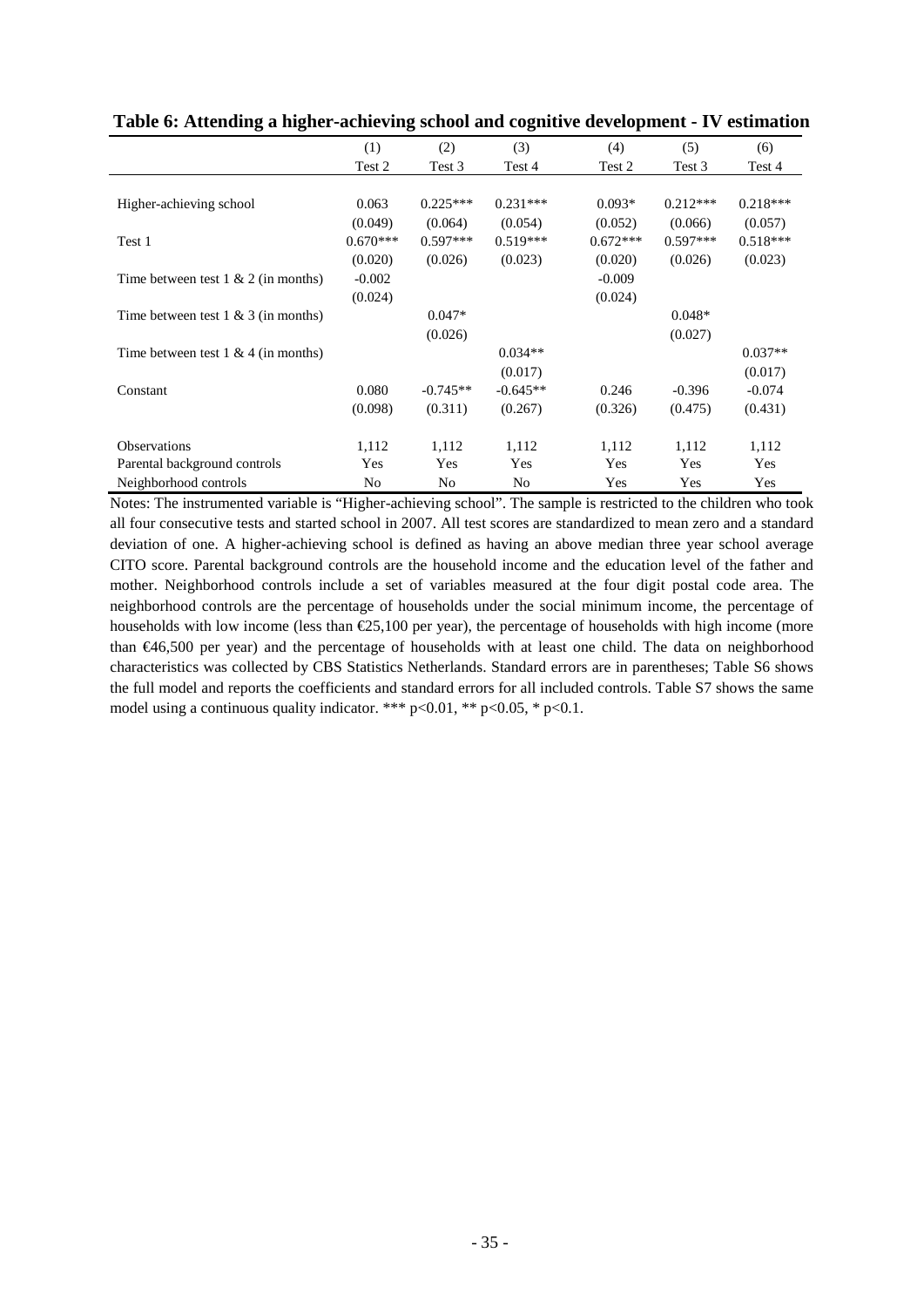#### **Supporting Information**

|                                  | (1)        | (2)         | (3)        |
|----------------------------------|------------|-------------|------------|
|                                  | Test 1     | Test 1      | Test 1     |
|                                  | <b>OLS</b> | <b>OLS</b>  | <b>OLS</b> |
|                                  |            |             |            |
| Higher-achieving school          | $0.173***$ | $0.112**$   | 0.088      |
|                                  | (0.052)    | (0.053)     | (0.054)    |
| <b>Household characteristics</b> |            |             |            |
| Education level mother middle    |            | $0.212**$   | $0.204*$   |
|                                  |            | (0.104)     | (0.104)    |
| Education level mother high      |            | $0.465***$  | $0.447***$ |
|                                  |            | (0.121)     | (0.121)    |
| Mother education level missing   |            | $-0.062$    | $-0.067$   |
|                                  |            | (0.186)     | (0.186)    |
| Education level father middle    |            | 0.009       | 0.006      |
|                                  |            | (0.098)     | (0.099)    |
| Education level father high      |            | 0.043       | 0.034      |
|                                  |            | (0.110)     | (0.110)    |
| Father education level missing   |            | 0.111       | 0.111      |
|                                  |            | (0.172)     | (0.172)    |
| Income 1501 - 2500 €             |            | 0.174       | 0.162      |
|                                  |            | (0.126)     | (0.126)    |
| Income 2501 - 3500 $\in$         |            | 0.156       | 0.135      |
|                                  |            | (0.123)     | (0.123)    |
| Income 3501 - 4500 €             |            | $0.275*$    | $0.255*$   |
|                                  |            | (0.144)     | (0.144)    |
| Income above 4501                |            | 0.162       | 0.148      |
|                                  |            | (0.150)     | (0.150)    |
| Income information missing       |            | 0.289**     | $0.270**$  |
|                                  |            | (0.123)     | (0.124)    |
| Neighborhood characteristics     |            |             |            |
| % HH under the social minimum    |            |             | $-0.007$   |
|                                  |            |             | (0.015)    |
| % HH with low income             |            |             | 0.002      |
|                                  |            |             | (0.008)    |
| % HH with high income            |            |             | 0.009      |
|                                  |            |             | (0.008)    |
| % HH with one or more children   |            |             | $-0.002$   |
|                                  |            |             | (0.006)    |
| Constant                         | $-0.023$   | $-0.410***$ | $-0.495$   |
|                                  | (0.037)    | (0.122)     | (0.474)    |
|                                  |            |             |            |
| Observations                     | 1,112      | 1,112       | 1,112      |
| Adj. R-squared                   | 0.00907    | 0.0355      | 0.0357     |

**S1 Table. Determinants of baseline ability** 

Notes: The dependent variable, the score on test 1, is standardized to mean zero and a standard deviation of one. A higher-achieving school is defined as having an above median three year school average CITO score. Neighborhood characteristics were measured at the four digit postal code area by CBS Statistics Netherlands. The omitted education categories are "Education level mother low" and "Education level father low". The omitted monthly household income category is "Income below  $\epsilon$ 1,500". Standard errors are in parentheses; \*\*\*  $p<0.01$ , \*\*  $p<0.05$ , \*  $p<0.1$ .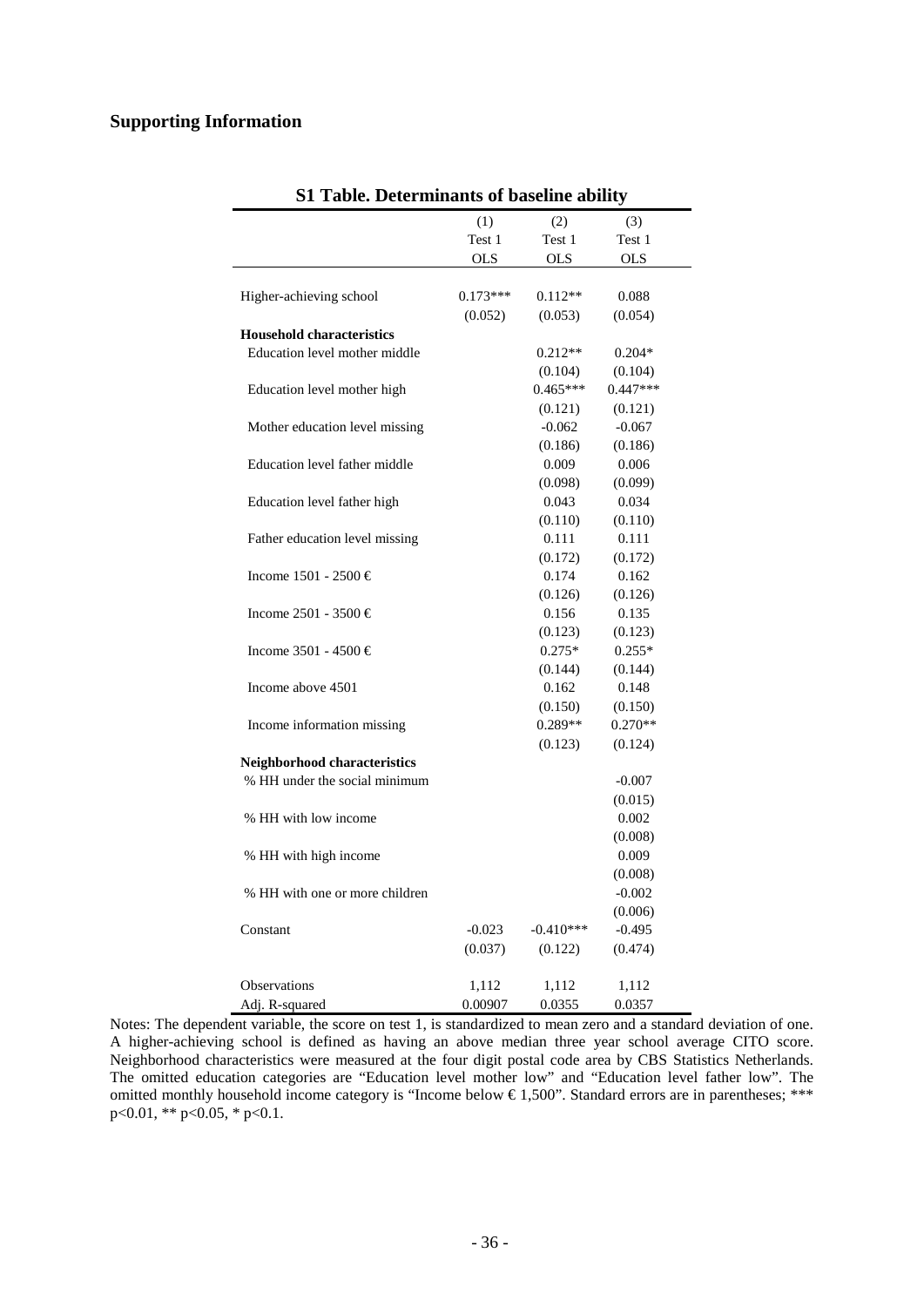|                                          | (1)        | (2)        | (3)        | (4)        | (5)        | (6)        |
|------------------------------------------|------------|------------|------------|------------|------------|------------|
|                                          | Test 2     | Test 3     | Test 4     | Test 2     | Test 3     | Test 4     |
| Higher achieving school                  | 0.040      | $0.163***$ | $0.177***$ | 0.056      | $0.153***$ | $0.167***$ |
|                                          | (0.036)    | (0.046)    | (0.040)    | (0.037)    | (0.048)    | (0.041)    |
| Test 1                                   | $0.671***$ | 0.599***   | $0.521***$ | $0.673***$ | $0.598***$ | $0.519***$ |
|                                          | (0.020)    | (0.027)    | (0.023)    | (0.020)    | (0.027)    | (0.023)    |
| Time between test $1 \& 2$ (in months)   | 0.001      |            |            | $-0.004$   |            |            |
|                                          | (0.024)    |            |            | (0.024)    |            |            |
| Time between test $1 \& 3$ (in months)   |            | $0.051*$   |            |            | $0.050*$   |            |
|                                          |            | (0.027)    |            |            | (0.027)    |            |
| Time between test $1 \& 4$ (in months)   |            |            | $0.035**$  |            |            | $0.038**$  |
|                                          |            |            | (0.017)    |            |            | (0.017)    |
| Mother: No degree                        | $-0.205$   | $-0.011$   | 0.254      | $-0.207$   | 0.003      | 0.268      |
|                                          | (0.146)    | (0.191)    | (0.165)    | (0.146)    | (0.191)    | (0.165)    |
| Mother: Lower vocational education       | $-0.113$   | 0.027      | 0.122      | $-0.110$   | 0.029      | 0.114      |
|                                          | (0.134)    | (0.175)    | (0.151)    | (0.134)    | (0.175)    | (0.151)    |
| Mother: General continued education      | $-0.144$   | 0.201      | $0.287**$  | $-0.135$   | 0.212      | 0.288**    |
|                                          | (0.126)    | (0.165)    | (0.142)    | (0.126)    | (0.164)    | (0.142)    |
| Mother: Preparatory scientific education | $-0.053$   | 0.081      | $0.229*$   | $-0.043$   | 0.100      | $0.235*$   |
|                                          | (0.118)    | (0.154)    | (0.133)    | (0.118)    | (0.154)    | (0.133)    |
| Mother: Higher professional education    | 0.046      | 0.198      | $0.265*$   | 0.057      | 0.209      | $0.272*$   |
|                                          | (0.126)    | (0.164)    | (0.142)    | (0.126)    | (0.164)    | (0.142)    |
| Mother: University degree                | $-0.074$   | 0.197      | $0.285*$   | $-0.062$   | 0.180      | $0.271*$   |
|                                          | (0.144)    | (0.189)    | (0.163)    | (0.145)    | (0.189)    | (0.163)    |
|                                          | 0.054      | $-0.098$   | $-0.266*$  | 0.040      | $-0.111$   | $-0.270*$  |
| Father: No degree                        | (0.136)    | (0.177)    | (0.153)    | (0.136)    | (0.177)    | (0.153)    |
|                                          | $-0.176$   |            | $-0.281**$ |            |            | $-0.297**$ |
| Father: Lower vocational education       |            | $-0.195$   |            | $-0.179$   | $-0.205$   |            |
|                                          | (0.122)    | (0.159)    | (0.137)    | (0.122)    | (0.159)    | (0.137)    |
| Father: General continued education      | $-0.030$   | $-0.162$   | $-0.166$   | $-0.037$   | $-0.160$   | $-0.163$   |
|                                          | (0.129)    | (0.168)    | (0.145)    | (0.129)    | (0.168)    | (0.145)    |
| Father: Preparatory scientific education | 0.059      | $-0.009$   | $-0.132$   | 0.057      | $-0.019$   | $-0.146$   |
|                                          | (0.115)    | (0.151)    | (0.130)    | (0.115)    | (0.151)    | (0.130)    |
| Father: Higher professional education    | 0.156      | 0.015      | 0.007      | 0.150      | $-0.009$   | $-0.012$   |
|                                          | (0.120)    | (0.156)    | (0.135)    | (0.120)    | (0.157)    | (0.135)    |
| Father: University degree                | 0.120      | $-0.010$   | $-0.024$   | 0.118      | $-0.041$   | $-0.054$   |
|                                          | (0.130)    | (0.170)    | (0.147)    | (0.131)    | (0.170)    | (0.147)    |
| Income: below 800                        | 0.097      | $-0.262$   | 0.008      | 0.079      | $-0.260$   | 0.015      |
|                                          | (0.172)    | (0.224)    | (0.194)    | (0.172)    | (0.224)    | (0.194)    |
| Income: 800-1250                         | 0.042      | $-0.134$   | $-0.229**$ | 0.034      | $-0.129$   | $-0.218**$ |
|                                          | (0.088)    | (0.115)    | (0.099)    | (0.088)    | (0.115)    | (0.100)    |
| Income: 1250 - 1750                      | 0.013      | 0.025      | $-0.069$   | 0.004      | 0.018      | $-0.060$   |
|                                          | (0.086)    | (0.112)    | (0.097)    | (0.086)    | (0.112)    | (0.097)    |
| Income: 1750 - 2250                      | 0.023      | 0.079      | $-0.034$   | 0.017      | 0.081      | $-0.028$   |
|                                          | (0.081)    | (0.106)    | (0.092)    | (0.081)    | (0.106)    | (0.092)    |
| Income: 2250 - 2750                      | 0.074      | 0.150      | 0.001      | 0.074      | 0.140      | $-0.001$   |
|                                          | (0.075)    | (0.099)    | (0.085)    | (0.075)    | (0.098)    | (0.085)    |
| Income: 2750 - 3250                      | $-0.006$   | 0.055      | 0.027      | $-0.004$   | 0.062      | 0.032      |
|                                          | (0.074)    | (0.096)    | (0.083)    | (0.074)    | (0.096)    | (0.083)    |
| Income: 3250 - 3750                      | $-0.018$   | $-0.088$   | $-0.219**$ | $-0.022$   | $-0.101$   | $-0.224**$ |
|                                          | (0.088)    | (0.115)    | (0.099)    | (0.088)    | (0.115)    | (0.099)    |
| Income: 3750 - 4250                      | $-0.004$   | 0.146      | 0.003      | $-0.002$   | 0.161      | 0.019      |
|                                          | (0.111)    | (0.146)    | (0.126)    | (0.111)    | (0.146)    | (0.126)    |
| Income: 4250 - 4750                      | 0.014      | 0.121      | $-0.027$   | 0.014      | 0.114      | $-0.027$   |
|                                          | (0.127)    | (0.166)    | (0.143)    | (0.127)    | (0.166)    | (0.143)    |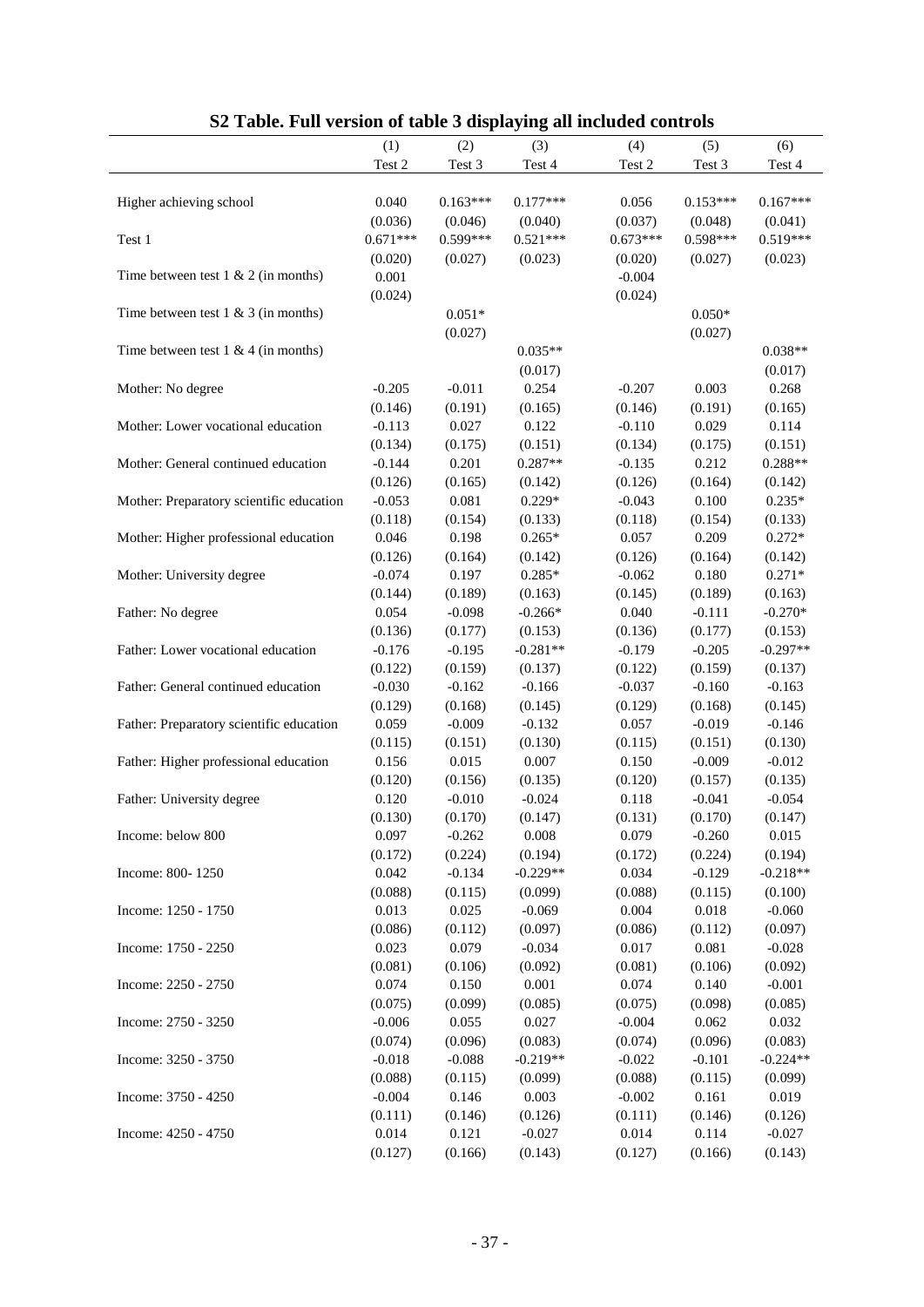| Income: 4750 - 5250            | 0.058   | 0.080      | 0.098      | 0.042    | 0.069     | 0.106      |
|--------------------------------|---------|------------|------------|----------|-----------|------------|
|                                | (0.128) | (0.168)    | (0.145)    | (0.129)  | (0.168)   | (0.145)    |
| Income: above 5250             | 0.018   | 0.110      | 0.049      | 0.009    | 0.102     | 0.055      |
|                                | (0.111) | (0.145)    | (0.125)    | (0.111)  | (0.145)   | (0.125)    |
| % HH under the social minimum  |         |            |            | $0.019*$ | $0.028**$ | 0.017      |
|                                |         |            |            | (0.010)  | (0.013)   | (0.012)    |
| % HH with low income           |         |            |            | $-0.006$ | $-0.010$  | $-0.012**$ |
|                                |         |            |            | (0.005)  | (0.007)   | (0.006)    |
| % HH with high income          |         |            |            | $-0.004$ | 0.007     | $-0.001$   |
|                                |         |            |            | (0.005)  | (0.007)   | (0.006)    |
| % HH with one or more children |         |            |            | 0.000    | $-0.008$  | $-0.006$   |
|                                |         |            |            | (0.004)  | (0.005)   | (0.004)    |
| Constant                       | 0.078   | $-0.756**$ | $-0.645**$ | 0.236    | $-0.406$  | $-0.086$   |
|                                | (0.100) | (0.315)    | (0.270)    | (0.331)  | (0.481)   | (0.437)    |
| <b>Observations</b>            | 1,112   | 1,112      | 1,112      | 1,112    | 1,112     | 1,112      |
| R-squared                      | 0.539   | 0.381      | 0.394      | 0.541    | 0.385     | 0.398      |
| Adj. R-squared                 | 0.528   | 0.366      | 0.379      | 0.528    | 0.368     | 0.381      |

Notes: All test scores are standardized to mean zero and a standard deviation of one. A higher-achieving school is defined as having an above median three year school average CITO score. Parental background controls are the household income and the education level of the father and mother. Omitted category is rejected to answer sub-question. Neighborhood controls include a set of variables measured at the four digit postal code area. The neighborhood controls are the percentage of households under the social minimum income, the percentage of households with low income (less than  $\epsilon$ 25,100 per year), the percentage of households with high income (more than €46,500 per year) and the percentage of households with at least one child. The data on neighborhood characteristics was collected by CBS Statistics Netherlands. Standard errors are in parentheses; \*\*\* p<0.01, \*\*  $p<0.05$ , \*  $p<0.1$ .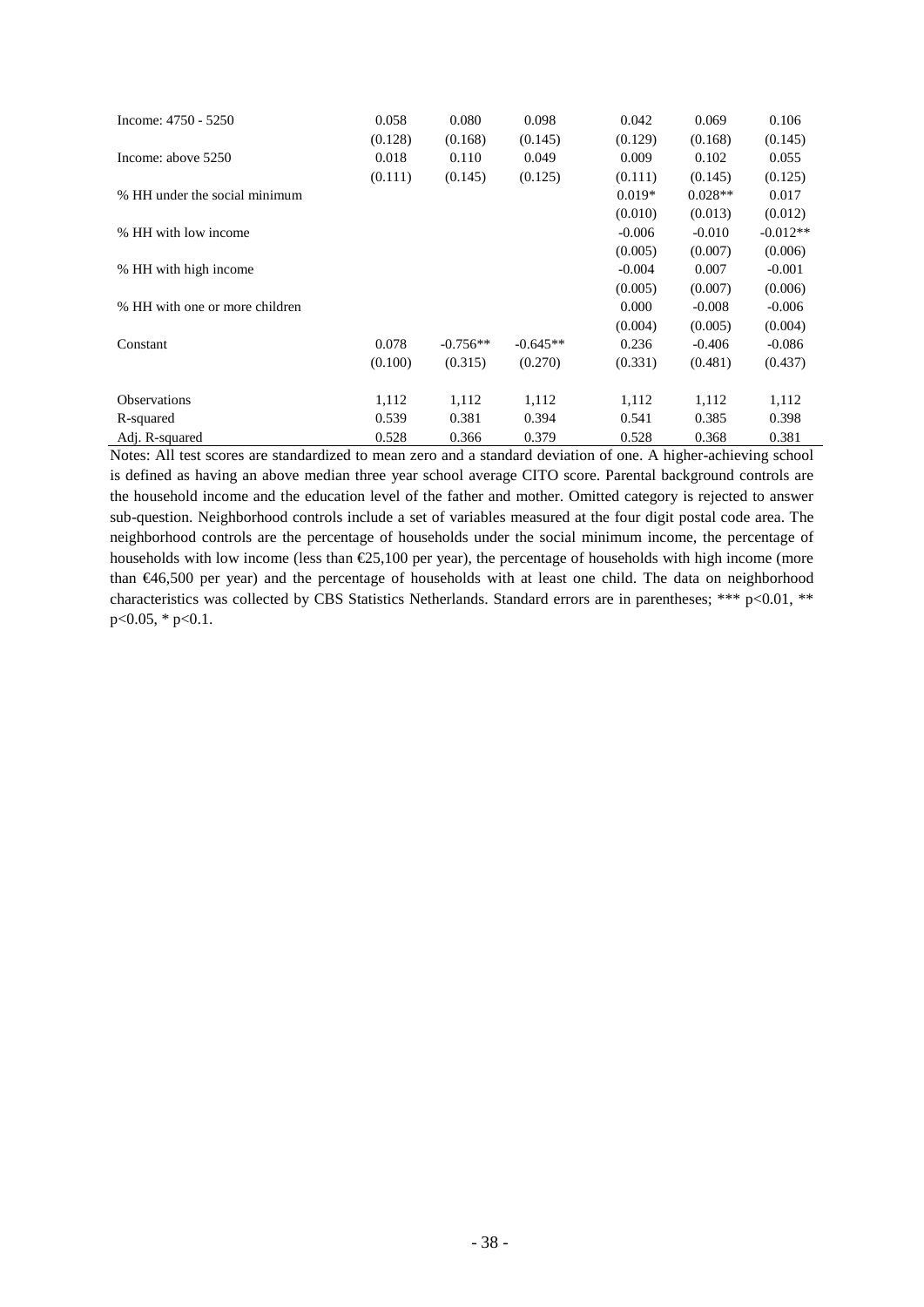| Higher achieving school                  | Test 2<br>0.044<br>(0.036)<br>$-0.057$<br>(0.040)<br>$0.699***$ | Test 3<br>$0.165***$<br>(0.047)<br>$-0.027$ | Test 4<br>$0.183***$<br>(0.040) | Test 2<br>0.060 | Test 3<br>$0.155***$ | Test 4<br>$0.171***$ |
|------------------------------------------|-----------------------------------------------------------------|---------------------------------------------|---------------------------------|-----------------|----------------------|----------------------|
|                                          |                                                                 |                                             |                                 |                 |                      |                      |
|                                          |                                                                 |                                             |                                 |                 |                      |                      |
|                                          |                                                                 |                                             |                                 |                 |                      |                      |
|                                          |                                                                 |                                             |                                 | (0.037)         | (0.048)              | (0.041)              |
| Higher achieving school * Test 1         |                                                                 |                                             | $-0.074$                        | $-0.055$        | $-0.030$             | $-0.071$             |
|                                          |                                                                 | (0.052)                                     | (0.045)                         | (0.040)         | (0.053)              | (0.045)              |
| Test 1                                   |                                                                 | $0.613***$                                  | 0.559***                        | $0.701***$      | $0.613***$           | $0.555***$           |
|                                          | (0.029)                                                         | (0.037)                                     | (0.032)                         | (0.029)         | (0.037)              | (0.032)              |
| Time between test $1 \& 2$ (in months)   | $-0.002$                                                        |                                             |                                 | $-0.007$        |                      |                      |
|                                          | (0.024)                                                         |                                             |                                 | (0.024)         |                      |                      |
| Time between test $1 \& 3$ (in months)   |                                                                 | $0.050*$                                    |                                 |                 | $0.049*$             |                      |
|                                          |                                                                 | (0.027)                                     |                                 |                 | (0.027)              |                      |
| Time between test $1 \& 4$ (in months)   |                                                                 |                                             | $0.034**$                       |                 |                      | $0.038**$            |
|                                          |                                                                 |                                             | (0.017)                         |                 |                      | (0.017)              |
| Mother: No degree                        | $-0.202$                                                        | $-0.009$                                    | 0.259                           | $-0.204$        | 0.005                | $0.272*$             |
|                                          | (0.146)                                                         | (0.191)                                     | (0.165)                         | (0.146)         | (0.191)              | (0.165)              |
| Mother: Lower vocational education       | $-0.104$                                                        | 0.031                                       | 0.133                           | $-0.102$        | 0.034                | 0.125                |
|                                          | (0.134)                                                         | (0.175)                                     | (0.151)                         | (0.134)         | (0.175)              | (0.151)              |
| Mother: General continued education      | $-0.139$                                                        | 0.204                                       | $0.292**$                       | $-0.131$        | 0.214                | $0.293**$            |
|                                          | (0.126)                                                         | (0.165)                                     | (0.142)                         | (0.126)         | (0.165)              | (0.142)              |
| Mother: Preparatory scientific education | $-0.052$                                                        | 0.082                                       | $0.230*$                        | $-0.042$        | 0.101                | $0.236*$             |
|                                          | (0.118)                                                         | (0.154)                                     | (0.133)                         | (0.118)         | (0.154)              | (0.133)              |
| Mother: Higher professional education    | 0.050                                                           | 0.200                                       | $0.271*$                        | 0.061           | 0.211                | $0.277*$             |
|                                          | (0.126)                                                         | (0.165)                                     | (0.142)                         | (0.126)         | (0.164)              | (0.142)              |
| Mother: University degree                | $-0.065$                                                        | 0.201                                       | $0.297*$                        | $-0.054$        | 0.184                | $0.282*$             |
|                                          | (0.145)                                                         | (0.189)                                     | (0.163)                         | (0.145)         | (0.189)              | (0.163)              |
| Father: No degree                        | 0.051                                                           | $-0.099$                                    | $-0.270*$                       | 0.038           | $-0.112$             | $-0.273*$            |
|                                          | (0.136)                                                         | (0.178)                                     | (0.153)                         | (0.136)         | (0.177)              | (0.153)              |
| Father: Lower vocational education       | $-0.182$                                                        | $-0.198$                                    | $-0.288**$                      | $-0.184$        | $-0.207$             | $-0.304**$           |
|                                          | (0.122)                                                         | (0.159)                                     | (0.137)                         | (0.122)         | (0.159)              | (0.137)              |
| Father: General continued education      | $-0.030$                                                        | $-0.161$                                    | $-0.165$                        | $-0.037$        | $-0.160$             | $-0.163$             |
|                                          | (0.129)                                                         | (0.168)                                     | (0.145)                         | (0.129)         | (0.168)              | (0.145)              |
| Father: Preparatory scientific education | 0.055                                                           | $-0.011$                                    | $-0.137$                        | 0.054           | $-0.020$             | $-0.150$             |
|                                          | (0.115)                                                         | (0.151)                                     | (0.130)                         | (0.115)         | (0.151)              | (0.130)              |
| Father: Higher professional education    | 0.154                                                           | 0.014                                       | 0.003                           | 0.147           | $-0.010$             | $-0.015$             |
|                                          | (0.120)                                                         | (0.157)                                     | (0.135)                         | (0.120)         | (0.157)              | (0.135)              |
| Father: University degree                | 0.121                                                           | $-0.009$                                    | $-0.022$                        | 0.119           | $-0.041$             | $-0.052$             |
|                                          | (0.130)                                                         | (0.170)                                     | (0.147)                         | (0.130)         | (0.170)              | (0.147)              |
| Income: below 800                        | 0.093                                                           | $-0.264$                                    | 0.004                           | 0.076           | $-0.262$             | 0.011                |
|                                          | (0.172)                                                         | (0.224)                                     | (0.193)                         | (0.172)         | (0.224)              | (0.193)              |
| Income: 800-1250                         | 0.043                                                           | $-0.133$                                    | $-0.228**$                      | 0.035           | $-0.128$             | $-0.217**$           |
|                                          | (0.088)                                                         | (0.115)                                     | (0.099)                         | (0.088)         | (0.115)              | (0.099)              |
| Income: 1250 - 1750                      | 0.013                                                           | 0.025                                       | $-0.069$                        | 0.004           | 0.018                | $-0.060$             |
|                                          | (0.086)                                                         | (0.112)                                     | (0.096)                         | (0.086)         | (0.112)              | (0.097)              |
| Income: 1750 - 2250                      | 0.019                                                           | 0.077                                       | $-0.039$                        | 0.014           | 0.079                | $-0.033$             |
|                                          | (0.081)                                                         | (0.106)                                     | (0.092)                         | (0.081)         | (0.106)              | (0.092)              |
| Income: 2250 - 2750                      | 0.072                                                           | 0.149                                       | $-0.002$                        | 0.071           | 0.139                | $-0.004$             |
|                                          | (0.075)                                                         | (0.099)                                     | (0.085)                         | (0.075)         | (0.099)              | (0.085)              |
| Income: 2750 - 3250                      | $-0.011$                                                        | 0.052                                       | 0.021                           | $-0.008$        | 0.059                | 0.025                |
|                                          | (0.074)                                                         | (0.096)                                     | (0.083)                         | (0.074)         | (0.096)              | (0.083)              |
| Income: 3250 - 3750                      | $-0.020$                                                        | $-0.089$                                    | $-0.222**$                      | $-0.024$        | $-0.102$             | $-0.227**$           |
|                                          | (0.088)                                                         |                                             |                                 | (0.088)         |                      |                      |
| Income: 3750 - 4250                      | $-0.005$                                                        | (0.115)<br>0.145                            | (0.099)<br>0.003                | $-0.003$        | (0.115)<br>0.161     | (0.099)<br>0.018     |
|                                          | (0.111)                                                         | (0.146)                                     | (0.125)                         | (0.111)         | (0.146)              | (0.126)              |

## **S3 Table. Full version of table 4 displaying all included controls**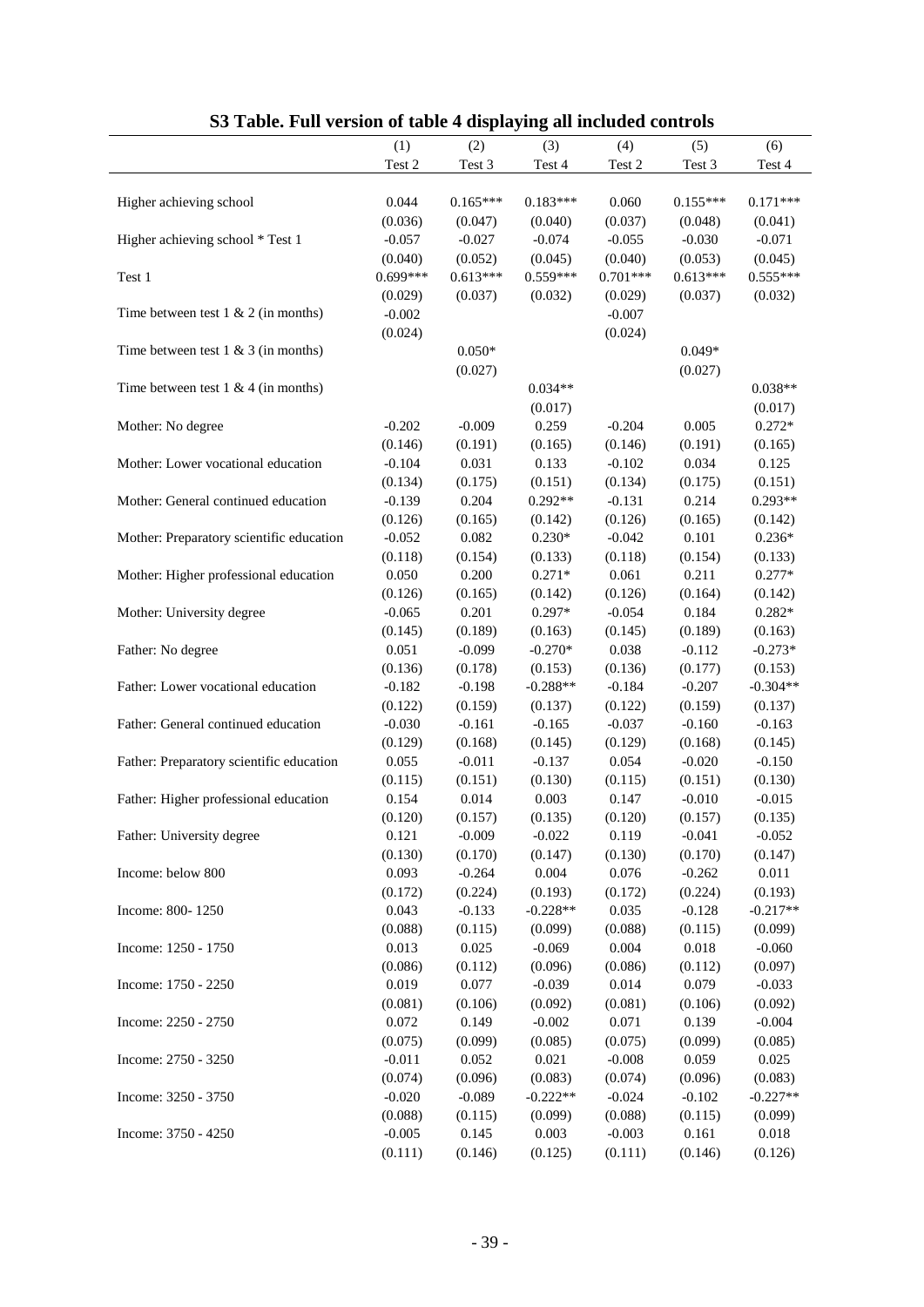| Income: $4250 - 4750$          | 0.014   | 0.121      | $-0.027$   | 0.013    | 0.114     | $-0.027$  |
|--------------------------------|---------|------------|------------|----------|-----------|-----------|
|                                | (0.127) | (0.166)    | (0.143)    | (0.127)  | (0.166)   | (0.143)   |
| Income: $4750 - 5250$          | 0.061   | 0.082      | 0.102      | 0.044    | 0.070     | 0.109     |
|                                | (0.128) | (0.168)    | (0.145)    | (0.128)  | (0.168)   | (0.145)   |
| Income: above 5250             | 0.012   | 0.108      | 0.041      | 0.003    | 0.099     | 0.047     |
|                                | (0.111) | (0.145)    | (0.125)    | (0.111)  | (0.145)   | (0.125)   |
| % HH under the social minimum  |         |            |            | $0.018*$ | $0.028**$ | 0.016     |
|                                |         |            |            | (0.010)  | (0.013)   | (0.012)   |
| % HH with low income           |         |            |            | $-0.005$ | $-0.009$  | $-0.011*$ |
|                                |         |            |            | (0.005)  | (0.007)   | (0.006)   |
| % HH with high income          |         |            |            | $-0.003$ | 0.008     | $-0.000$  |
|                                |         |            |            | (0.005)  | (0.007)   | (0.006)   |
| % HH with one or more children |         |            |            | 0.000    | $-0.008$  | $-0.006$  |
|                                |         |            |            | (0.004)  | (0.005)   | (0.004)   |
| Constant                       | 0.089   | $-0.748**$ | $-0.634**$ | 0.223    | $-0.410$  | $-0.106$  |
|                                | (0.100) | (0.315)    | (0.270)    | (0.331)  | (0.482)   | (0.437)   |
| <b>Observations</b>            | 1,112   | 1,112      | 1,112      | 1,112    | 1,112     | 1,112     |
| R-squared                      | 0.539   | 0.381      | 0.395      | 0.542    | 0.385     | 0.399     |
| Adj. R-squared                 | 0.528   | 0.366      | 0.380      | 0.529    | 0.368     | 0.382     |

Notes: All test scores are standardized to mean zero and a standard deviation of one. A higher-achieving school is defined as having an above median three year school average CITO score. Parental background controls are the household income and the education level of the father and mother. Omitted category is rejected to answer sub-question. Neighborhood controls include a set of variables measured at the four digit postal code area. The neighborhood controls are the percentage of households under the social minimum income, the percentage of households with low income (less than €25,100 per year), the percentage of households with high income (more than €46,500 per year) and the percentage of households with at least one child. The data on neighborhood characteristics was collected by CBS Statistics Netherlands. Standard errors are in parentheses; \*\*\* p<0.01, \*\*  $p<0.05$ , \*  $p<0.1$ .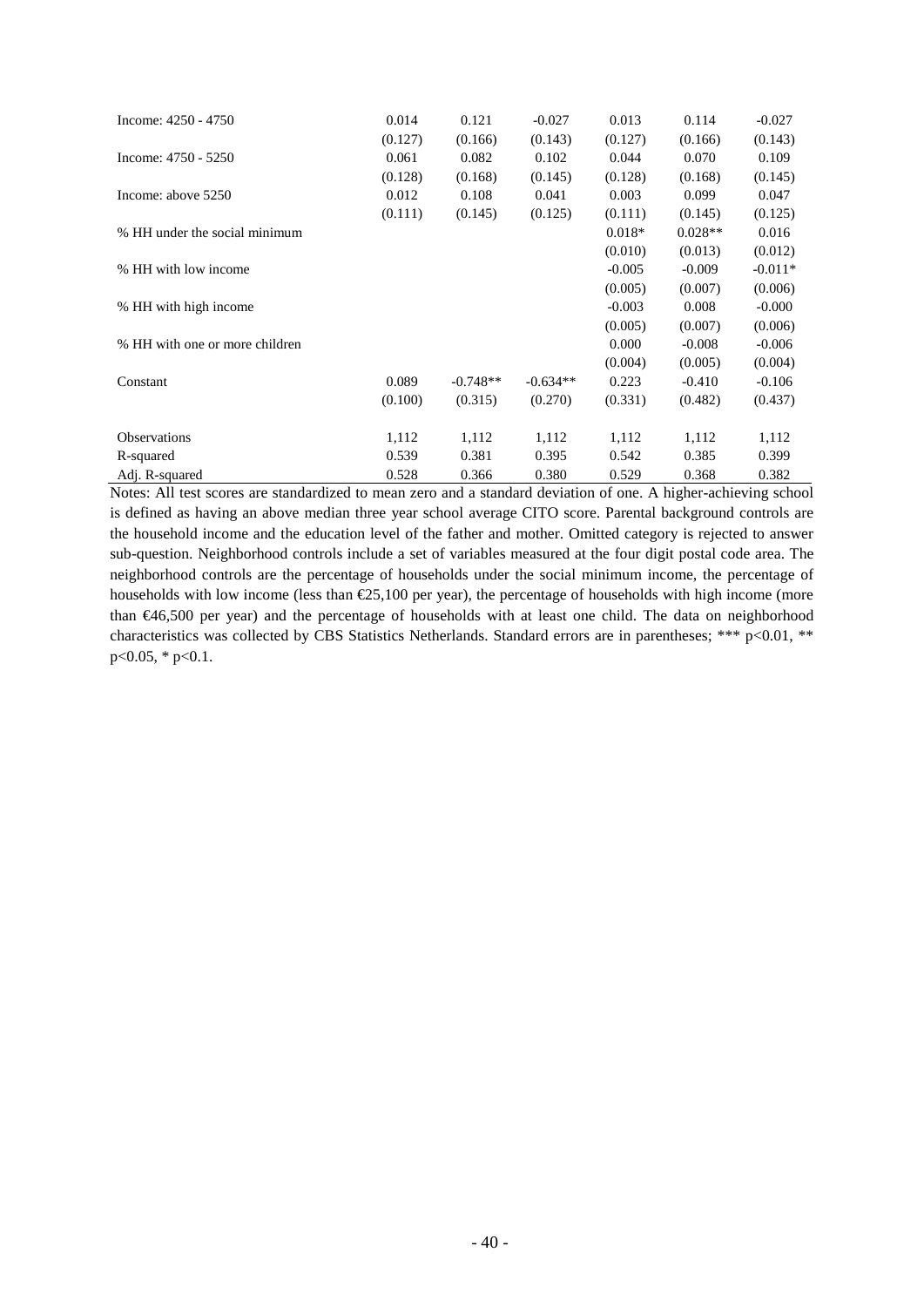| Panel A                                | (1)        | (2)        | (3)        |
|----------------------------------------|------------|------------|------------|
|                                        | Test 2     | Test 3     | Test 4     |
|                                        |            |            |            |
| Higher achieving school                | 0.050      | $0.165**$  | $0.118**$  |
|                                        | (0.050)    | (0.065)    | (0.056)    |
| Higher achieving school * Female       | 0.016      | $-0.062$   | 0.089      |
|                                        | (0.071)    | (0.092)    | (0.079)    |
| Female                                 | 0.053      | 0.094      | $-0.018$   |
|                                        | (0.052)    | (0.068)    | (0.059)    |
| Test 1                                 | $0.667***$ | $0.588***$ | $0.514***$ |
|                                        | (0.021)    | (0.027)    | (0.023)    |
| Time between test $1 \& 2$ (in months) | $-0.005$   |            |            |
|                                        | (0.024)    |            |            |
| Time between test $1 \& 3$ (in months) |            | $0.049*$   |            |
|                                        |            | (0.027)    |            |
| Time between test $1 \& 4$ (in months) |            |            | $0.038**$  |
|                                        |            |            | (0.017)    |
| Constant                               | 0.330      | $-0.654$   | $-0.274$   |
|                                        | (0.344)    | (0.493)    | (0.447)    |
| <b>Observations</b>                    | 1,112      | 1,112      | 1,112      |
| Adj. R-squared                         | 0.528      | 0.364      | 0.377      |
| Parental background controls           | Yes        | Yes        | Yes        |
| Neighborhood controls                  | Yes        | Yes        | Yes        |

#### **S4 Table. Gender differences in early cognitive development**

Notes: All test scores are standardized to mean zero and a standard deviation of one. A higher-achieving school is defined as having an above median three year school average CITO score. Parental background controls are the household income and the education level of the father and mother. Neighborhood controls include a set of variables measured at the four digit postal code area. The neighborhood controls are the percentage of households under the social minimum income, the percentage of households with low income (less than  $\epsilon$ 25,100 per year), the percentage of households with high income (more than €46,500 per year) and the percentage of households with at least one child. The data on neighborhood characteristics was collected by CBS Statistics Netherlands. Standard errors are in parentheses; \*\*\* p<0.01, \*\* p<0.05, \* p<0.1.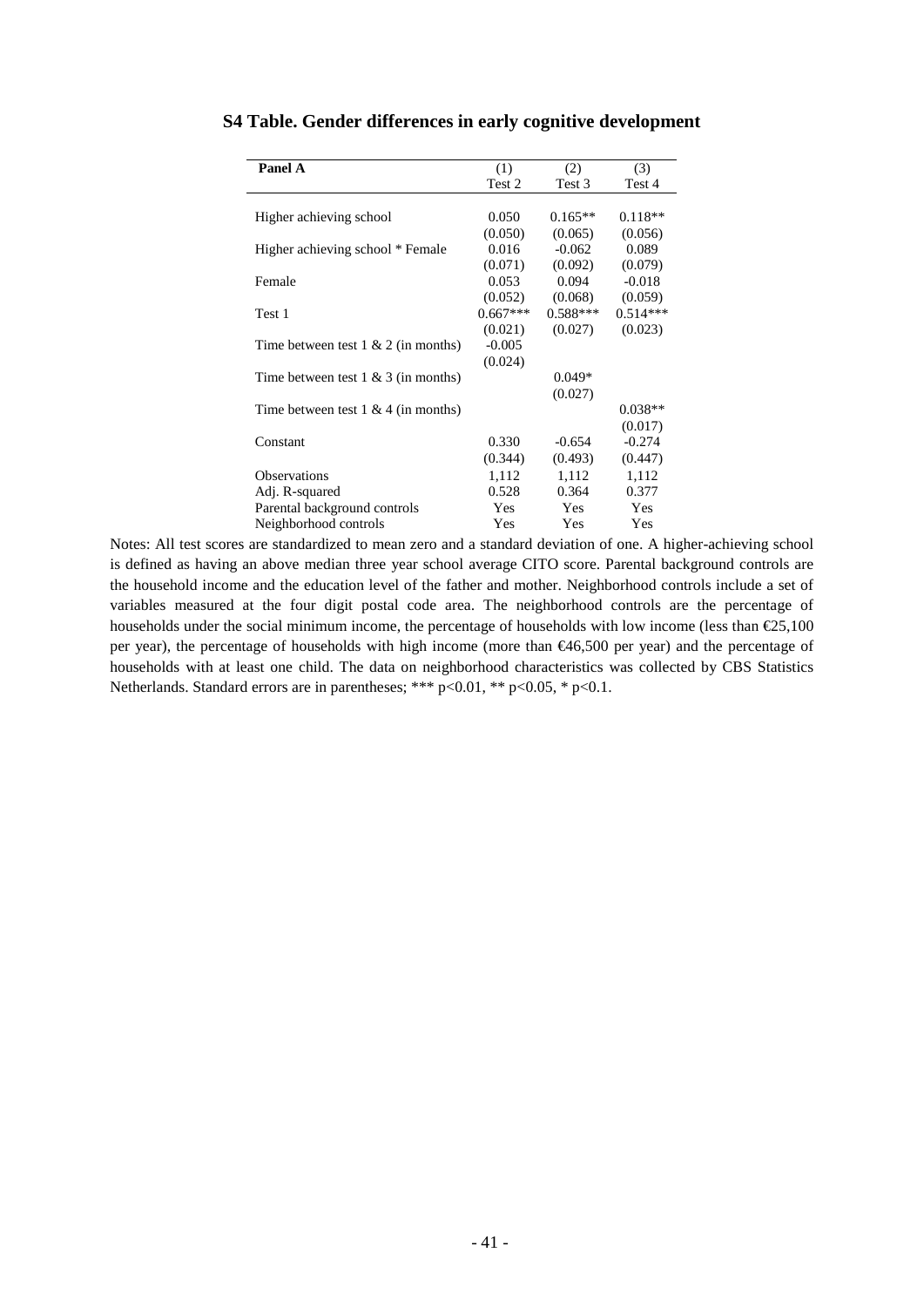## **S5 Table. Alternative versions of Table 4 and Table 5 for the survey sample without controls vs. full sample without controls**

| Panel A (ref. Table 4)                  | Survey sample without controls |                                |                         | Full sample without controls    |                              |             |
|-----------------------------------------|--------------------------------|--------------------------------|-------------------------|---------------------------------|------------------------------|-------------|
|                                         | (1)                            | (2)                            | (3)                     | (4)                             | (5)                          | (6)         |
|                                         | Test 2                         | Test 3                         | Test 4                  | $\operatorname{\mathsf{Test}}2$ | Test 3                       | Test 4      |
|                                         |                                |                                |                         |                                 |                              |             |
| Higher achieving school                 | $0.066*$                       | $0.212***$                     | $0.213***$              | $0.058*$                        | $0.207***$                   | $0.162***$  |
|                                         | (0.035)                        | (0.045)                        | (0.039)                 | (0.034)                         | (0.043)                      | (0.038)     |
| Test 1                                  | $0.686***$                     | $0.618***$                     | $0.539***$              | $0.677***$                      | $0.597***$                   | $0.501***$  |
|                                         | (0.020)                        | (0.026)                        | (0.023)                 | (0.019)                         | (0.024)                      | (0.021)     |
| Time between test $1 \& 2$ (in months)  | 0.001                          |                                |                         | $0.047***$                      |                              |             |
|                                         | (0.024)                        |                                |                         | (0.016)                         |                              |             |
| Time between test $1 \& 3$ (in months)  |                                | $0.060**$                      |                         |                                 | $0.075***$                   |             |
|                                         |                                | (0.026)                        |                         |                                 | (0.008)                      |             |
| Time between test $1 \& 4$ (in months)  |                                |                                | $0.039**$               |                                 |                              | $0.038***$  |
|                                         |                                |                                | (0.017)                 |                                 |                              | (0.007)     |
| Constant                                | 0.074                          | $-0.826***$                    | $-0.661**$              | $-0.131*$                       | $-0.988***$                  | $-0.591***$ |
|                                         | (0.097)                        | (0.313)                        | (0.270)                 | (0.071)                         | (0.107)                      | (0.110)     |
|                                         |                                |                                |                         |                                 |                              |             |
| Observations                            | 1,112                          | 1,112                          | 1,112                   | 1,299                           | 1,299                        | 1,299       |
| R-squared                               | 0.523                          | 0.361                          | 0.367                   | 0.511                           | 0.349                        | 0.324       |
| Adj. R-squared                          | 0.522                          | 0.359                          | 0.365                   | 0.510                           | 0.347                        | 0.322       |
|                                         |                                |                                |                         |                                 |                              |             |
| Panel B (ref. Table 5)                  |                                | Survey sample without controls |                         |                                 | Full sample without controls |             |
|                                         | (1)                            | (2)                            | (3)                     | (4)                             | (5)                          | (6)         |
|                                         | Test 2                         | Test 3                         | Test 4                  | Test 2                          | Test 3                       | Test 4      |
|                                         |                                |                                |                         |                                 |                              |             |
| Higher achieving school                 | $0.070**$                      | $0.214***$                     | $0.218***$              | $0.058*$                        | $0.207***$                   | $0.162***$  |
|                                         | (0.035)                        | (0.046)                        | (0.039)                 | (0.034)                         | (0.043)                      | (0.038)     |
| Higher achieving school * Test 1        | $-0.054$                       | $-0.026$                       | $-0.070$                | $-0.048$                        | $-0.012$                     | $-0.002$    |
|                                         | (0.040)                        | (0.052)                        | (0.045)                 | (0.037)                         | (0.048)                      | (0.042)     |
| Test 1                                  | $0.713***$                     | $0.631***$                     | $0.575***$              | $0.700***$                      | $0.603***$                   | $0.502***$  |
|                                         | (0.028)                        | (0.037)                        | (0.032)                 | (0.026)                         | (0.034)                      | (0.029)     |
| Time between test $1 \& 2$ (in months)  | $-0.002$                       |                                |                         | $0.048***$                      |                              |             |
|                                         | (0.024)                        |                                |                         | (0.016)                         |                              |             |
| Time between test $1 \& 3$ (in months)  |                                | $0.060**$                      |                         |                                 | $0.075***$                   |             |
|                                         |                                | (0.026)                        |                         |                                 | (0.008)                      |             |
| Time between test $1 \& 4$ (in months)  |                                |                                | $0.038**$               |                                 |                              | $0.038***$  |
|                                         |                                |                                | (0.017)                 |                                 |                              | (0.007)     |
| Constant                                | 0.085                          | $-0.818***$                    | $-0.648**$              | $-0.131*$                       | $-0.990***$                  | $-0.591***$ |
|                                         | (0.097)                        | (0.313)                        | (0.270)                 | (0.071)                         | (0.108)                      | (0.110)     |
|                                         |                                |                                |                         |                                 |                              |             |
| Observations                            | 1,112                          | 1,112                          | 1,112                   | 1,299                           | 1,299                        | 1,299       |
| Adj. R-squared<br>2.4114<br>د : 1 سامبر | 0.522<br>له له د               | 0.359<br>$\mathbf{I}$          | 0.366<br>فهمنيتيه السما | 0.511<br>$\mathbf{r}$ .         | 0.347                        | 0.322       |

Notes: All test scores are standardized to mean zero and a standard deviation of one. A higher-achieving school is defined as having an above median three year school average CITO score. Standard errors are in parentheses; \*\*\* p<0.01, \*\* p<0.05, \* p<0.1.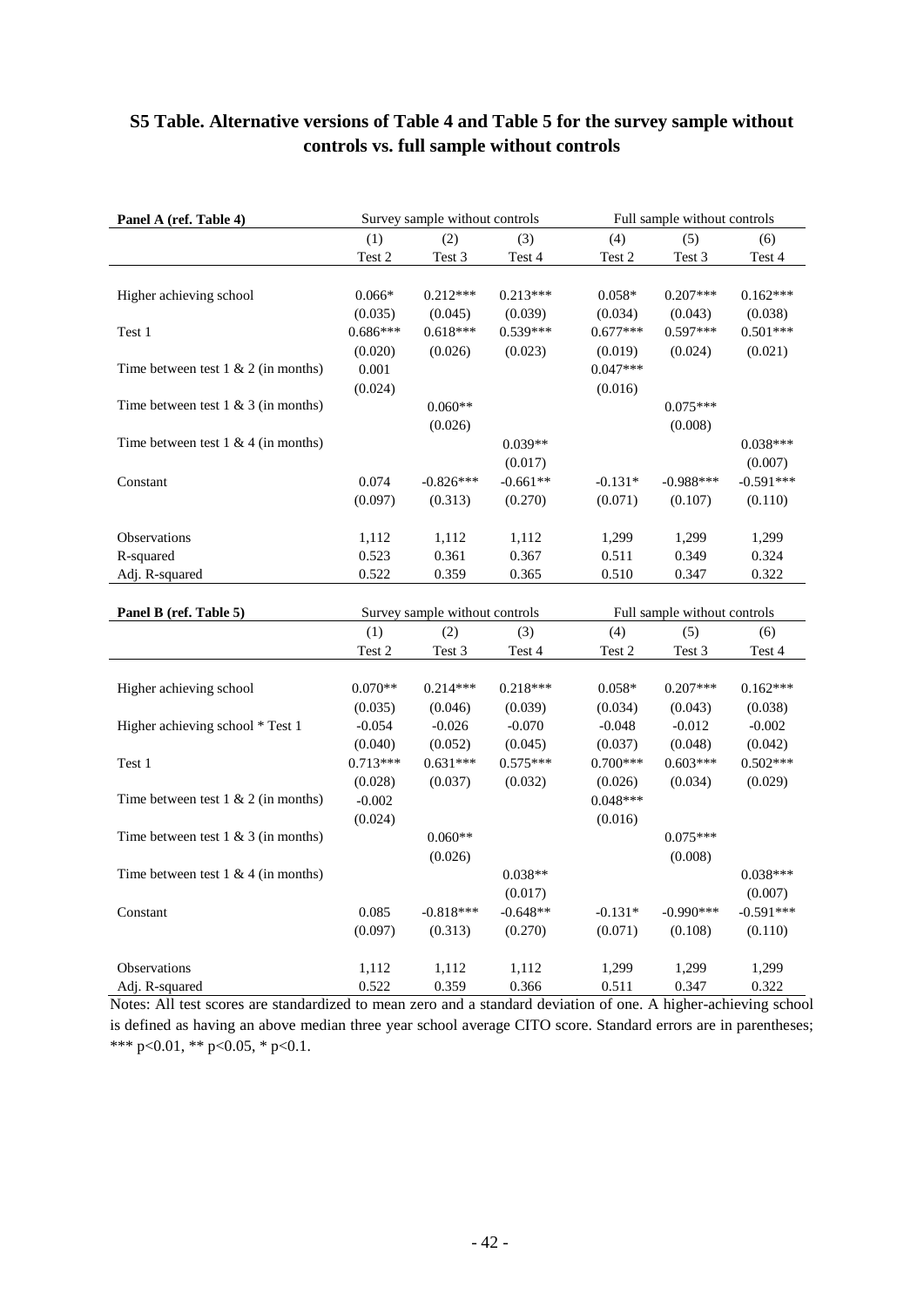|                                          | (1)        | (2)        | (3)        | (4)        | (5)        | (6)        |
|------------------------------------------|------------|------------|------------|------------|------------|------------|
|                                          | Test 2     | Test 3     | Test 4     | Test 2     | Test 3     | Test 4     |
| Higher achieving school                  | 0.063      | $0.225***$ | $0.231***$ | $0.093*$   | $0.212***$ | $0.218***$ |
|                                          | (0.049)    | (0.064)    | (0.054)    | (0.052)    | (0.066)    | (0.057)    |
| Test 1                                   | $0.670***$ | 0.597***   | $0.519***$ | $0.672***$ | 0.597***   | $0.518***$ |
|                                          | (0.020)    | (0.026)    | (0.023)    | (0.020)    | (0.026)    | (0.023)    |
| Time between test $1 \& 2$ (in months)   | $-0.002$   |            |            | $-0.009$   |            |            |
|                                          | (0.024)    |            |            | (0.024)    |            |            |
| Time between test $1 \& 3$ (in months)   |            | $0.047*$   |            |            | $0.048*$   |            |
|                                          |            | (0.026)    |            |            | (0.027)    |            |
| Time between test $1 \& 4$ (in months)   |            |            | $0.034**$  |            |            | $0.037**$  |
|                                          |            |            | (0.017)    |            |            | (0.017)    |
| Mother: No degree                        | $-0.201$   | 0.001      | 0.265      | $-0.201$   | 0.013      | $0.277*$   |
|                                          | (0.145)    | (0.189)    | (0.163)    | (0.144)    | (0.189)    | (0.163)    |
| Mother: Lower vocational education       | $-0.111$   | 0.033      | 0.127      | $-0.107$   | 0.034      | 0.119      |
|                                          | (0.132)    | (0.173)    | (0.149)    | (0.132)    | (0.172)    | (0.149)    |
| Mother: General continued education      | $-0.142$   | 0.204      | 0.289**    | $-0.133$   | 0.215      | $0.290**$  |
|                                          | (0.124)    | (0.163)    | (0.140)    | (0.124)    | (0.162)    | (0.140)    |
| Mother: Preparatory scientific education | $-0.052$   | 0.083      | $0.230*$   | $-0.042$   | 0.102      | $0.236*$   |
|                                          | (0.116)    | (0.152)    | (0.131)    | (0.116)    | (0.152)    | (0.131)    |
| Mother: Higher professional education    | 0.044      | 0.194      | $0.262*$   | 0.056      | 0.207      | $0.270*$   |
|                                          | (0.124)    | (0.163)    | (0.140)    | (0.124)    | (0.162)    | (0.140)    |
| Mother: University degree                | $-0.073$   | 0.198      | $0.287*$   | $-0.060$   | 0.184      | $0.275*$   |
|                                          | (0.143)    | (0.187)    | (0.161)    | (0.143)    | (0.186)    | (0.161)    |
| Father: No degree                        | 0.052      | $-0.103$   | $-0.271*$  | 0.037      | $-0.117$   | $-0.275*$  |
|                                          | (0.134)    | (0.176)    | (0.152)    | (0.134)    | (0.175)    | (0.151)    |
| Father: Lower vocational education       | $-0.179$   | $-0.203$   | $-0.288**$ | $-0.183$   | $-0.212$   | $-0.304**$ |
|                                          | (0.120)    | (0.157)    | (0.136)    | (0.120)    | (0.157)    | (0.135)    |
| Father: General continued education      | $-0.031$   | $-0.164$   | $-0.168$   | $-0.039$   | $-0.164$   | $-0.166$   |
|                                          | (0.127)    | (0.166)    | (0.143)    | (0.127)    | (0.166)    | (0.143)    |
| Father: Preparatory scientific education | 0.056      | $-0.016$   | $-0.139$   | 0.053      | $-0.026$   | $-0.152$   |
|                                          | (0.114)    | (0.149)    | (0.129)    | (0.114)    | (0.149)    | (0.128)    |
| Father: Higher professional education    | 0.154      | 0.008      | 0.000      | 0.145      | $-0.016$   | $-0.018$   |
|                                          | (0.118)    | (0.155)    | (0.134)    | (0.118)    | (0.155)    | (0.133)    |
| Father: University degree                | 0.117      | $-0.019$   | $-0.032$   | 0.113      | $-0.049$   | $-0.060$   |
|                                          | (0.129)    | (0.168)    | (0.145)    | (0.129)    | (0.168)    | (0.145)    |
| Income: below 800                        | 0.101      | $-0.251$   | 0.018      | 0.083      | $-0.252$   | 0.021      |
|                                          | (0.170)    | (0.222)    | (0.192)    | (0.169)    | (0.221)    | (0.191)    |
| Income: 800-1250                         | 0.043      | $-0.131$   | $-0.227**$ | 0.034      | $-0.128$   | $-0.218**$ |
|                                          | (0.087)    | (0.114)    | (0.098)    | (0.087)    | (0.114)    | (0.098)    |
| Income: 1250 - 1750                      | 0.013      | 0.026      | $-0.068$   | 0.005      | 0.018      | $-0.060$   |
|                                          | (0.085)    | (0.111)    | (0.095)    | (0.085)    | (0.110)    | (0.095)    |
| Income: 1750 - 2250                      | 0.022      | 0.077      | $-0.036$   | 0.015      | 0.078      | $-0.031$   |
|                                          | (0.080)    | (0.105)    | (0.091)    | (0.080)    | (0.105)    | (0.091)    |
| Income: 2250 - 2750                      | 0.072      | 0.145      | $-0.003$   | 0.071      | 0.137      | $-0.004$   |
|                                          | (0.075)    | (0.097)    | (0.084)    | (0.074)    | (0.097)    | (0.084)    |
| Income: 2750 - 3250                      | $-0.009$   | 0.048      | 0.021      | $-0.007$   | 0.055      | 0.026      |
|                                          | (0.073)    | (0.095)    | (0.082)    | (0.073)    | (0.095)    | (0.082)    |
| Income: 3250 - 3750                      | $-0.019$   | $-0.092$   | $-0.223**$ | $-0.024$   | $-0.104$   | $-0.226**$ |
|                                          | (0.087)    | (0.114)    | (0.098)    | (0.087)    | (0.113)    | (0.098)    |
| Income: 3750 - 4250                      | $-0.008$   | 0.135      | $-0.005$   | $-0.008$   | 0.151      | 0.011      |
|                                          | (0.110)    | (0.144)    | (0.124)    | (0.110)    | (0.144)    | (0.124)    |
| Income: 4250 - 4750                      | 0.008      | 0.106      | $-0.039$   | 0.006      | 0.102      | $-0.037$   |
|                                          | (0.126)    | (0.165)    | (0.142)    | (0.126)    | (0.164)    | (0.142)    |

#### **S6 Table. Full version of table 6 displaying all included controls**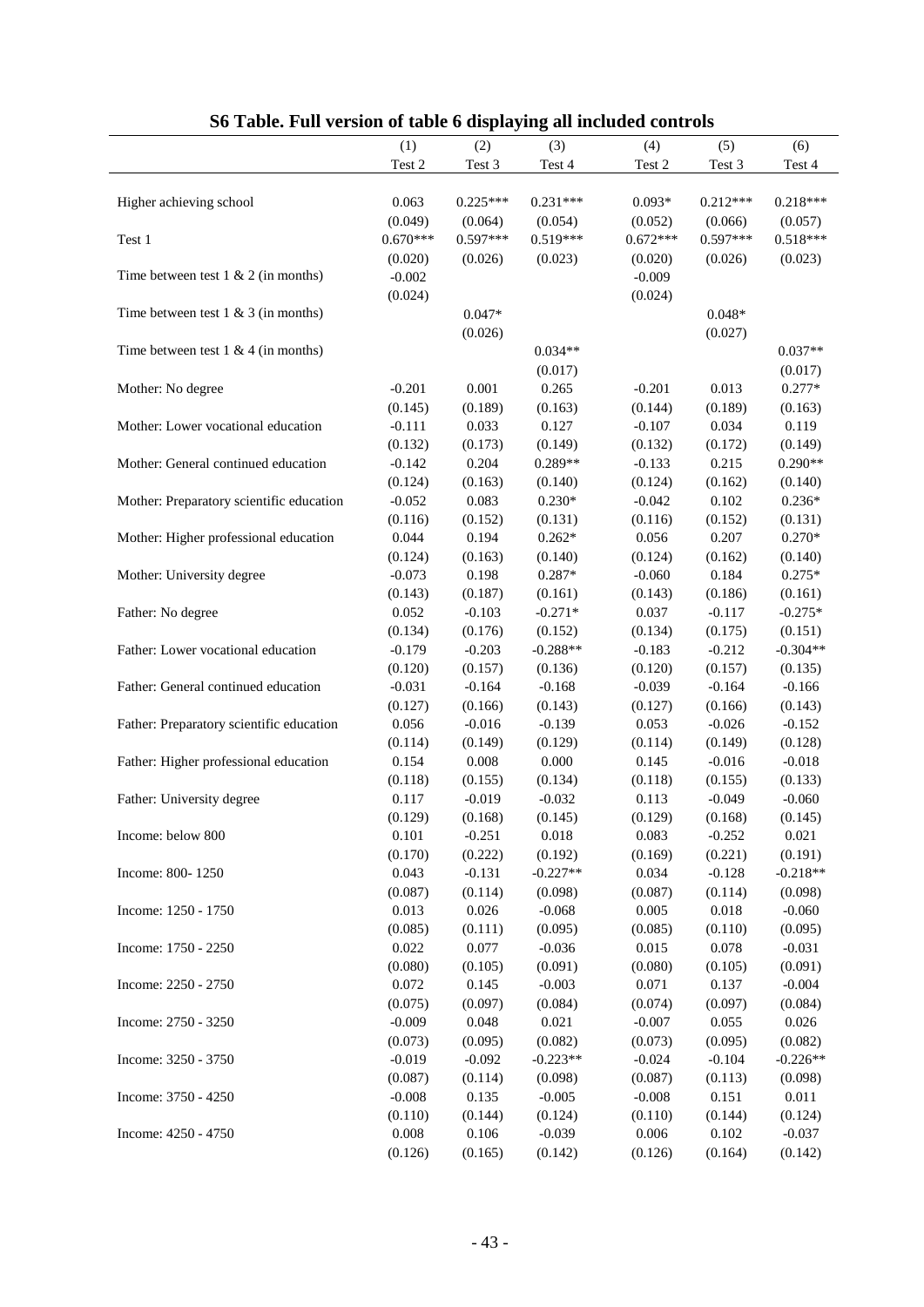| Income: $4750 - 5250$          | 0.055   | 0.073      | 0.092      | 0.037    | 0.061     | 0.099      |
|--------------------------------|---------|------------|------------|----------|-----------|------------|
|                                | (0.127) | (0.166)    | (0.143)    | (0.127)  | (0.166)   | (0.143)    |
| Income: above 5250             | 0.017   | 0.107      | 0.046      | 0.007    | 0.099     | 0.052      |
|                                | (0.109) | (0.143)    | (0.124)    | (0.109)  | (0.143)   | (0.123)    |
| % HH under the social minimum  |         |            |            | $0.019*$ | $0.029**$ | 0.018      |
|                                |         |            |            | (0.010)  | (0.013)   | (0.011)    |
| % HH with low income           |         |            |            | $-0.006$ | $-0.010$  | $-0.012**$ |
|                                |         |            |            | (0.005)  | (0.007)   | (0.006)    |
| % HH with high income          |         |            |            | $-0.004$ | 0.006     | $-0.002$   |
|                                |         |            |            | (0.005)  | (0.007)   | (0.006)    |
| % HH with one or more children |         |            |            | 0.000    | $-0.007$  | $-0.006$   |
|                                |         |            |            | (0.004)  | (0.005)   | (0.004)    |
| Constant                       | 0.080   | $-0.745**$ | $-0.645**$ | 0.246    | $-0.396$  | $-0.074$   |
|                                | (0.098) | (0.311)    | (0.267)    | (0.326)  | (0.475)   | (0.431)    |
| <b>Observations</b>            | 1,112   | 1,112      | 1,112      | 1,112    | 1,112     | 1,112      |
| R-squared                      | 0.538   | 0.380      | 0.393      | 0.541    | 0.384     | 0.397      |
| Adj. R-squared                 | 0.527   | 0.365      | 0.378      | 0.528    | 0.367     | 0.380      |

Notes: The instrumented variable is "Higher-achieving school". The sample is restricted to the children who took all four consecutive tests and started school in 2007. All test scores are standardized to mean zero and a standard deviation of one. A higher-achieving school is defined as having an above median three year school average CITO score. Parental background controls are the household income and the education level of the father and mother. Neighborhood controls include a set of variables measured at the four digit postal code area. Omitted category is rejected to answers sub-question. The neighborhood controls are the percentage of households under the social minimum income, the percentage of households with low income (less than  $\epsilon$ 25,100 per year), the percentage of households with high income (more than €46,500 per year) and the percentage of households with at least one child. The data on neighborhood characteristics was collected by CBS Statistics Netherlands. Standard errors are in parentheses; \*\*\*  $p<0.01$ , \*\*  $p<0.05$ , \*  $p<0.1$ .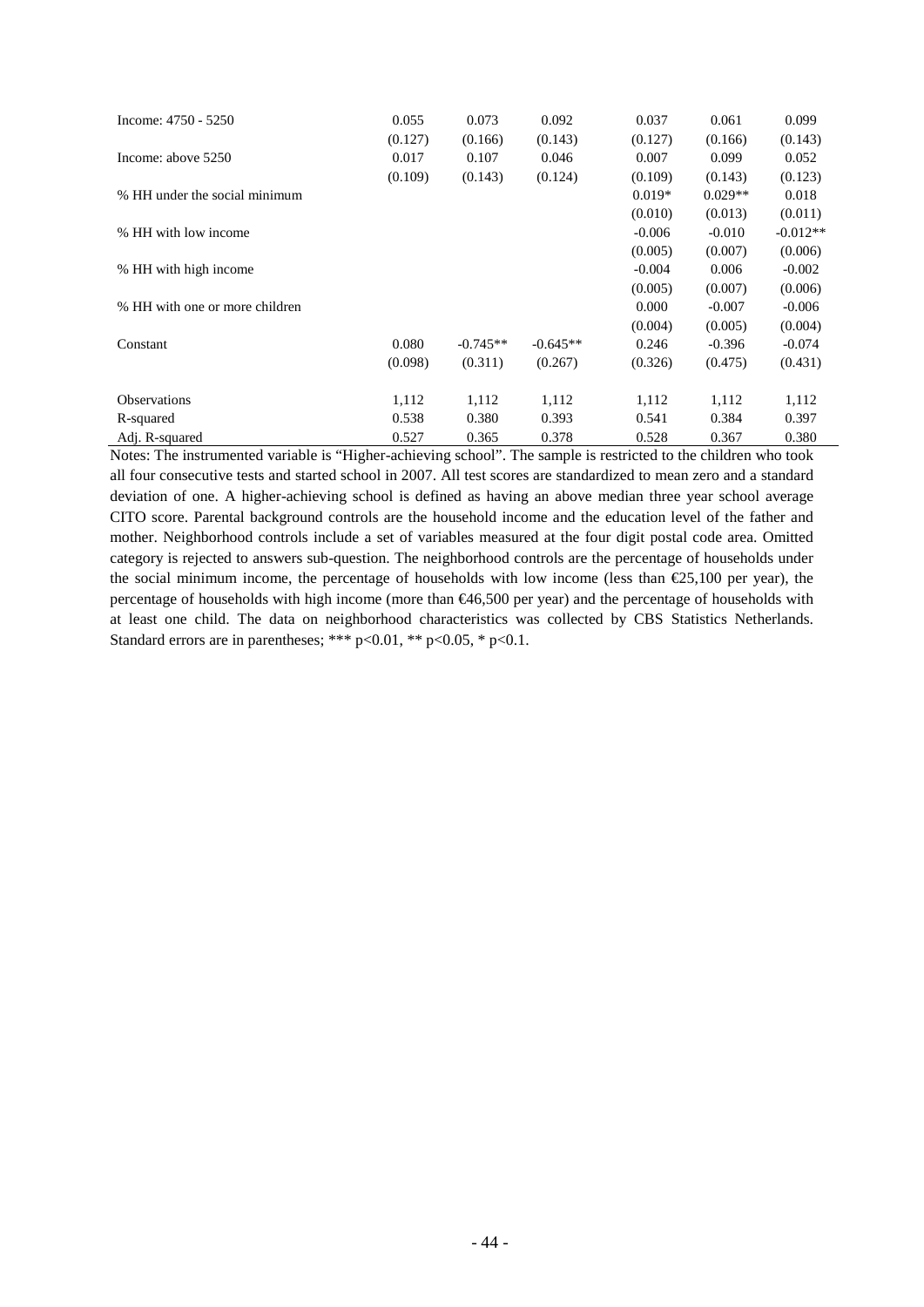|                                          | (1)        | (2)        | (3)        | (4)        | (5)        | (6)        |
|------------------------------------------|------------|------------|------------|------------|------------|------------|
|                                          | Test 2     | Test 3     | Test 4     | Test 2     | Test 3     | Test 4     |
|                                          |            |            |            |            |            |            |
| Std. school CITO                         | $-0.011$   | $0.086***$ | $0.098***$ | $-0.000$   | $0.082***$ | $0.090***$ |
|                                          | (0.020)    | (0.025)    | (0.022)    | (0.021)    | (0.027)    | (0.023)    |
| Test 1                                   | $0.672***$ | $0.607***$ | $0.521***$ | $0.673***$ | $0.607***$ | $0.521***$ |
|                                          | (0.021)    | (0.027)    | (0.023)    | (0.021)    | (0.027)    | (0.023)    |
| Time between test $1 \& 2$ (in months)   | 0.009      |            |            | 0.001      |            |            |
|                                          | (0.028)    |            |            | (0.028)    |            |            |
| Time between test $1 \& 3$ (in months)   |            | $0.052*$   |            |            | $0.052*$   |            |
|                                          |            | (0.027)    |            |            | (0.027)    |            |
| Time between test $1 \& 4$ (in months)   |            |            | $0.035**$  |            |            | $0.038**$  |
|                                          |            |            | (0.017)    |            |            | (0.017)    |
| Mother: No degree                        | $-0.199$   | 0.061      | $0.323*$   | $-0.203$   | 0.072      | $0.332**$  |
|                                          | (0.149)    | (0.193)    | (0.167)    | (0.149)    | (0.193)    | (0.167)    |
| Mother: Lower vocational education       | $-0.130$   | $-0.017$   | 0.072      | $-0.130$   | $-0.010$   | 0.071      |
|                                          | (0.136)    | (0.176)    | (0.152)    | (0.136)    | (0.176)    | (0.152)    |
| Mother: General continued education      | $-0.131$   | 0.150      | $0.253*$   | $-0.127$   | 0.167      | $0.258*$   |
|                                          | (0.128)    | (0.166)    | (0.143)    | (0.128)    | (0.165)    | (0.143)    |
| Mother: Preparatory scientific education | $-0.049$   | 0.043      | 0.188      | $-0.044$   | 0.065      | 0.197      |
|                                          | (0.119)    | (0.154)    | (0.133)    | (0.119)    | (0.154)    | (0.133)    |
| Mother: Higher professional education    | 0.046      | 0.154      | 0.223      | 0.049      | 0.169      | 0.234      |
|                                          | (0.127)    | (0.165)    | (0.142)    | (0.128)    | (0.165)    | (0.143)    |
| Mother: University degree                | $-0.096$   | 0.144      | 0.251      | $-0.093$   | 0.128      | 0.242      |
|                                          | (0.146)    | (0.189)    | (0.164)    | (0.146)    | (0.189)    | (0.164)    |
| Father: No degree                        | 0.067      | $-0.109$   | $-0.293*$  | 0.056      | $-0.127$   | $-0.300*$  |
|                                          | (0.138)    | (0.178)    | (0.154)    | (0.138)    | (0.178)    | (0.154)    |
| Father: Lower vocational education       | $-0.154$   | $-0.145$   | $-0.230*$  | $-0.155$   | $-0.153$   | $-0.242*$  |
|                                          | (0.123)    | (0.159)    | (0.138)    | (0.123)    | (0.159)    | (0.138)    |
| Father: General continued education      | $-0.025$   | $-0.139$   | $-0.146$   | $-0.029$   | $-0.141$   | $-0.146$   |
|                                          | (0.131)    | (0.169)    | (0.146)    | (0.131)    | (0.169)    | (0.146)    |
| Father: Preparatory scientific education | 0.065      | 0.020      | $-0.121$   | 0.067      | 0.016      | $-0.128$   |
|                                          | (0.116)    | (0.150)    | (0.130)    | (0.116)    | (0.151)    | (0.130)    |
| Father: Higher professional education    | 0.177      | 0.050      | 0.018      | 0.173      | 0.031      | 0.006      |
|                                          | (0.121)    | (0.157)    | (0.135)    | (0.121)    | (0.157)    | (0.136)    |
| Father: University degree                | 0.140      | $-0.034$   | $-0.059$   | 0.139      | $-0.056$   | $-0.079$   |
|                                          | (0.133)    | (0.172)    | (0.148)    | (0.133)    | (0.172)    | (0.149)    |
| Income: below 800                        | 0.062      | $-0.425*$  | $-0.149$   | 0.056      | $-0.434*$  | $-0.155$   |
|                                          | (0.187)    | (0.243)    | (0.210)    | (0.188)    | (0.242)    | (0.210)    |
| Income: 800-1250                         | 0.041      | $-0.072$   | $-0.197*$  | 0.037      | $-0.071$   | $-0.192*$  |
|                                          | (0.090)    | (0.117)    | (0.101)    | (0.090)    | (0.116)    | (0.101)    |
| Income: 1250 - 1750                      | 0.005      | 0.042      | $-0.046$   | $-0.002$   | 0.031      | $-0.042$   |
|                                          | (0.086)    | (0.112)    | (0.097)    | (0.087)    | (0.112)    | (0.097)    |
| Income: 1750 - 2250                      | 0.010      | 0.097      | $-0.006$   | 0.007      | 0.096      | $-0.003$   |
|                                          | (0.084)    | (0.108)    | (0.094)    | (0.084)    | (0.108)    | (0.094)    |
| Income: 2250 - 2750                      | 0.071      | 0.158      | 0.015      | 0.070      | 0.144      | 0.011      |
|                                          | (0.077)    | (0.099)    | (0.086)    | (0.077)    | (0.099)    | (0.086)    |
| Income: 2750 - 3250                      | $-0.004$   | 0.043      | 0.041      | $-0.001$   | 0.048      | 0.045      |
|                                          | (0.075)    | (0.097)    | (0.084)    | (0.075)    | (0.097)    | (0.084)    |
| Income: 3250 - 3750                      | $-0.013$   | $-0.062$   | $-0.181*$  | $-0.018$   | $-0.077$   | $-0.186*$  |
|                                          | (0.090)    | (0.116)    | (0.100)    | (0.090)    | (0.116)    | (0.100)    |
| Income: 3750 - 4250                      | 0.004      | 0.158      | 0.019      | 0.003      | 0.173      | 0.034      |
|                                          | (0.112)    | (0.145)    | (0.126)    | (0.113)    | (0.145)    | (0.126)    |
| Income: 4250 - 4750                      | 0.021      | 0.105      | $-0.035$   | 0.020      | 0.090      | $-0.042$   |
|                                          | (0.132)    | (0.171)    | (0.147)    | (0.132)    | (0.171)    | (0.148)    |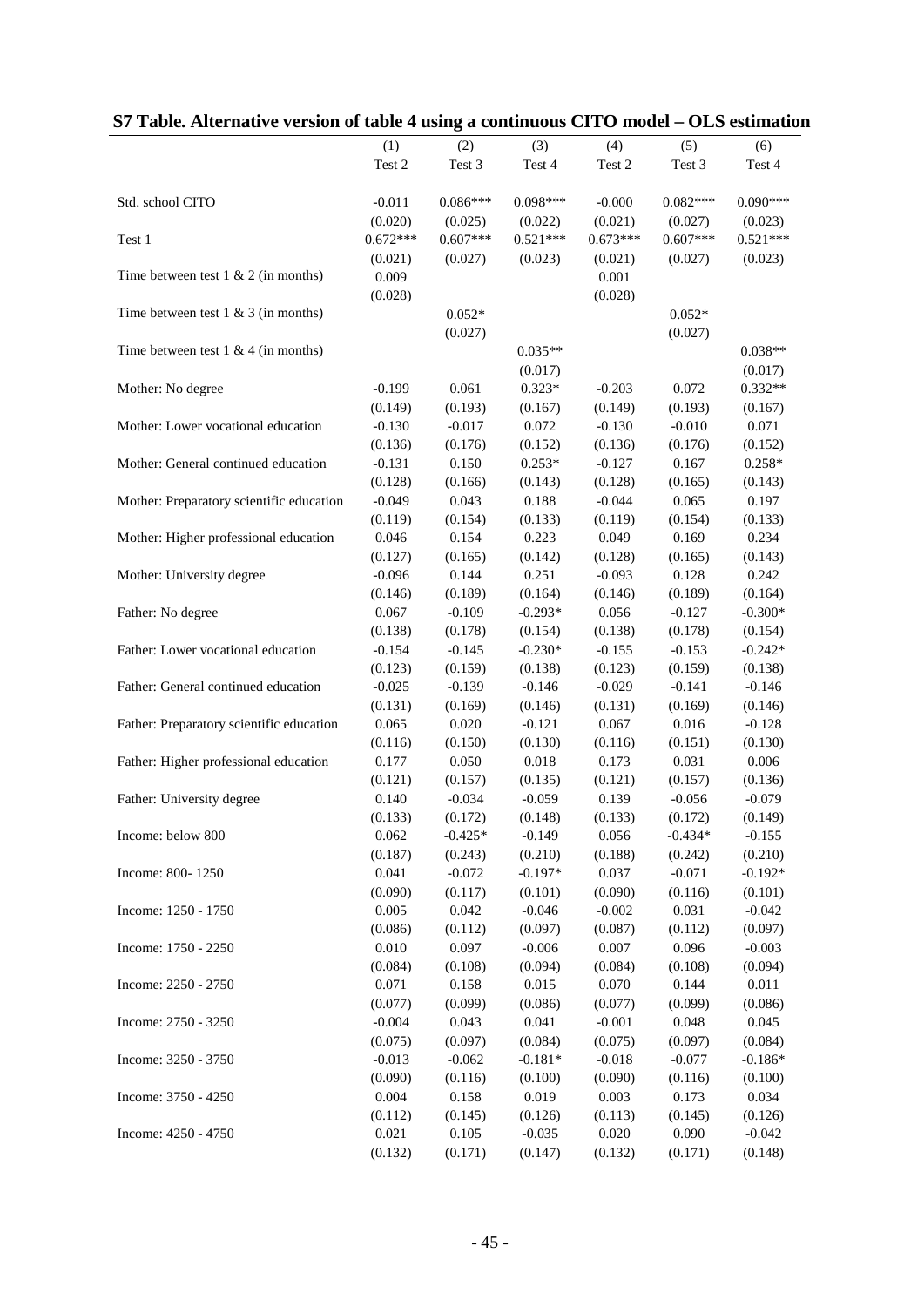| Income: $4750 - 5250$          | 0.064   | 0.114      | 0.134      | 0.049    | 0.094     | 0.135     |
|--------------------------------|---------|------------|------------|----------|-----------|-----------|
|                                | (0.130) | (0.168)    | (0.145)    | (0.130)  | (0.168)   | (0.146)   |
| Income: above 5250             | 0.018   | 0.165      | 0.106      | 0.010    | 0.147     | 0.106     |
|                                | (0.114) | (0.147)    | (0.127)    | (0.114)  | (0.147)   | (0.127)   |
| % HH under the social minimum  |         |            |            | 0.016    | $0.029**$ | 0.015     |
|                                |         |            |            | (0.010)  | (0.014)   | (0.012)   |
| % HH with low income           |         |            |            | $-0.004$ | $-0.010$  | $-0.010*$ |
|                                |         |            |            | (0.005)  | (0.007)   | (0.006)   |
| % HH with high income          |         |            |            | $-0.002$ | 0.006     | $-0.001$  |
|                                |         |            |            | (0.006)  | (0.007)   | (0.006)   |
| % HH with one or more children |         |            |            | $-0.000$ | $-0.010*$ | $-0.007$  |
|                                |         |            |            | (0.004)  | (0.005)   | (0.004)   |
| Constant                       | 0.059   | $-0.687**$ | $-0.539**$ | 0.188    | $-0.234$  | $-0.015$  |
|                                | (0.120) | (0.318)    | (0.272)    | (0.344)  | (0.484)   | (0.440)   |
|                                |         |            |            |          |           |           |
| <b>Observations</b>            | 1,076   | 1,076      | 1,076      | 1,076    | 1,076     | 1,076     |
| R-squared                      | 0.536   | 0.384      | 0.391      | 0.537    | 0.389     | 0.394     |

Note: The data on neighborhood characteristics was collected by CBS Statistics Netherlands. Standard errors are in parentheses; \*\*\* p<0.01, \*\* p<0.05, \* p<0.1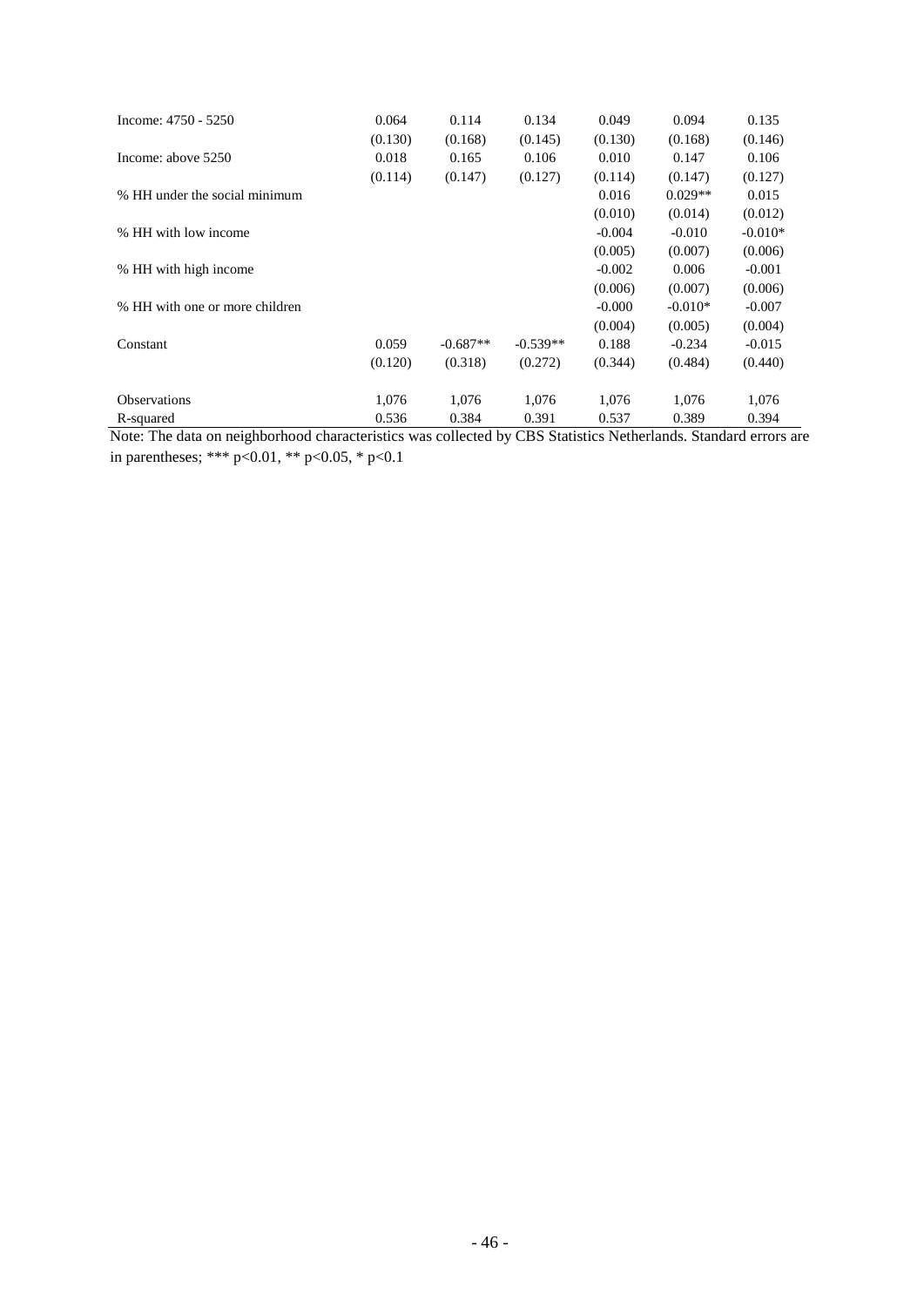|                                        | (1)            | (2)        | (3)        | (4)        | (5)        | (6)        |
|----------------------------------------|----------------|------------|------------|------------|------------|------------|
|                                        | Test 2         | Test 3     | Test 4     | Test 2     | Test 3     | Test 4     |
|                                        |                |            |            |            |            |            |
| Std. school CITO                       | 0.010          | $0.117***$ | $0.106***$ | 0.031      | $0.115***$ | $0.096***$ |
|                                        | (0.023)        | (0.030)    | (0.026)    | (0.027)    | (0.033)    | (0.029)    |
| Test 1                                 | $0.672***$     | $0.604***$ | $0.521***$ | $0.674***$ | $0.604***$ | $0.520***$ |
|                                        | (0.020)        | (0.027)    | (0.023)    | (0.020)    | (0.027)    | (0.023)    |
| Time between test $1 \& 2$ (in months) | 0.006          |            |            | $-0.005$   |            |            |
|                                        | (0.028)        |            |            | (0.029)    |            |            |
| Time between test $1 \& 3$ (in months) |                | $0.050*$   |            |            | $0.048*$   |            |
|                                        |                | (0.026)    |            |            | (0.027)    |            |
| Time between test $1 \& 4$ (in months) |                |            | $0.034**$  |            |            | $0.037**$  |
|                                        |                |            | (0.017)    |            |            | (0.017)    |
| Constant                               | $-0.123$       | $-0.801**$ | $-0.689**$ | $-0.000$   | $-0.399$   | $-0.212$   |
|                                        | (0.132)        | (0.321)    | (0.275)    | (0.342)    | (0.481)    | (0.436)    |
| <b>Observations</b>                    | 1,076          | 1,076      | 1,076      | 1,076      | 1,076      | 1,076      |
| Parental background controls           | Yes            | Yes        | Yes        | Yes        | Yes        | <b>Yes</b> |
| Neighborhood controls                  | N <sub>0</sub> | No         | No         | Yes        | Yes        | Yes        |

**S8 Table. Alternative version of table 6 using a continuous CITO model – IV estimation**

Note: Parental background controls are the household income and the education level of the father and mother. Neighborhood controls include a set of variables measured at the four digit postal code area. The neighborhood controls are the percentage of households under the social minimum income, the percentage of households with low income (less than €25,100 per year), the percentage of households with high income (more than €46,500 per year) and the percentage of households with at least one child. The data on neighborhood characteristics was collected by CBS Statistics Netherlands. Standard errors are in parentheses; \*\*\* p<0.01, \*\* p<0.05, \* p<0.1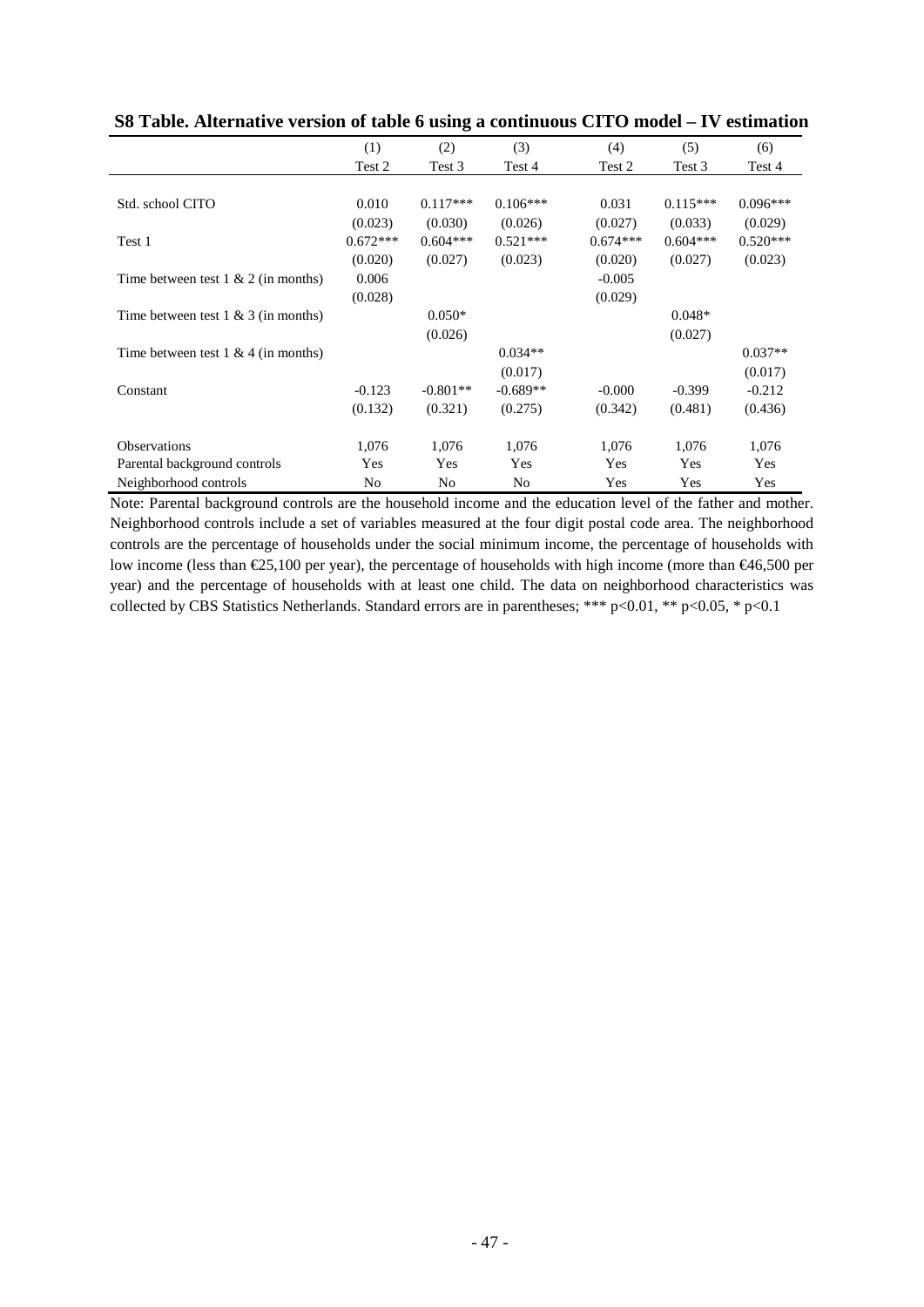|                                          | (1)                              |  |  |  |  |
|------------------------------------------|----------------------------------|--|--|--|--|
|                                          | One if closest school is higher- |  |  |  |  |
|                                          | achieving                        |  |  |  |  |
| Test 1                                   | $-0.000$                         |  |  |  |  |
|                                          | (0.022)                          |  |  |  |  |
| Test 2                                   | $-0.013$                         |  |  |  |  |
| Test 3                                   | (0.024)<br>$0.049**$             |  |  |  |  |
|                                          | (0.021)                          |  |  |  |  |
| Test 4                                   | $0.040*$                         |  |  |  |  |
|                                          | (0.024)                          |  |  |  |  |
| Mother: No degree                        | $-0.026$                         |  |  |  |  |
| Mother: Lower vocational education       | (0.110)<br>0.056                 |  |  |  |  |
|                                          | (0.106)                          |  |  |  |  |
| Mother: General continued education      | 0.073                            |  |  |  |  |
|                                          | (0.100)                          |  |  |  |  |
| Mother: Preparatory scientific education | 0.072                            |  |  |  |  |
|                                          | (0.094)                          |  |  |  |  |
| Mother: Higher professional education    | $0.174*$                         |  |  |  |  |
| Mother: University degree                | (0.100)<br>0.146                 |  |  |  |  |
|                                          | (0.115)                          |  |  |  |  |
| Father: No degree                        | 0.011                            |  |  |  |  |
|                                          | (0.106)                          |  |  |  |  |
| Father: Lower vocational education       | 0.014                            |  |  |  |  |
|                                          | (0.097)                          |  |  |  |  |
| Father: General continued education      | $-0.085$                         |  |  |  |  |
| Father: Preparatory scientific education | (0.102)<br>0.001                 |  |  |  |  |
|                                          | (0.092)                          |  |  |  |  |
| Father: Higher professional education    | 0.040                            |  |  |  |  |
|                                          | (0.095)                          |  |  |  |  |
| Father: University degree                | 0.017                            |  |  |  |  |
| Income: below 800                        | (0.104)<br>$-0.076$              |  |  |  |  |
|                                          | (0.135)                          |  |  |  |  |
| Income: 800-1250                         | $-0.130*$                        |  |  |  |  |
|                                          | (0.069)                          |  |  |  |  |
| Income: 1250 - 1750                      | $-0.107$                         |  |  |  |  |
|                                          | (0.067)                          |  |  |  |  |
| Income: 1750 - 2250                      | 0.016<br>(0.062)                 |  |  |  |  |
| Income: 2250 - 2750                      | $0.098*$                         |  |  |  |  |
|                                          | (0.059)                          |  |  |  |  |
| Income: 2750 - 3250                      | 0.088                            |  |  |  |  |
|                                          | (0.057)                          |  |  |  |  |
| Income: 3250 - 3750                      | 0.062                            |  |  |  |  |
| Income: 3750 - 4250                      | (0.070)<br>0.078                 |  |  |  |  |
|                                          | (0.083)                          |  |  |  |  |
| Income: 4250 - 4750                      | $0.251**$                        |  |  |  |  |
|                                          | (0.100)                          |  |  |  |  |
| Income: 4750 - 5250                      | 0.093                            |  |  |  |  |
|                                          | (0.103)                          |  |  |  |  |
| Income: above 5250                       | $-0.021$<br>(0.088)              |  |  |  |  |
| Constant                                 | $0.468***$                       |  |  |  |  |
|                                          | (0.023)                          |  |  |  |  |
| Observations                             | 1,299                            |  |  |  |  |
| Adj. R-squared                           | 0.0670                           |  |  |  |  |

**S9 Table. Observable characteristics and proximity to higher-achieving schools**

Note: Standard errors are in parentheses; \*\*\* p<0.01, \*\* p<0.05, \* p<0.1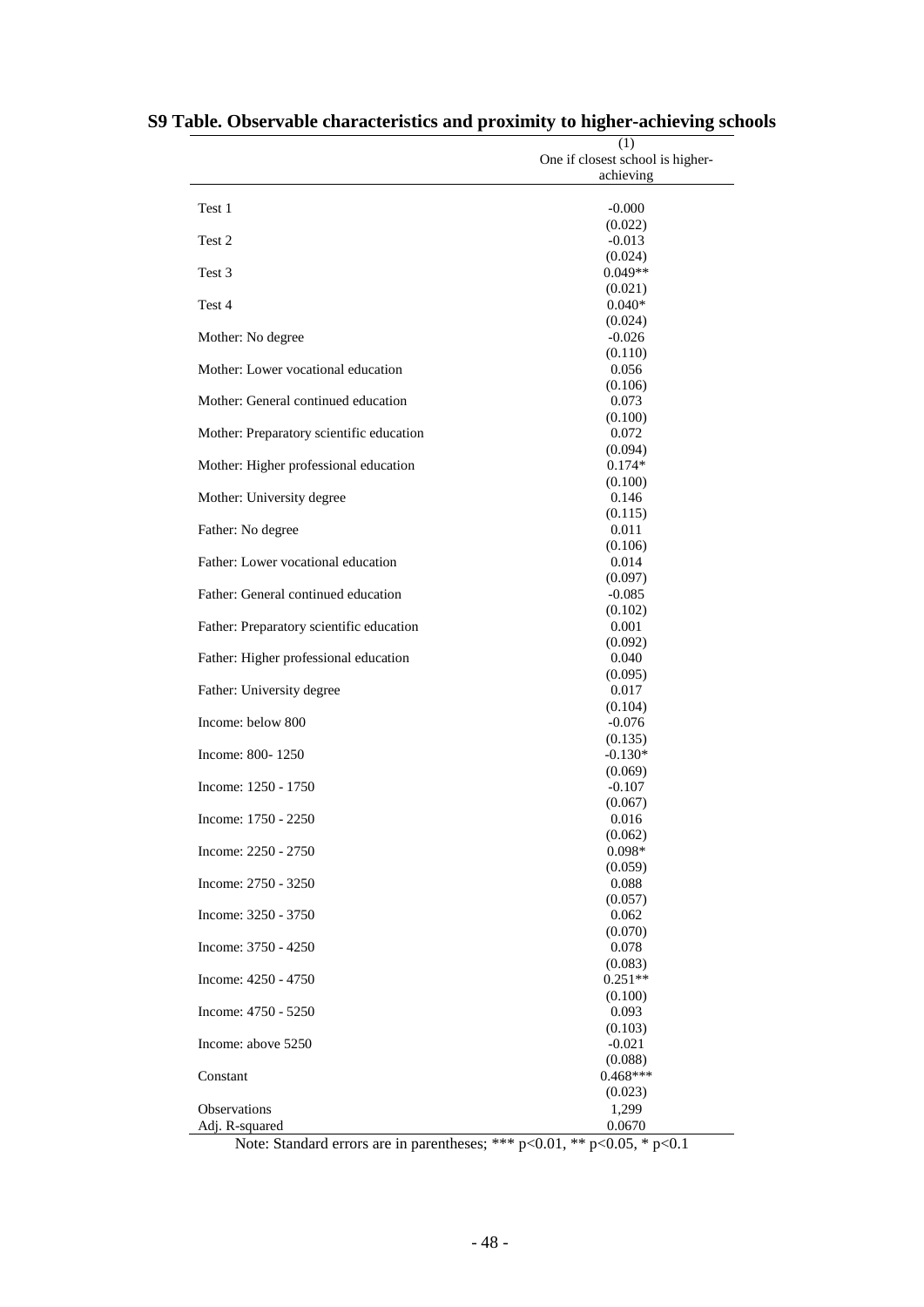|                                        | (1)        | (2)        | (3)        | (4)                      | (5)                      | (6)                      |
|----------------------------------------|------------|------------|------------|--------------------------|--------------------------|--------------------------|
|                                        | Test 2     | Test 3     | Test 4     | Test 2                   | Test 3                   | Test 4                   |
|                                        |            |            |            |                          |                          |                          |
| Higher achieving school                | 0.060      | $0.155***$ | $0.171***$ | $-0.004$                 | $0.159*$                 | 0.134                    |
|                                        | (0.037)    | (0.048)    | (0.041)    | (0.076)                  | (0.095)                  | (0.083)                  |
| Higher achieving school * Test 1       | $-0.055$   | $-0.030$   | $-0.071$   | $-0.076*$                | $-0.094*$                | $-0.113**$               |
|                                        | (0.040)    | (0.053)    | (0.045)    | (0.044)                  | (0.055)                  | (0.048)                  |
| Test 1                                 | $0.701***$ | $0.613***$ | $0.555***$ | $0.701***$               | $0.634***$               | $0.566***$               |
|                                        | (0.029)    | (0.037)    | (0.032)    | (0.031)                  | (0.038)                  | (0.033)                  |
| Time between test $1 \& 2$ (in months) | $-0.007$   |            |            | 0.003                    |                          |                          |
|                                        | (0.024)    |            |            | (0.029)                  |                          |                          |
| Time between test $1 \& 3$ (in months) |            | $0.049*$   |            |                          | $0.107***$               |                          |
|                                        |            | (0.027)    |            |                          | (0.034)                  |                          |
| Time between test $1 \& 4$ (in months) |            |            | $0.038**$  |                          |                          | 0.020                    |
|                                        |            |            | (0.017)    |                          |                          | (0.021)                  |
| Constant                               | 0.223      | $-0.410$   | $-0.106$   | 0.097                    | $-1.391***$              | $-0.350$                 |
|                                        | (0.331)    | (0.482)    | (0.437)    | (0.129)                  | (0.399)                  | (0.333)                  |
|                                        |            |            |            |                          |                          |                          |
| Observations                           | 1,112      | 1,112      | 1,112      | 1,112                    | 1,112                    | 1,112                    |
| R-squared                              | 0.542      | 0.385      | 0.399      | 0.584                    | 0.496                    | 0.495                    |
| Adj. R-squared                         | 0.529      | 0.368      | 0.382      | 0.536                    | 0.437                    | 0.436                    |
| Parental background controls           | Yes        | Yes        | Yes        | Yes                      | Yes                      | Yes                      |
| Neighborhood controls                  | Yes        | Yes        | Yes        | $\overline{\phantom{a}}$ | $\overline{\phantom{a}}$ | $\overline{\phantom{a}}$ |
| Neighborhood fixed effects             | No         | No         | No         | Yes                      | Yes                      | Yes                      |

**S10 Table: Robustness check: Table 3 including neighborhood fixed effects**

Notes: All test scores are standardized to mean zero and a standard deviation of one. A higher-achieving school is defined as having an above median three year school average CITO score. Parental background controls are the household income and the education level of the father and mother. Neighborhood controls include a set of variables measured at the four digit postal code area. The neighborhood controls are the percentage of households under the social minimum income, the percentage of households with low income (less than €25,100 per year), the percentage of households with high income (more than €46,500 per year) and the percentage of households with at least one child. The data on neighborhood characteristics was collected by CBS Statistics Netherlands. Standard errors are in parentheses; \*\*\* p<0.01, \*\* p<0.05, \* p<0.1.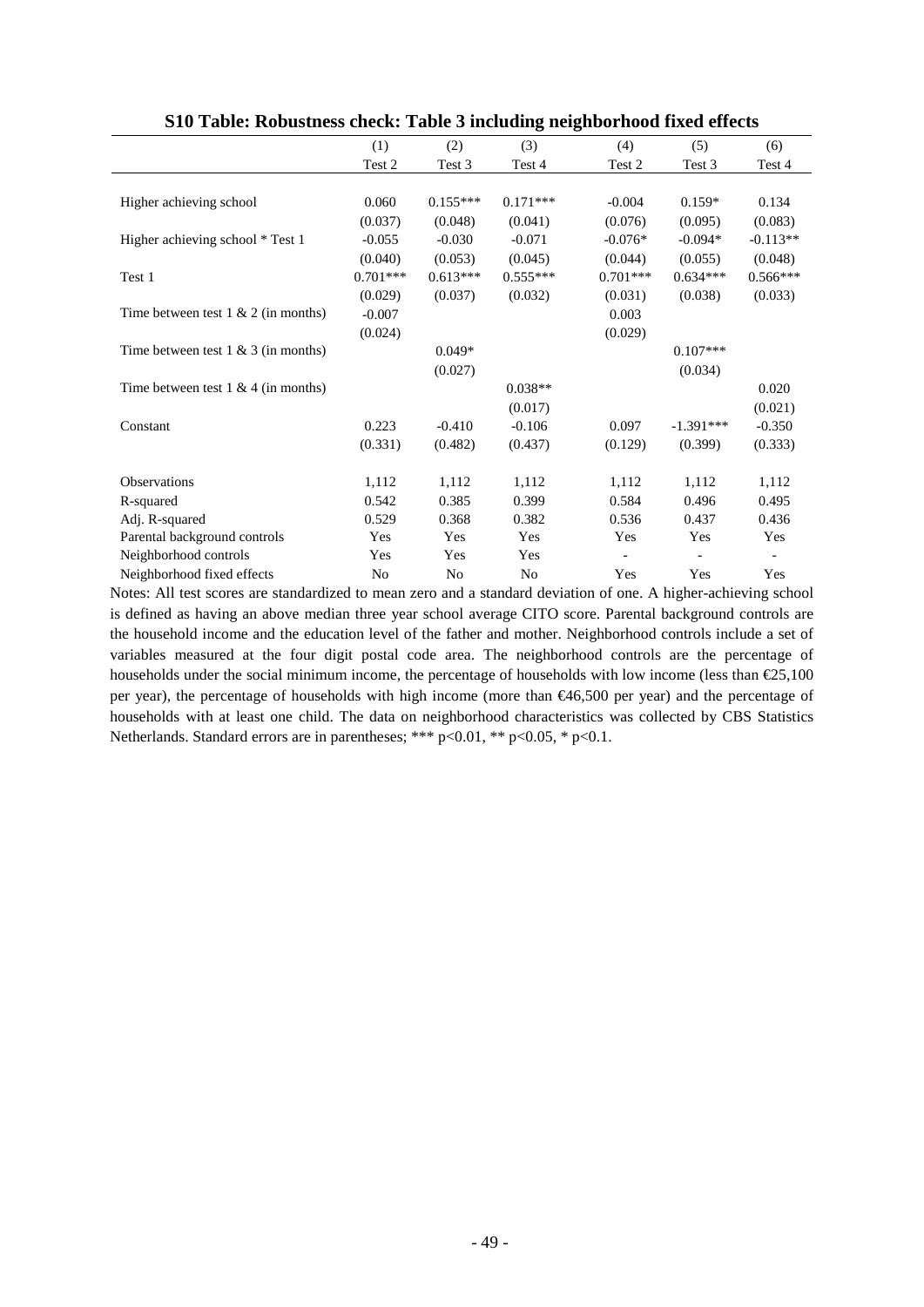|                                        | (1)        | (2)        | (3)        | (4)        | (5)         | (6)                      |
|----------------------------------------|------------|------------|------------|------------|-------------|--------------------------|
|                                        | Test 2     | Test 3     | Test 4     | Test 2     | Test 3      | Test 4                   |
|                                        |            |            |            |            |             |                          |
| Higher achieving school                | 0.056      | $0.153***$ | $0.167***$ | $-0.005$   | $0.157*$    | 0.132                    |
|                                        | (0.037)    | (0.048)    | (0.041)    | (0.076)    | (0.095)     | (0.083)                  |
| Test 1                                 | $0.673***$ | $0.598***$ | $0.519***$ | $0.664***$ | $0.589***$  | $0.512***$               |
|                                        | (0.020)    | (0.027)    | (0.023)    | (0.022)    | (0.028)     | (0.024)                  |
| Time between test $1 \& 2$ (in months) | $-0.004$   |            |            | 0.003      |             |                          |
|                                        | (0.024)    |            |            | (0.029)    |             |                          |
| Time between test $1 \& 3$ (in months) |            | $0.050*$   |            |            | $0.108***$  |                          |
|                                        |            | (0.027)    |            |            | (0.034)     |                          |
| Time between test $1 \& 4$ (in months) |            |            | $0.038**$  |            |             | 0.019                    |
|                                        |            |            | (0.017)    |            |             | (0.021)                  |
| Constant                               | 0.236      | $-0.406$   | $-0.086$   | 0.093      | $-1.410***$ | $-0.339$                 |
|                                        | (0.331)    | (0.481)    | (0.437)    | (0.129)    | (0.400)     | (0.333)                  |
|                                        |            |            |            |            |             |                          |
| <b>Observations</b>                    | 1,112      | 1,112      | 1,112      | 1,112      | 1,112       | 1,112                    |
| R-squared                              | 0.541      | 0.385      | 0.398      | 0.583      | 0.494       | 0.492                    |
| Adj. R-squared                         | 0.528      | 0.368      | 0.381      | 0.535      | 0.436       | 0.433                    |
| Parental background controls           | Yes        | Yes        | Yes        | Yes        | Yes         | Yes                      |
| Neighborhood controls                  | Yes        | Yes        | Yes        |            |             | $\overline{\phantom{a}}$ |
| Neighborhood fixed effects             | No         | No         | No         | Yes        | Yes         | Yes                      |

**S11 Table**. **Robustness check: Table 4 including neighborhood fixed effects**

Notes: All test scores are standardized to mean zero and a standard deviation of one. A higher-achieving school is defined as having an above median three year school average CITO score. Parental background controls are the household income and the education level of the father and mother. Neighborhood controls include a set of variables measured at the four digit postal code area. The neighborhood controls are the percentage of households under the social minimum income, the percentage of households with low income (less than  $E$ 25,100 per year), the percentage of households with high income (more than €46,500 per year) and the percentage of households with at least one child. The data on neighborhood characteristics was collected by CBS Statistics Netherlands. Standard errors are in parentheses; \*\*\* p<0.01, \*\* p<0.05, \* p<0.1.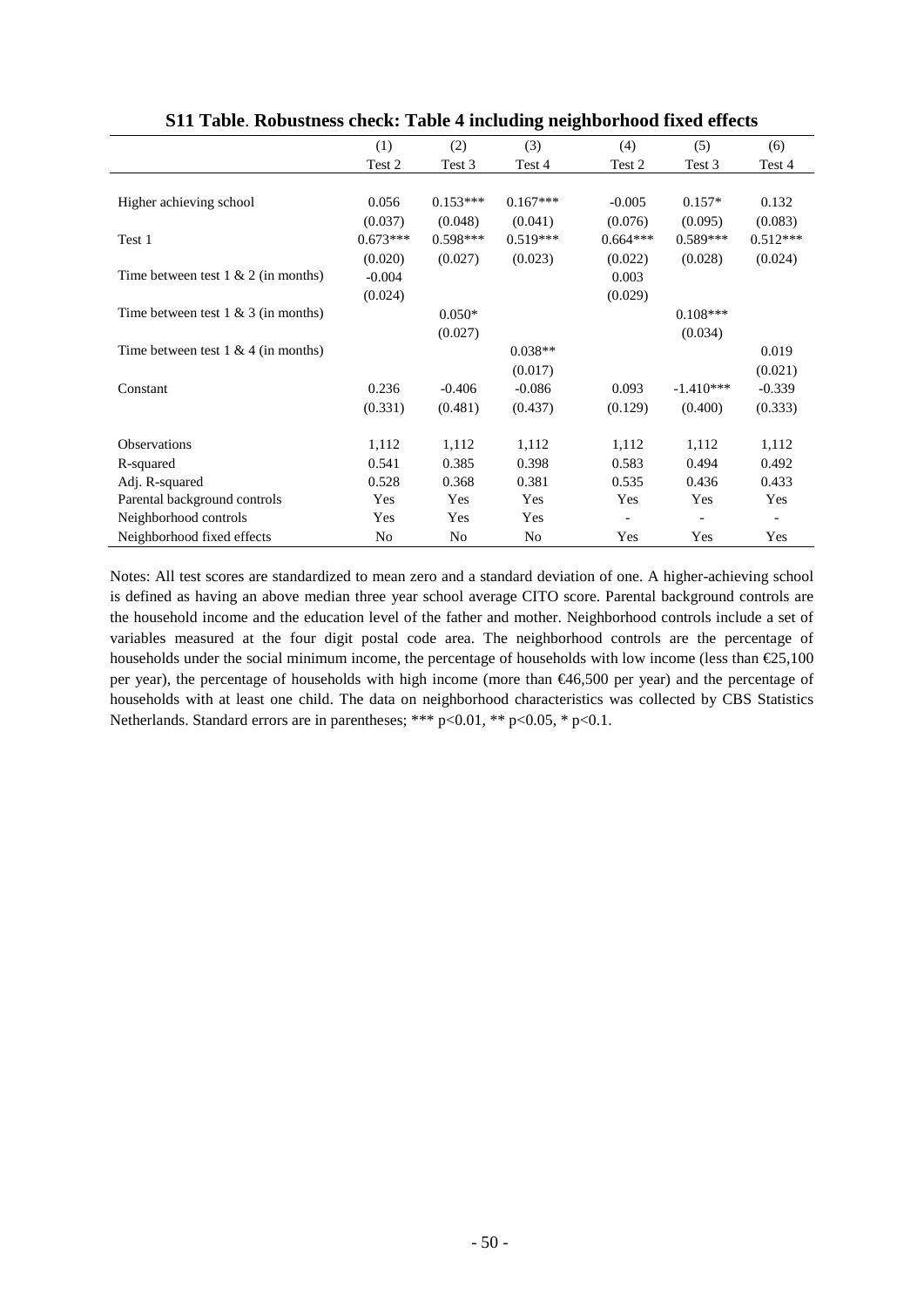| enecis                                 |            |            |            |            |             |                          |  |  |
|----------------------------------------|------------|------------|------------|------------|-------------|--------------------------|--|--|
|                                        | (1)        | (2)        | (3)        | (4)        | (5)         | (6)                      |  |  |
|                                        | Test 2     | Test 3     | Test 4     | Test 2     | Test 3      | Test 4                   |  |  |
|                                        |            |            |            |            |             |                          |  |  |
| Std. school CITO                       | $-0.004$   | $0.080***$ | $0.092***$ | $-0.045$   | 0.068       | $0.079**$                |  |  |
|                                        | (0.021)    | (0.027)    | (0.023)    | (0.037)    | (0.045)     | (0.040)                  |  |  |
| Test 1                                 | $0.678***$ | $0.603***$ | $0.520***$ | $0.666***$ | $0.590***$  | $0.508***$               |  |  |
|                                        | (0.020)    | (0.027)    | (0.023)    | (0.022)    | (0.028)     | (0.024)                  |  |  |
| Time between test $1 \& 2$ (in months) | 0.008      |            |            | 0.012      |             |                          |  |  |
|                                        | (0.024)    |            |            | (0.030)    |             |                          |  |  |
| Time between test $1 \& 3$ (in months) |            | $0.050*$   |            |            | $0.109***$  |                          |  |  |
|                                        |            | (0.027)    |            |            | (0.034)     |                          |  |  |
| Time between test $1 \& 4$ (in months) |            |            | $0.039**$  |            |             | 0.020                    |  |  |
|                                        |            |            | (0.017)    |            |             | (0.021)                  |  |  |
| Constant                               | 0.177      | $-0.331$   | $-0.009$   | 0.048      | $-1.337***$ | $-0.282$                 |  |  |
|                                        | (0.333)    | (0.483)    | (0.438)    | (0.129)    | (0.401)     | (0.333)                  |  |  |
| <b>Observations</b>                    | 1,106      | 1,106      | 1,106      | 1,106      | 1,106       | 1,106                    |  |  |
| R-squared                              | 0.542      | 0.386      | 0.396      | 0.585      | 0.495       | 0.492                    |  |  |
| Parental background controls           | Yes        | Yes        | Yes        | Yes        | Yes         | Yes                      |  |  |
| Neighborhood controls                  | Yes        | Yes        | Yes        |            |             | $\overline{\phantom{a}}$ |  |  |
| Neighborhood fixed effects             | No         | No         | No         | Yes        | Yes         | Yes                      |  |  |

#### **S12 Table. Robustness check: Table 6 IV estimation including neighborhood fixed effects**

Note: Parental background controls are the household income and the education level of the father and mother. Neighborhood controls include a set of variables measured at the four digit postal code area. The neighborhood controls are the percentage of households under the social minimum income, the percentage of households with low income (less than €25,100 per year), the percentage of households with high income (more than €46,500 per year) and the percentage of households with at least one child. The data on neighborhood characteristics was collected by CBS Statistics Netherlands. Standard errors are in parentheses; \*\*\* p<0.01, \*\* p<0.05, \* p<0.1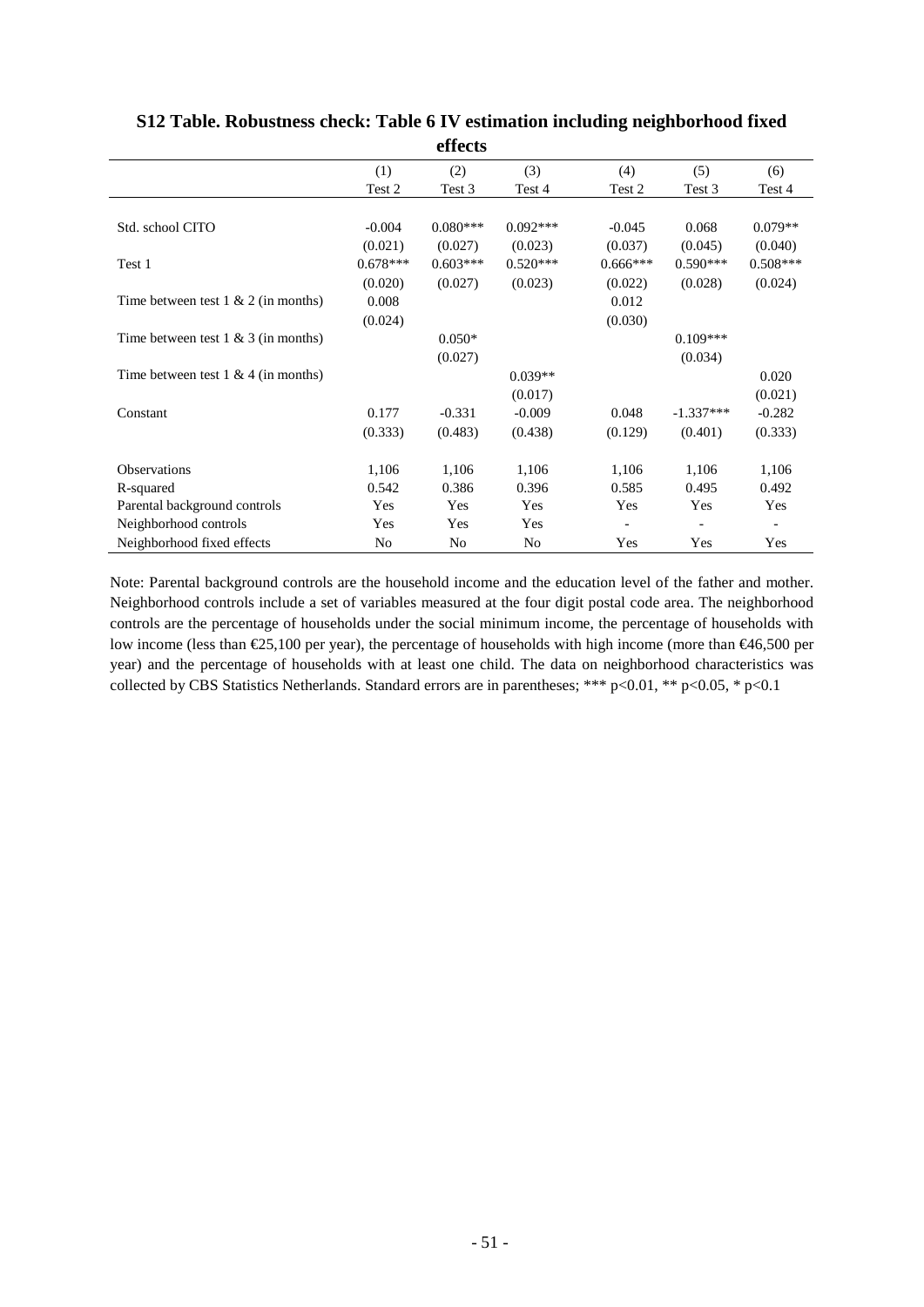## **S13 Supporting information about the cognitive achievement tests. Examples and description of the test.**

"Ordering test for kindergarten children" **(***"Ordenen voor jongste kleuters"*) The text was read out aloud to the children, and the child had to mark the respective box in their booklet. Teachers were instructed to repeat the item only once if necessary. Not answering a question was counted as a wrong answer. Every test had 42 items. The following questions are translated from Dutch.

### **Examples from the test:**



## "Draw a line under the picture that is the same as the first one:"

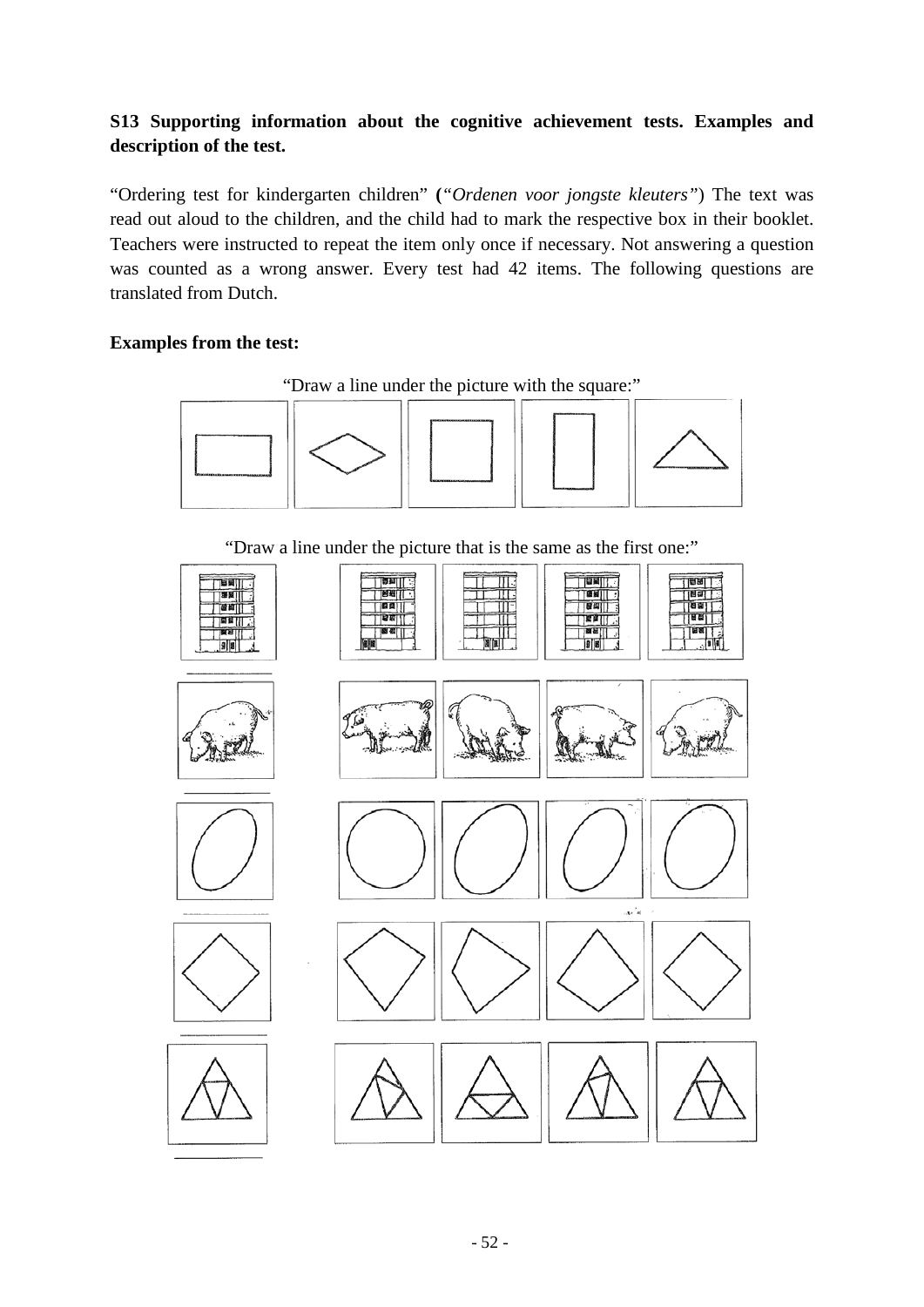

"Which one of these five does not fit in?"



"Which rooster is smaller than the first one?"



"Which tower is the highest?"



## "Which wheelbarrow contains the least sand?"